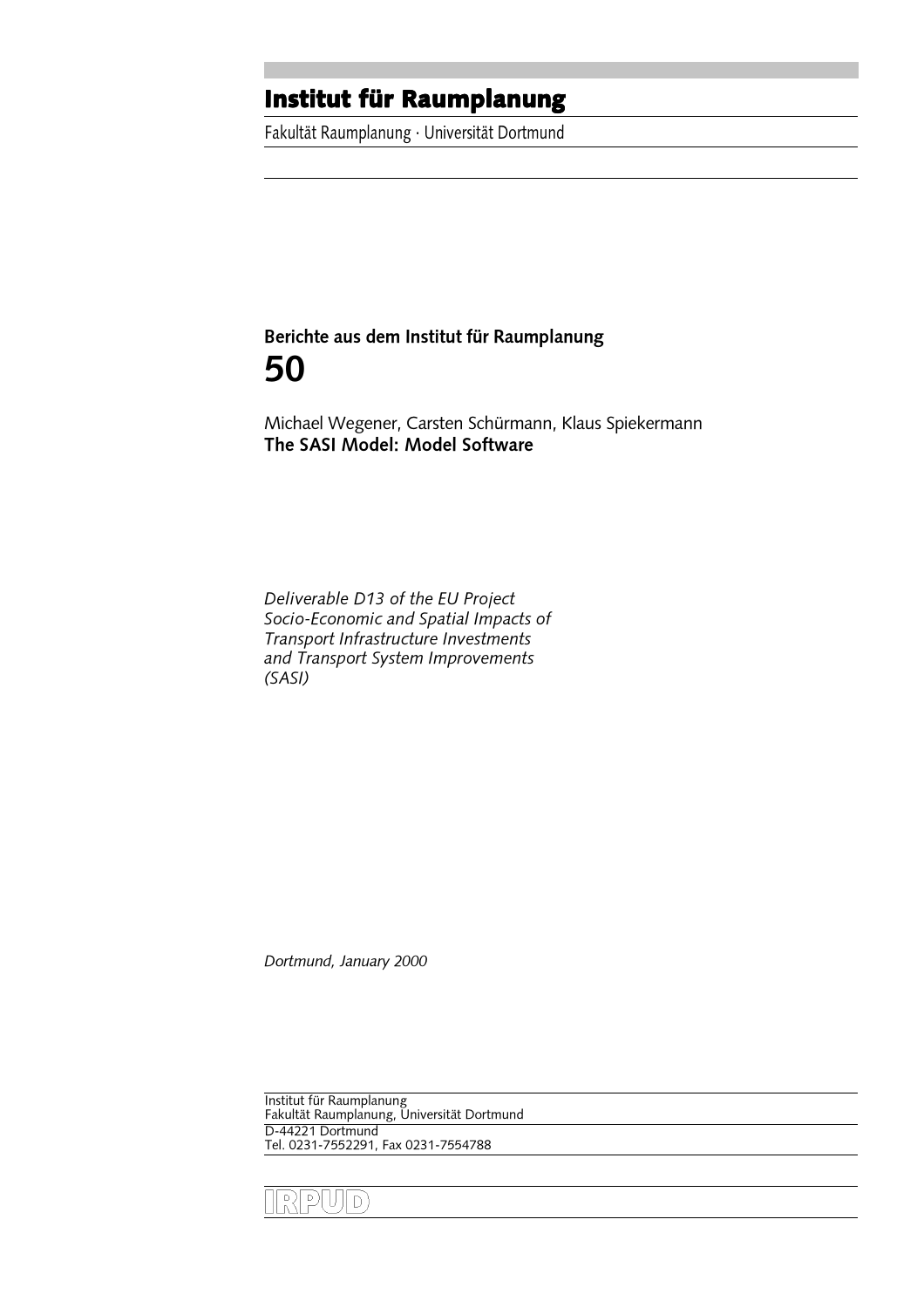# **Table of Contents**

|    | 3                                                        |  |  |  |  |
|----|----------------------------------------------------------|--|--|--|--|
|    | 5                                                        |  |  |  |  |
|    | 5                                                        |  |  |  |  |
|    | 6                                                        |  |  |  |  |
|    | 6                                                        |  |  |  |  |
|    | 9                                                        |  |  |  |  |
|    | 9                                                        |  |  |  |  |
|    | 11                                                       |  |  |  |  |
|    | 14                                                       |  |  |  |  |
|    | 16                                                       |  |  |  |  |
|    | 19                                                       |  |  |  |  |
|    | 21                                                       |  |  |  |  |
|    | 22<br>22<br>22<br>24<br>24<br>24<br>25<br>25<br>26<br>31 |  |  |  |  |
|    | 36                                                       |  |  |  |  |
|    | 37                                                       |  |  |  |  |
|    | 39                                                       |  |  |  |  |
| 40 |                                                          |  |  |  |  |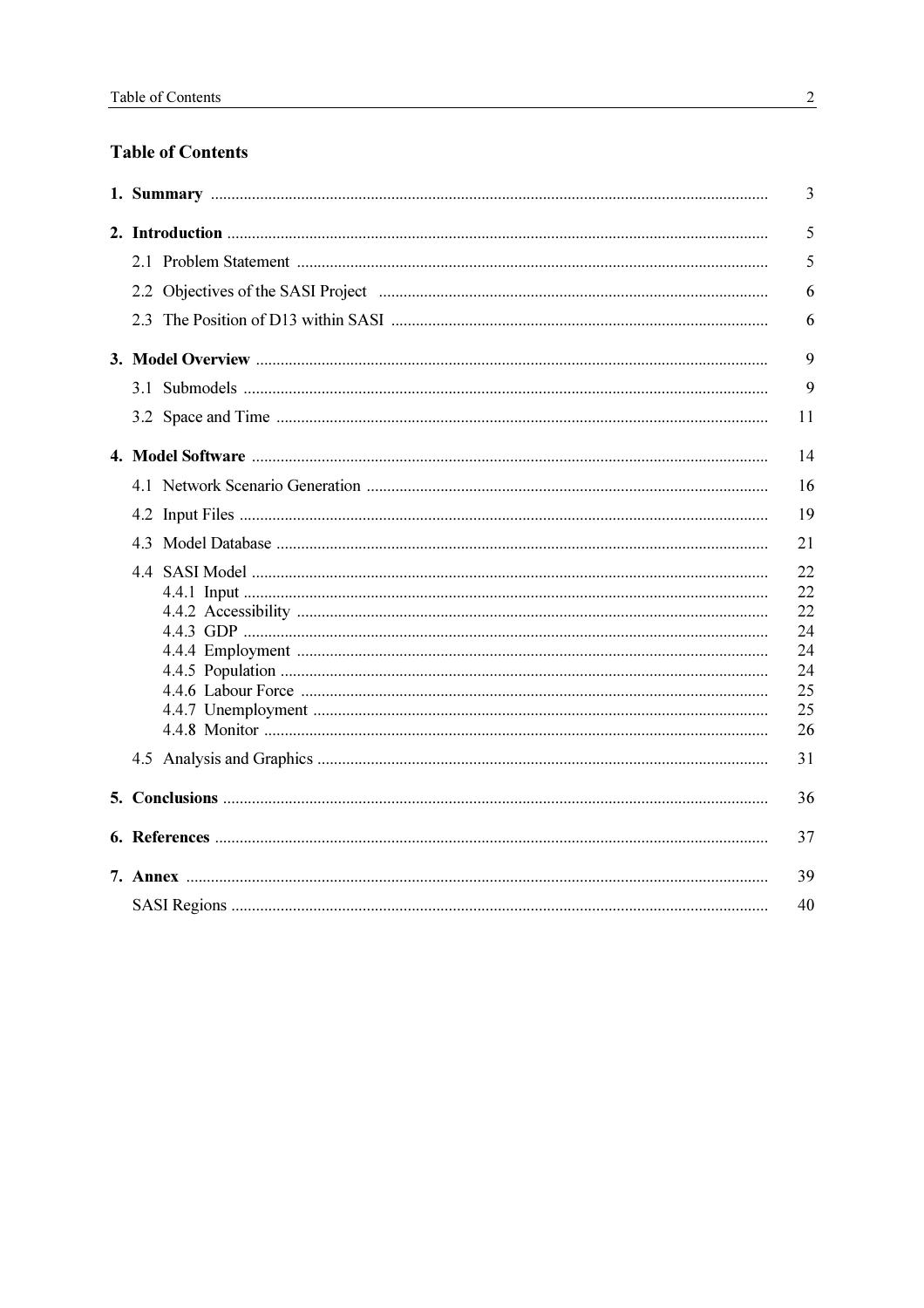## 1. Summary

The Trans-European Transportation Networks (TETN) programme is one of the most ambitious initiatives of the European Union since its foundation. However, the impacts of this programme on the social and economic development of the European regions are uncertain. In the face of conflicting policy goals of the European Union, the consistent prediction and transparent evaluation of likely socio-economic impacts of major infrastructure investments will therefore become of great political importance for European decision makers.

The relationship between transport infrastructure and economic development has become more complex than ever. There are successful regions in the European core confirming the theoretical expectation that location matters. However, there are also centrally located regions suffering from industrial decline and high unemployment. On the other side of the spectrum the poorest regions, as theory would predict, are at the periphery, but there are also prosperous peripheral regions such as the Scandinavian countries. To make things even more difficult, some of the economically fastest growing regions are among the most peripheral ones.

The central task of the SASI project is to identify the way transport infrastructure contributes to regional economic development in different regional contexts. The main goal of the project is to design an interactive and transparent modelling system for forecasting the impacts of transport infrastructure investments and transport system improvements, in particular of the TETN, on socio-economic activities and developments in Europe. For that purpose the impacts have to be measured by means of indicators that can be related to the policy goals of the European Union.

This report, which is the eleventh deliverable of the EUNET project and the fifth of the SASI sub-project, describes the implementation of the SASI model based on the previous SASI Deliverables D4 (Bökemann et al., 1997), D5 (Schürmann et al., 1997), D7 (Masser et al., 1997) and D8 (Wegener and Bökemann, 1998).

The SASI model is a recursive simulation model of socio-economic development of 201 regions in Europe subject to exogenous assumptions about the economic and demographic development of the European Union as a whole and transport infrastructure investments and transport system improvements, in particular of the TETN. The model has six forecasting submodels: European Developments, Regional Accessibility, Regional GDP, Regional Employment, Regional Population and Regional Labour Force. A seventh submodel calculates Socio-Economic Indicators with respect to efficiency and equity. For each region the model forecasts the development of accessibility, GDP per capita and unemployment in one-year increments until the forecasting horizon 2016. In addition cohesion indicators expressing the impact of transport infrastructure investments and transport system improvements on the convergence (or divergence) of socio-economic development in the regions of the European Union are calculated.

The SASI model differs from other approaches to model the impacts of transport on regional development by modelling not only production (the demand side of regional labour markets) but also population (the supply side of regional labour markets), which makes it possible to model regional unemployment. The impacts of transport infrastructure investments and transport system improvements on regional production is modelled by regional production func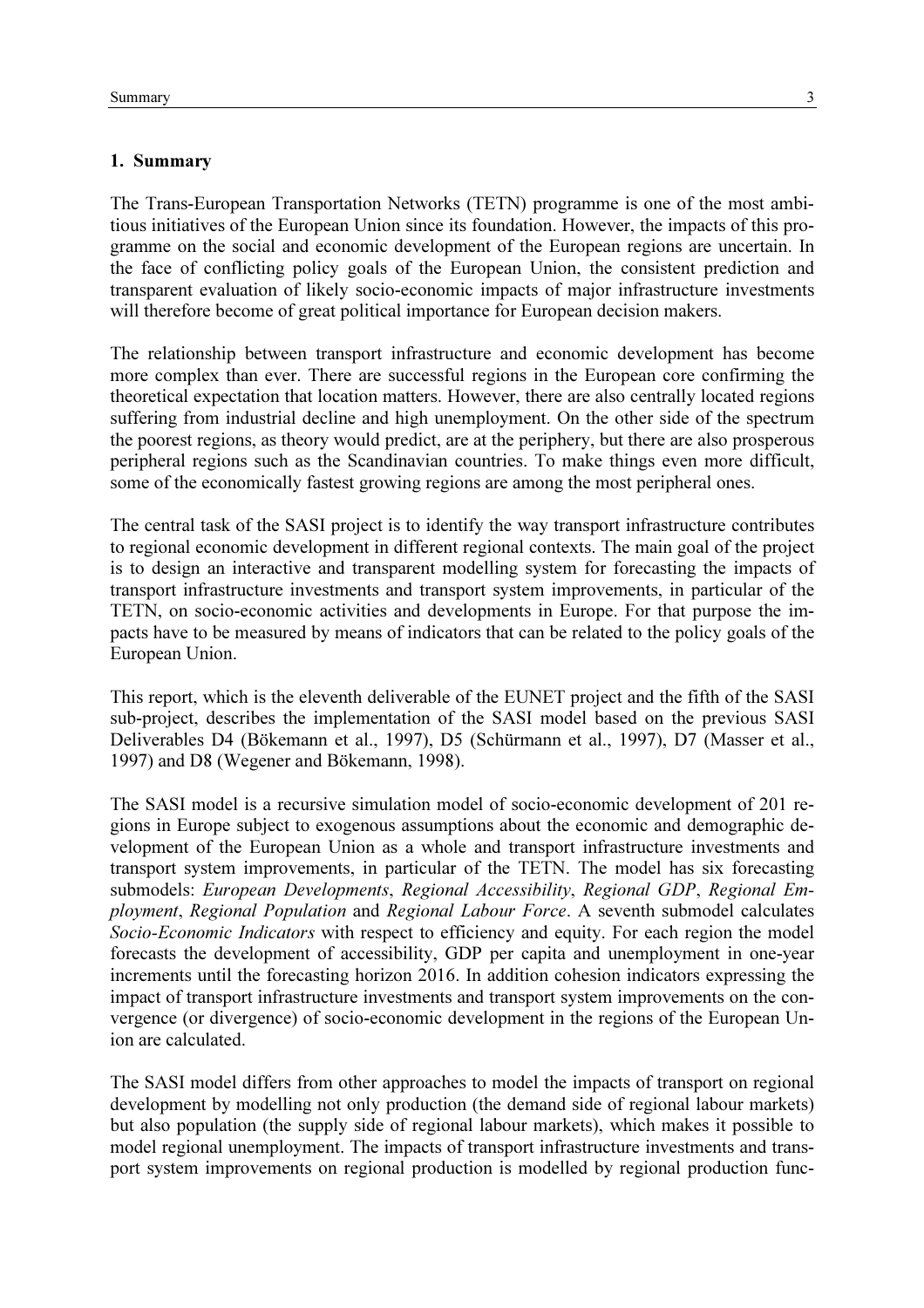tions in which, besides non-transport regional endowment factors, sophisticated spatially disaggregate accessibility indicators are included.

The study area of the model are the regions of the European Union with the other European countries, including the European part of Russia, considered as external regions. This makes the model suited to model spatial redistribution effects of the TETN within the European Union. However, it is not presently intended to model the aggregate macroeconomic multiplier effects of transport investments on the European economy as a whole. As the model does not contain a full transport submodel, it does not take network congestion or intermodality of transport networks into account.

This deliverable describes the software of the SASI model i.e. tools for network scenario generation, the model input files, the model database and output files, the model software itself and finally the programmes developed for analysing and visualising the model results.

The results of the demonstration scenario simulations will be presented in the forthcoming Deliverable D15. A joint final report will summarise the work of both EUNET and SASI.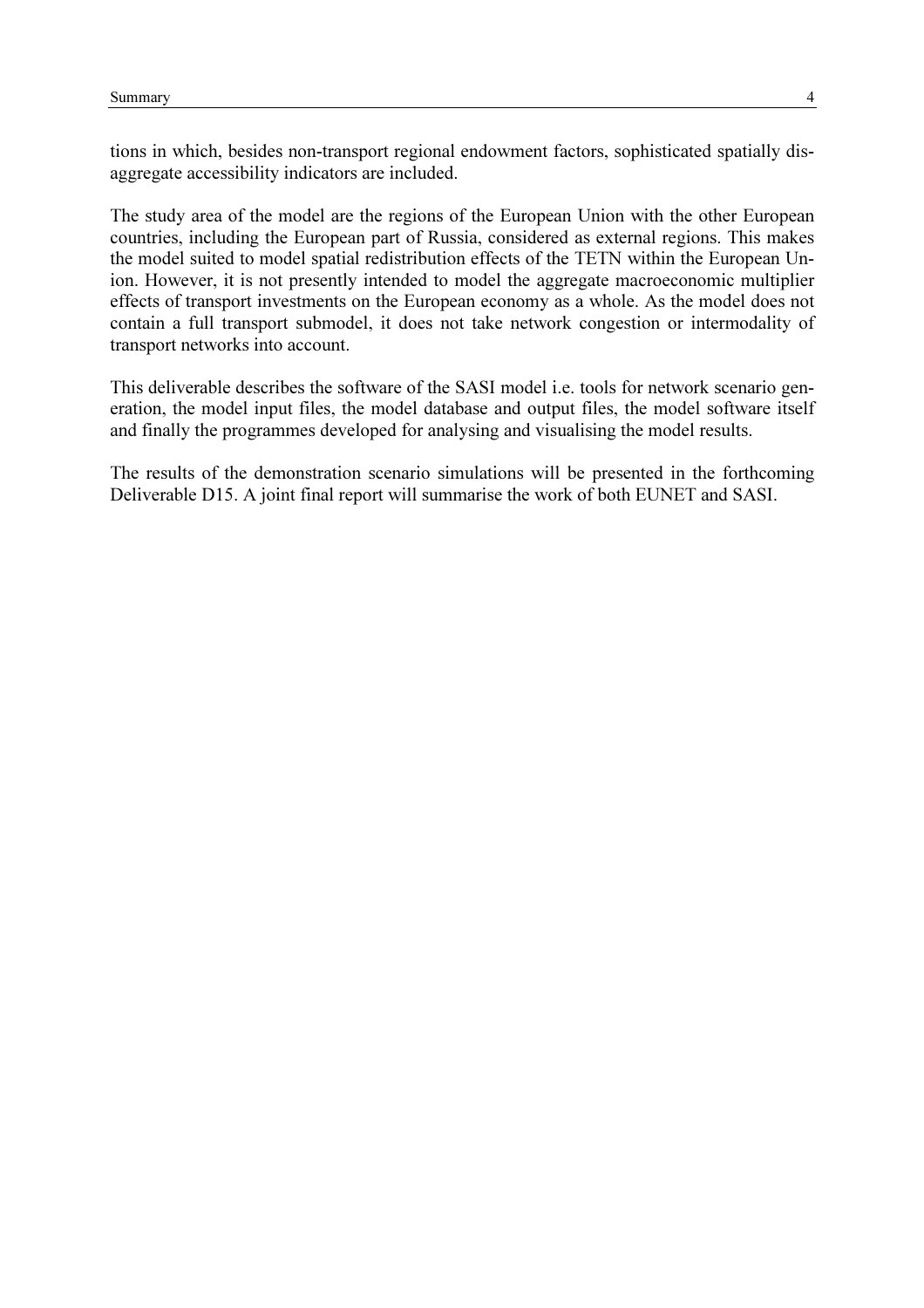#### 2. Introduction

## 2.1 Problem Statement

Article 2 of the Maastricht Treaty states as the goals of the European Union the promotion of harmonious and balanced economic development, stable, non-inflationary and sustainable growth, convergence of economic performance, high levels of employment and social security, improvement of the quality of life and economic and social coherence and solidarity between the member states. A prominent role for the achievement of these goals play the envisaged trans-European networks in the fields of transport, communications and energy (TEN). Article 129b of the Treaty links the trans-European networks to the objectives of Article 7a (free traffic of goods, persons, services and capital in the Single European Market) and Article 130a (promotion of economic and social cohesion). In particular, the trans-European transport networks (TETN) are to link landlocked and peripheral areas with the central areas of the Community.

More recently Decision No. 1692/96/CE of the European Parliament and of the Council (European Communities, 1996) states that "the establishment and development of TEN contribute to important objectives of the Community such as the good functioning of the internal market and the strengthening of the economic and social cohesion" and underlines that TETN have "to ensure a sustainable mobility for persons and goods, in the best social, environment and safety conditions, and to integrate all transport modes".

In physical and monetary terms the trans-European transport networks are one of the most ambitious initiatives of the European Community since its foundation. The masterplans for rail, road, waterways, ports and airports together require public and private investment between 400 and 500 billion ECU until the year 2010, nearly a quarter of which are needed for fourteen priority projects proposed at the 1995 EU summit in Essen.

However, the programme is not undisputed. Critics argue that many of the new connections do not link peripheral countries to the core but strengthen the ties between central countries and so reinforce their accessibility advantage. Only forty percent of the new motorways in the road masterplan are in peripheral countries, whereas sixty percent are in countries with an already highly developed road infrastructure. Some analysts argue that regional development policies based on the creation of infrastructure in lagging regions have not succeeded in reducing regional disparities in Europe, whereas others point out that it has yet to be ascertained that the reduction of barriers between regions has disadvantaged peripheral regions. From a theoretical point of view, both effects can occur. A new motorway or high-speed rail connection between a peripheral and a central region, for instance, makes it easier for producers in the peripheral region to market their products in large cities, however, it may also expose the region to the competition of more advanced products from the centre and so endanger formerly secure regional monopolies.

In addition there are environmental concerns. High-speed rail corridors or multi-lane motorways consume environmentally valuable open space in high-density metropolitan areas and cut through ecologically sensitive habitats and natural regions outside of cities and in addition contribute to the general trend of inducing more and higher-speed travel and goods transport.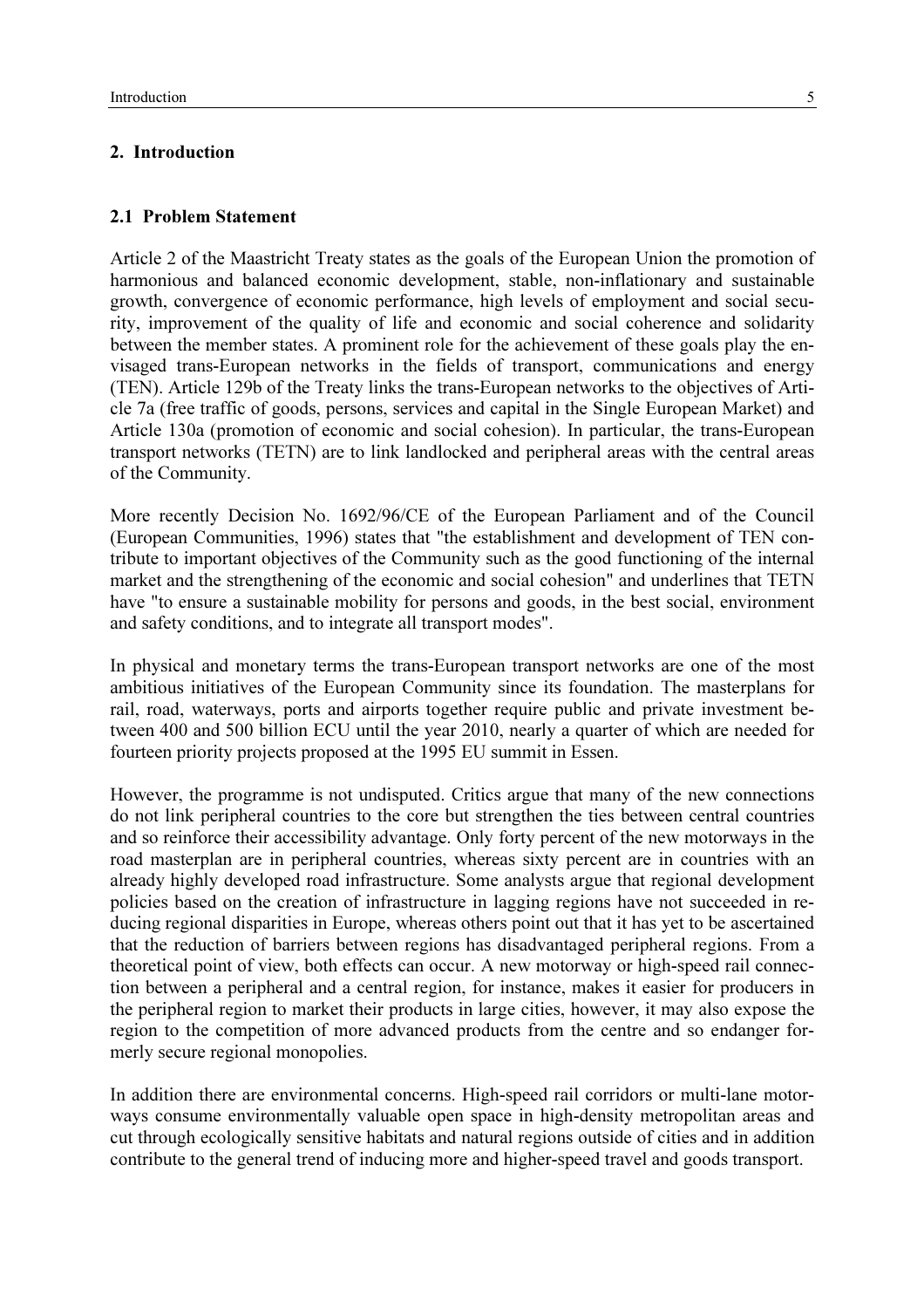In the face of these conflicting goals the consistent prediction and the rational and transparent evaluation of likely socio-economic impacts of major transport infrastructure investments become of great political importance both for the European Union and for its member states. This is also underlined by the European Commission's Cohesion Report (1997) which emphasises that "regions should ensure that policy success is measurable, that results are regularly monitored, and that the public and political authorities are regularly informed of progress."

## 2.2 Objectives of the SASI Project

The SASI project aims at the development of a comprehensive and transferable methodology for forecasting the socio-economic and spatial impacts of large transport investments in Europe, in particular of different scenarios of the development of the trans-European transport networks (TETN) planned by the European Union. With respect to the cohesion objective of the European Union the model is to answer the question whether the TETN will lead to a reduction of regional disparities and which regions of the European Union are likely to benefit from the TETN and which regions are likely to be disadvantaged.

To achieve this objective the project focuses on

- developing a comprehensive, consistent and transferable methodology for the prediction of the impacts of transport infrastructure investments and transport system improvements (road, rail and air) on socio-economic activities and development, including spatial and temporal distribution of impacts;
- designing an interactive, transparent modelling system for forecasting of socio-economic impacts of transport investment decisions and policies;
- demonstrating the usability of the modelling system by applying it to a number of scenarios of transport infrastructure investments and transport system improvements.

The proposed methodology and modelling system is innovative in that it is based on measurable indicators derived from advanced location-theory approaches to explain and predict the locational behaviour of investment capital, manufacturing and service activities and population. It is pragmatic and feasible in that it does not require massive and repeated collection of data on socio-economic distributions or trade flows and travel patterns. It is designed to facilitate political discussion and negotiation by being transparent, understandable and open for new indicators and issues that may become relevant in the future.

#### 2.3 The Position of D13 within SASI

The first deliverable of SASI, or D4 in the count of EUNET deliverables, (Bökemann et al., 1997) linked the policy objectives of the European Union, in particular of its Common Transport Policy, to the model to be developed in SASI. For this purpose the main political goals of the European Union were systematically structured. Then a set of socio-economic indicators was derived taking account of (i) the state of the art in social indicator research, (ii) the indicators most frequently used in other studies and their strengths and weaknesses, (iii) their relevance for the policy goals of the European Union, (iv) their ability to express socio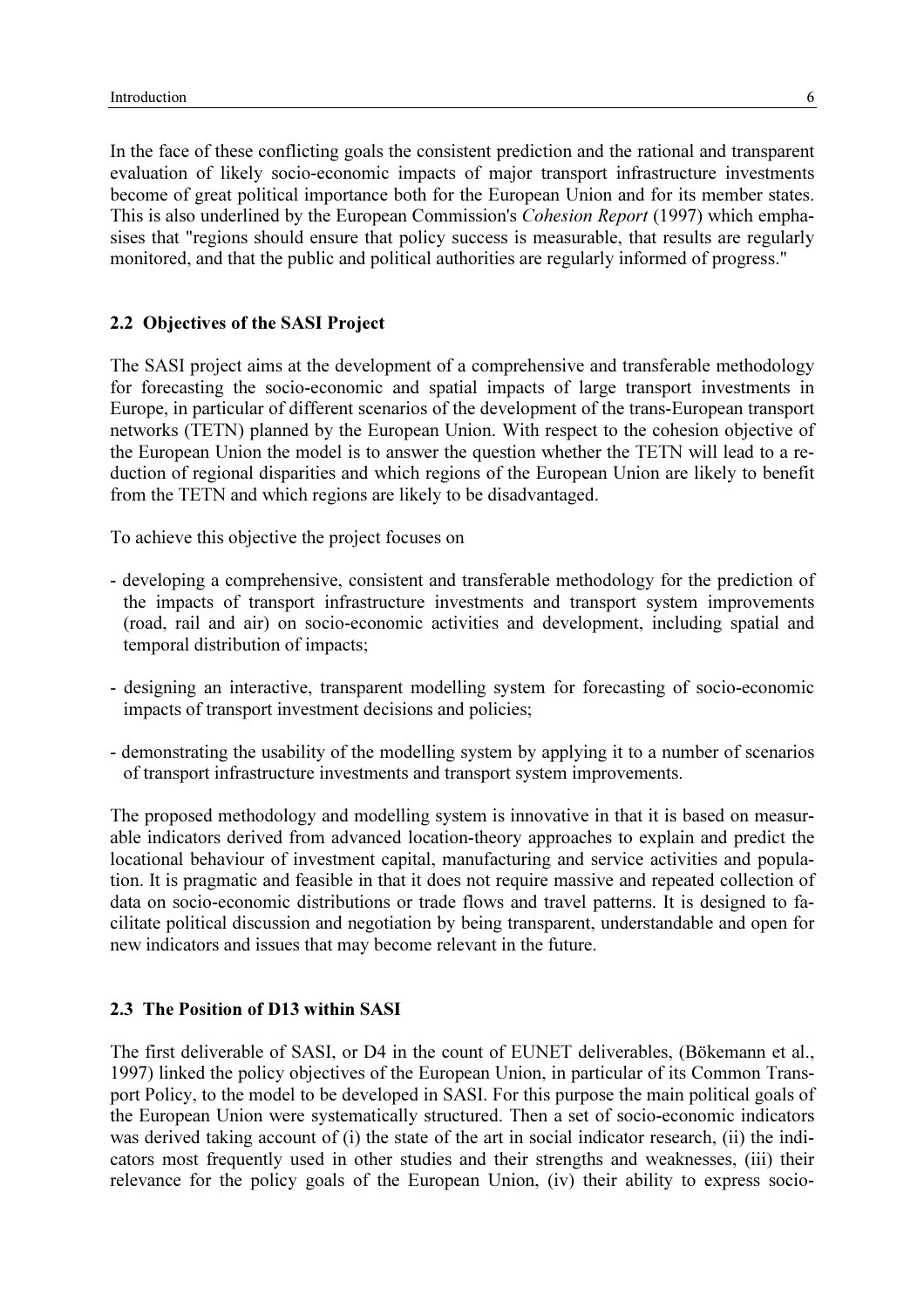economic impacts of transport policies and (v) their interpretability by decision makers, as well as technical constraints such as (vi) their computability by the model to be developed and (vii) the availability of data. Finally, empirical illustrations of selected indicators were presented. In the conclusions the limitations of the proposed methodology were discussed.

The second deliverable of SASI, or D5 of EUNET (Schürmann et al., 1997), defined, discussed and tested accessibility indicators to be generated and used in the SASI model. Accessibility is the main 'product' of a transport system. It determines the locational advantage of a region relative to all other regions and so is a major factor for the social and economic development of a region. At the same time accessibility has a value by itself as an element of quality of life. Accessibility indicators therefore are a central sub-group of the socio-economic indicators discussed in D4 (Bökemann et al., 1997). D5 identified basic types of accessibility frequently appearing in the literature. Based on their weaknesses, new disaggregate measures of accessibility were proposed and demonstrated with pan-European data. For these new accessibility indicators also 'cohesion' indicators measuring the distribution of accessibility across regions were developed. The preliminary empirical findings indicated that the trans-European networks, in particular the European high-speed rail networks, are likely to stabilise if not increase the differences in accessibility between central and peripheral regions in Europe. However, it also became apparent that accessibility is no longer the most important factor determining location choice of firms but rather one of many transport and non-transport location factors (Linneker, 1997). The conclusion was that accessibility has to be seen as an enabling condition necessary to facilitate economic development but which, if present, does not guarantee that development will occur.

The third deliverable of SASI, or D7 of EUNET (Masser et al., 1997) examined the data available for SASI. The Eurostat database Regio was identified as the primary data input to the project as a whole, as it is the main official source of regional data that is provided on a regular basis and in a harmonised framework. Data problems identified were large differences in the size of regions, changes in region boundaries and the creation of new regions all resulting in outliers and gaps in the data. Data coverage was found to be very poor for the new member states Austria, Finland and Sweden and the new German Länder. Missing data, in particular for the base year 1981, had to be estimated or derived from other data sources such as national statistical offices. It was concluded that, although Regio covers a considerable amount of the data required, the collection of the information needed for the *European Developments* submodel (see Section 3.1) as well as the calculation of regional endowment factors for the Regional GDP submodel (see Section 3.1) require a variety of other data sources.

The fourth deliverable of SASI, or D8 of EUNET (Wegener and Bökemann, 1998) described the structure of the SASI model based on the results of the previous three SASI deliverables. Starting from a review of the state of the art of modelling regional economic development, it introduced and explained the major design considerations that led to the construction of the model. It presented a detailed description of each submodel including their interactions and summarised the data requirements, output and operation of the model.

The fifth deliverable of SASI, or D11 of EUNET (Fürst et al., 1999) presented the implementation and calibration of the model, i.e. the final form of the input data used and the statistical analyses performed to test hypotheses about factors to be included in the regional production and migration functions and their numerical specification. It was shown that the SASI model is capable of modelling the impacts of transport infrastructure investments and trans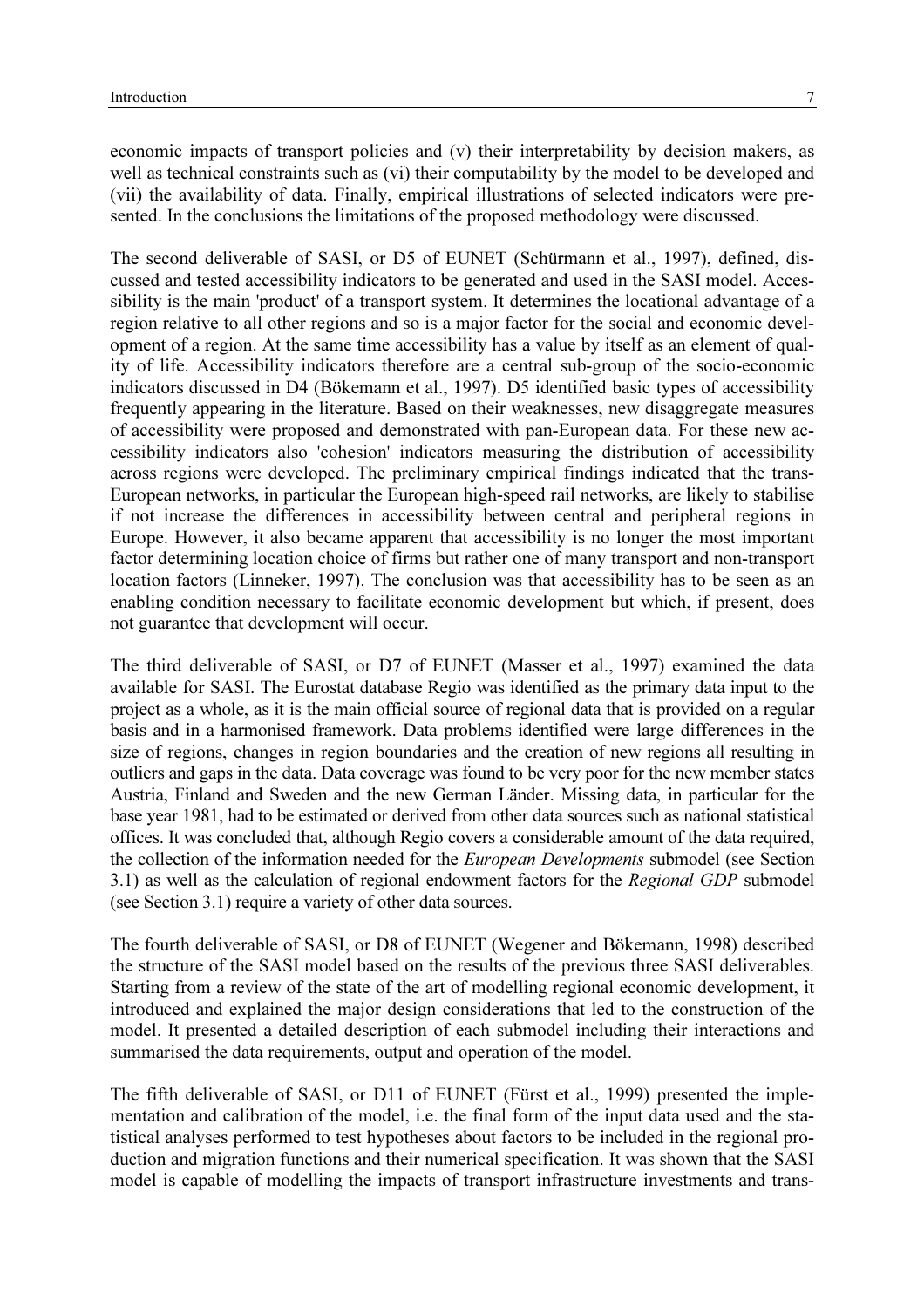port system improvements on the socio-economic indicators proposed in the model specification in D8 (Wegener and Blökemann, 1998). All necessary data could be provided from Eurostat and various additional national and regional statistics using standard data preparation and adjustment methods, such as forecasting, backcasting and data interpolation. The model calibration and specification of the production function led to satisfying results regarding the capability of the model to re-produce base-year distributions of socio-economic indicators in the 201 SASI regions. The model proved to be resilient and robust with respect to interfering externalities yet sensitive enough to detect the impacts even of partial or medium-scale changes, such as variants of TEN scenarios in specific regions.

This report is the sixth deliverable of SASI, or D13 of EUNET. It describes the software of the SASI model i.e. tools for network scenario generation, the model input files, the model database and output files, the model software itself and finally the programmes developed for analysing and visualising the model results.

The results of the demonstration scenario simulations will be presented in the forthcoming final seventh deliverables of SASI, or Deliverables D15 of EUNET (Fürst et al., 2000). A joint final report will summarise the work of both EUNET and SASI.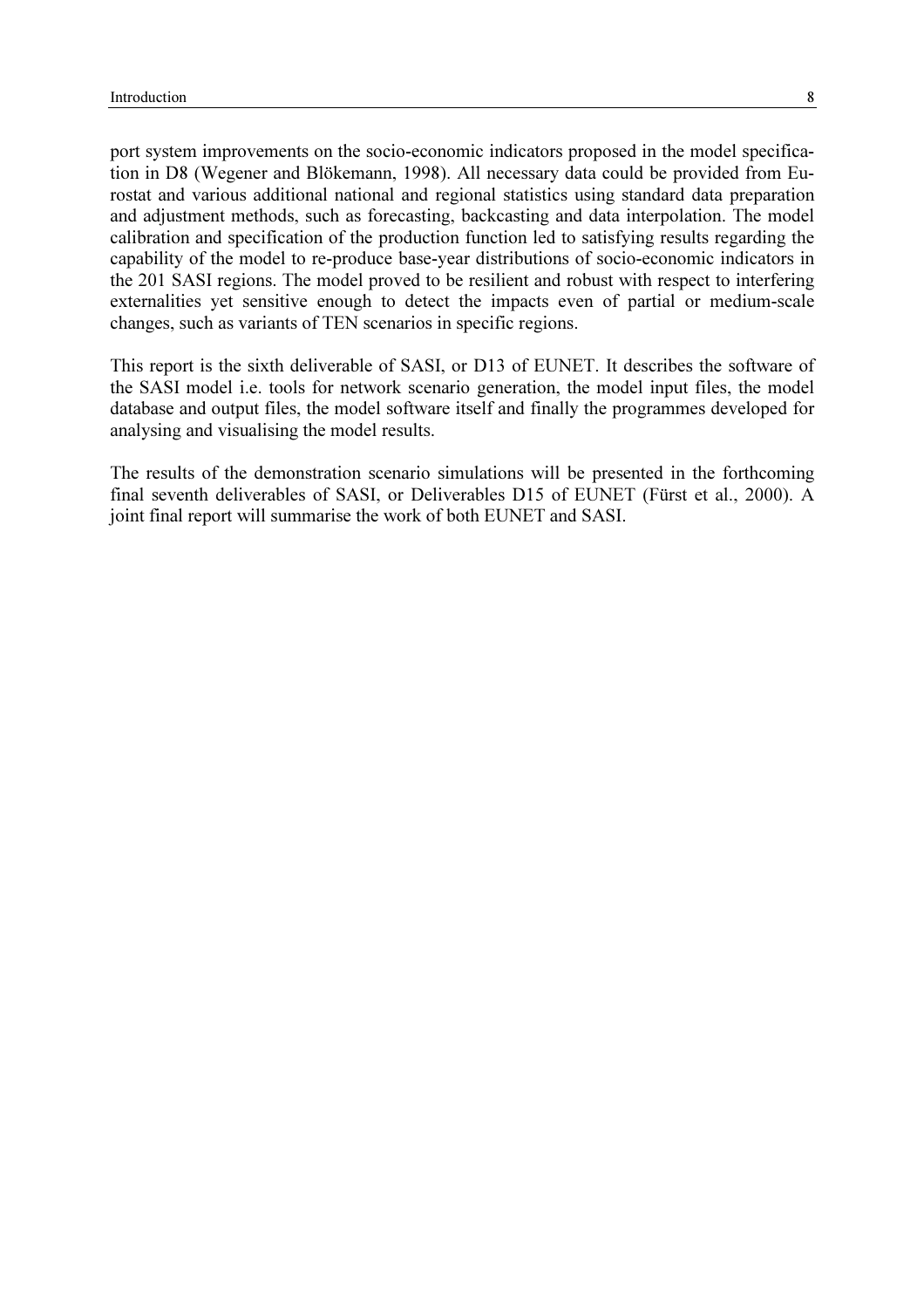#### 3. Model Overview

This section gives a brief overview of the structure of the SASI model. It repeats and partially updates the tentative outline of the SASI model accompanying the five previous SASI deliverables, especially Deliverable D8 (Wegener and Bökemann, 1998) and Deliverable D11 (Fürst et. al., 1999). The overview is to make the reader familiar with the basic structure of the SASI model and the interactions between the seven submodels, which will be presented in more detail in Section 4.

The SASI model consists of six forecasting submodels: European Developments, Regional Accessibility, Regional GDP, Regional Employment, Regional Population and Regional Labour Force. A seventh submodel calculates Socio-Economic Indicators with respect to efficiency and equity.

This structure defines the minimum scope of the SASI model necessary to achieve the objectives outlined in Section 2.2. More submodels may be added later in order to improve the model and extend its area of application.

# 3.1 Submodels

In this section the seven submodels of the SASI model and the interrelationships between them are briefly described. Figure 3.1 visualises the interactions between the submodels.



Figure 3.1. The SASI model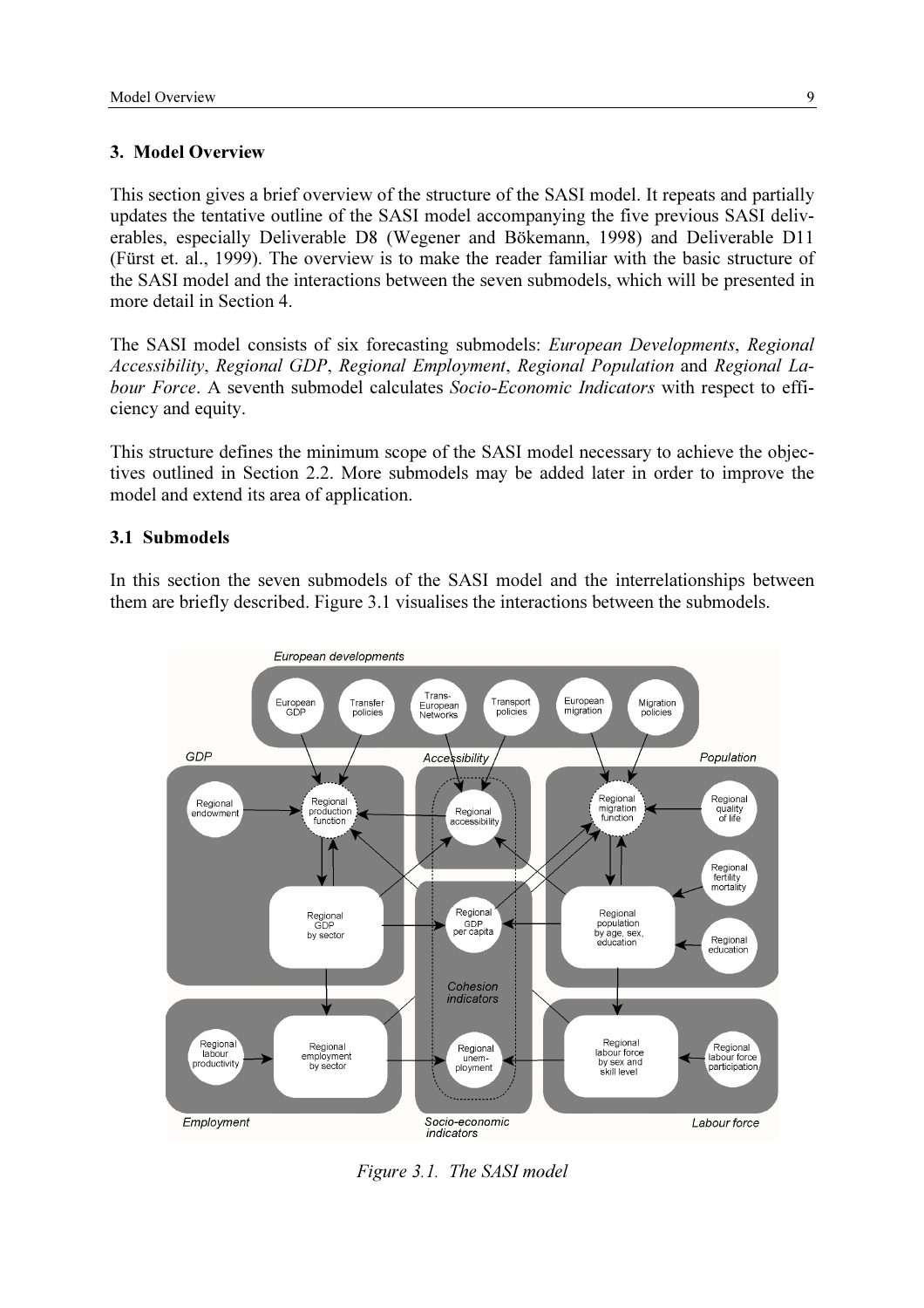#### European Developments

The European Developments submodel is not a 'submodel' as it contains no forecasting equations. It simply prepares the exogenous assumptions about the wider economic and policy framework of the simulation for subsequent processing by the other submodels. European developments include assumptions about the future performance of the European economy as a whole and the level of immigration and outmigration across Europe's borders. They serve as constraints to ensure that the regional forecasts of economic development and population are consistent with external developments not modelled. Given the expected rapid population growth and lack of economic opportunity in many origin countries, total European immigration will be largely a function of immigration policies by national governments of the countries of the European Union. Another relevant European policy field are transfer payments by the European Union or by national governments, which are responsible for a sizeable part of their economic growth in some regions. The last group of assumptions concern policy decisions on the trans-European networks. As these are of focal interest in SASI, they are modelled with considerable detail. Besides a 'baseline' scenario several TETN scenarios reflecting different investment programmes for the road, rail or air networks will be specified.

#### Regional Accessibility

This submodel calculates regional accessibility indicators expressing the locational advantage of each region with respect to relevant destinations as a function of travel time or travel cost (or both) to reach these destinations by the strategic road, rail and air networks.

#### Regional GDP

This is the core submodel of the SASI model. It calculates a forecast of gross domestic product (GDP) by industrial sector (agriculture, manufacturing, services) generated in each region as a function of economic structure, labour force, endowment indicators and accessibility. Endowment indicators measure the suitability or capacity of a region for economic activity. They may include traditional location factors such as availability of business services, capital stock (i.e. production facilities) and intraregional transport infrastructure as well as 'soft' location factors, such as cultural facilities, housing and a pleasant climate and environment. Accessibility indicators are derived from the Regional Accessibility submodel. In addition, monetary transfers by the European Union or by national governments are considered, as these account for a sizeable portion of the economic development of peripheral regions. The results of the regional GDP per capita forecasts are adjusted in a way that the total of all regional forecasts multiplied by regional population meets the exogenous forecast of economic development (GDP) of Europe as a whole as defined by the *European Developments* submodel.

#### Regional Employment

Regional employment is calculated by combining the results of the GDP submodel with exogenous forecasts of regional labour productivity by industrial sector (GDP per worker), which in addition may be changed by effects of changes in regional accessibility.

#### Regional Population

Population forecasts are needed to represent the demand side of regional labour markets. The Regional Population submodel therefore predicts regional population change due to natural change and migration. Births and deaths are modelled by a cohort-survival model subject to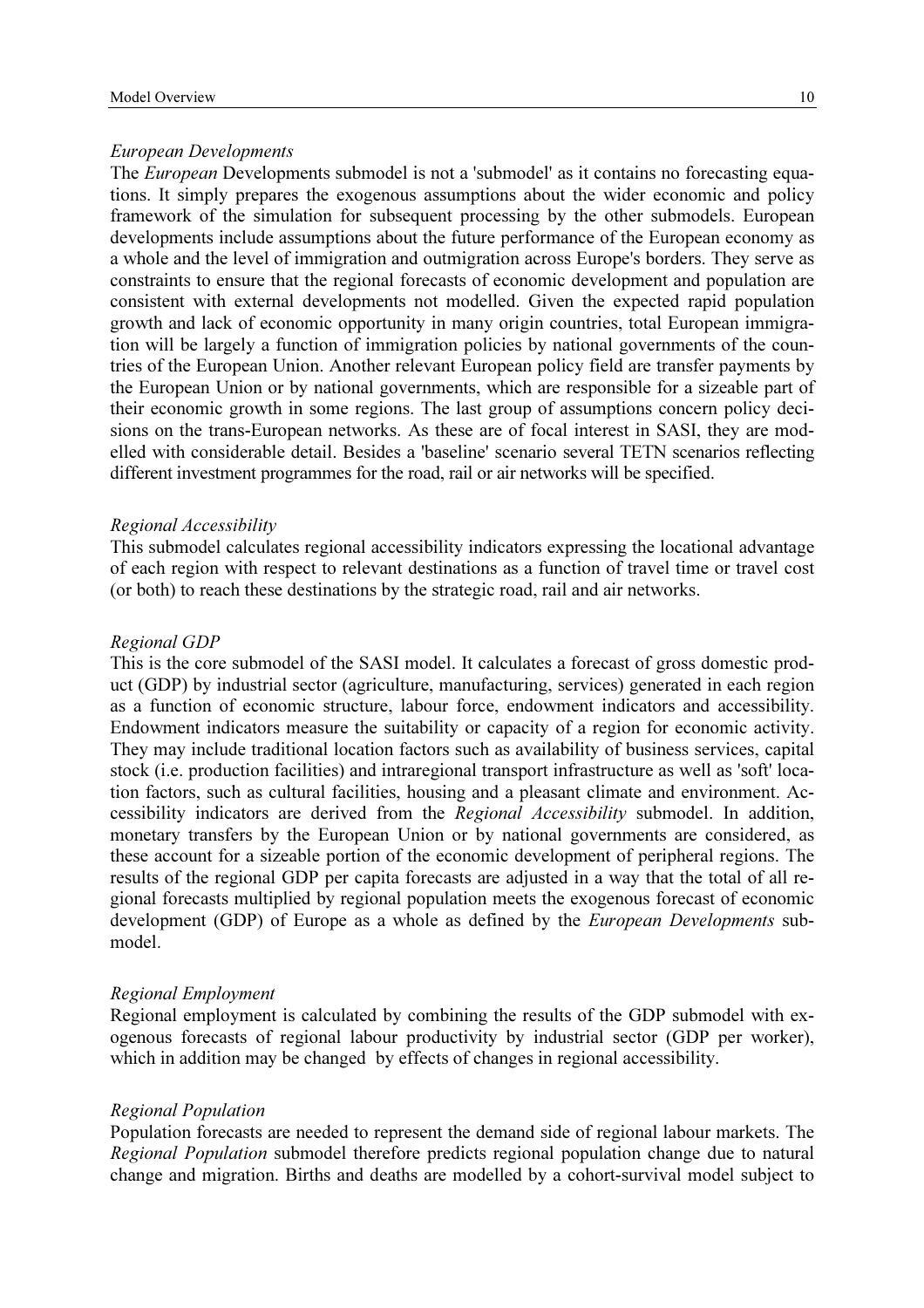exogenous forecasts of regional fertility and mortality rates. Migration is modelled in a simplified migration model as annual net migration as a function of regional unemployment and other indicators expressing the attractiveness of the region as a place of employment and a place to live. The migration forecasts are adjusted to comply with total European immigration and outmigration forecast by the European Developments submodel and the limits on immigration set by individual countries. In addition, educational attainment, i.e. the proportion of residents with higher education, is forecast as a function of national education policy.

#### Regional Labour Force

Regional labour force is derived from regional population and exogenous forecasts of regional labour force participation rates modified by effects of regional unemployment.

#### Socio-economic Indicators

Total GDP and employment are related to population and labour force by calculating total regional GDP per capita and regional unemployment. Accessibility, besides being a factor determining regional production, is also considered a policy-relevant output of the model. In addition, equity or cohesion indicators describing the distribution of accessibility, GDP per capita and unemployment across regions are calculated.

#### 3.2 Space and Time

The SASI model forecasts socio-economic development in the 201 regions at the NUTS-2 level defined for SASI for the fifteen EU countries (see Figure 3.2 and Annex Table A1). These are the 'internal' regions of the model. The 27 regions defined for the rest of Europe are the 'external' regions which are used as additional destinations when calculating accessibility indicators. The four regions representing the rest of the world are not used.

The spatial dimension of the system of regions is established by their connection via networks. In SASI road, rail and air networks are considered. The 'strategic' road and rail networks used in SASI are subsets of the pan-European road and rail networks developed by IRPUD and recently adopted for the GISCO spatial reference database of Eurostat. The 'strategic' road and rail networks contain all TETN links laid down in Decision No. 1692/96/CE of the European Parliament and the Council (European Communities, 1996) and the east European road and rail corridors identified by the Second Pan-European Transport Conference in Crete in 1994 as well as additional links selected for connectivity reasons. The SASI system of regions and the strategic networks used in SASI have also been used in the DGVII projects STREAMS, EUNET and STEMM.

The temporal dimension of the model is established by dividing time into discrete time intervals or periods of one year duration. By modelling relatively short time periods both shortand long-term lagged impacts can be taken into account. The base year of the simulations is 1981 in order to demonstrate that the model is able to reproduce the main trends of spatial development in Europe over a significant time period of the past with satisfactory accuracy. The forecasting horizon of the model is 2016.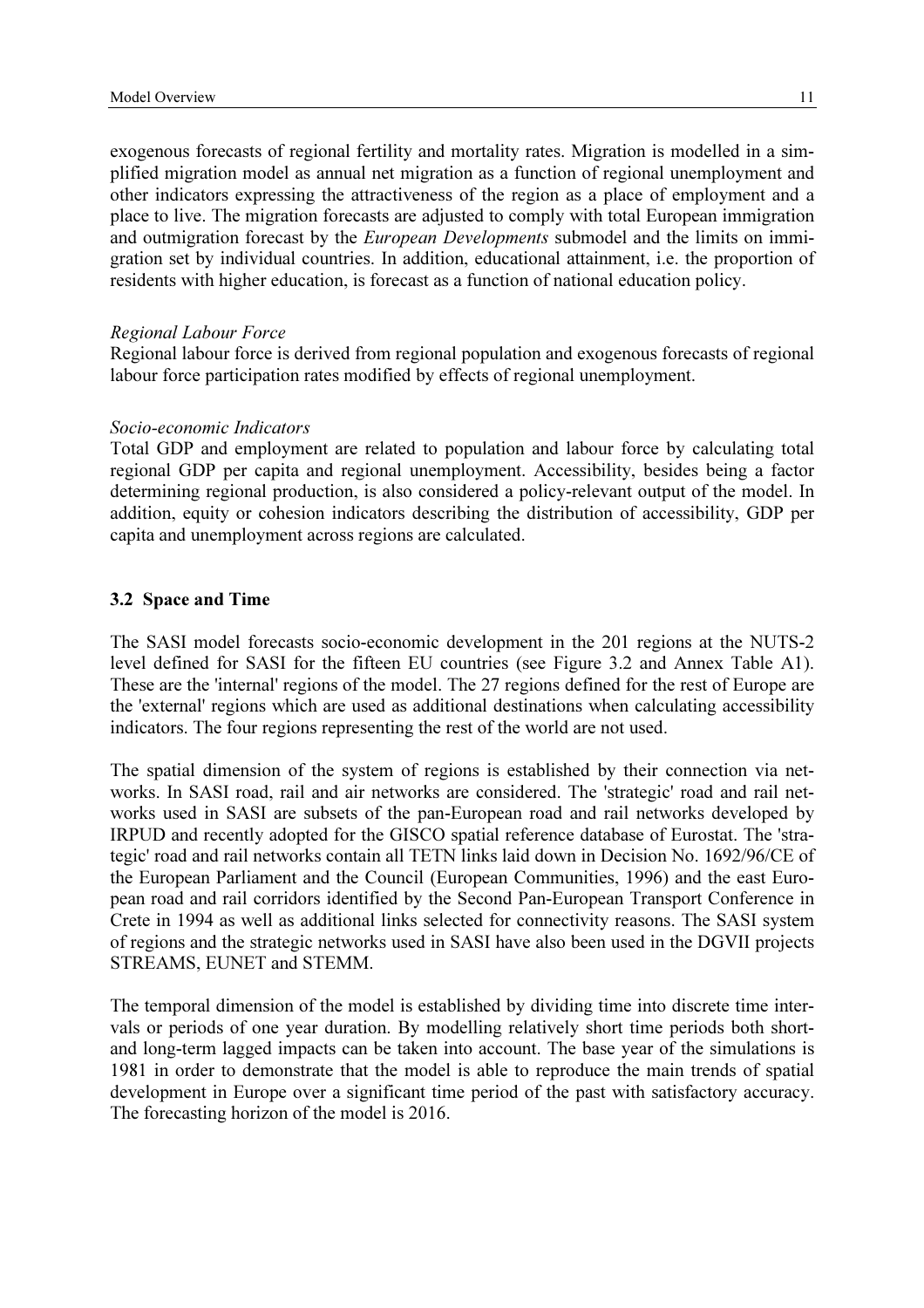

Figure 3.2. The SASI system of regions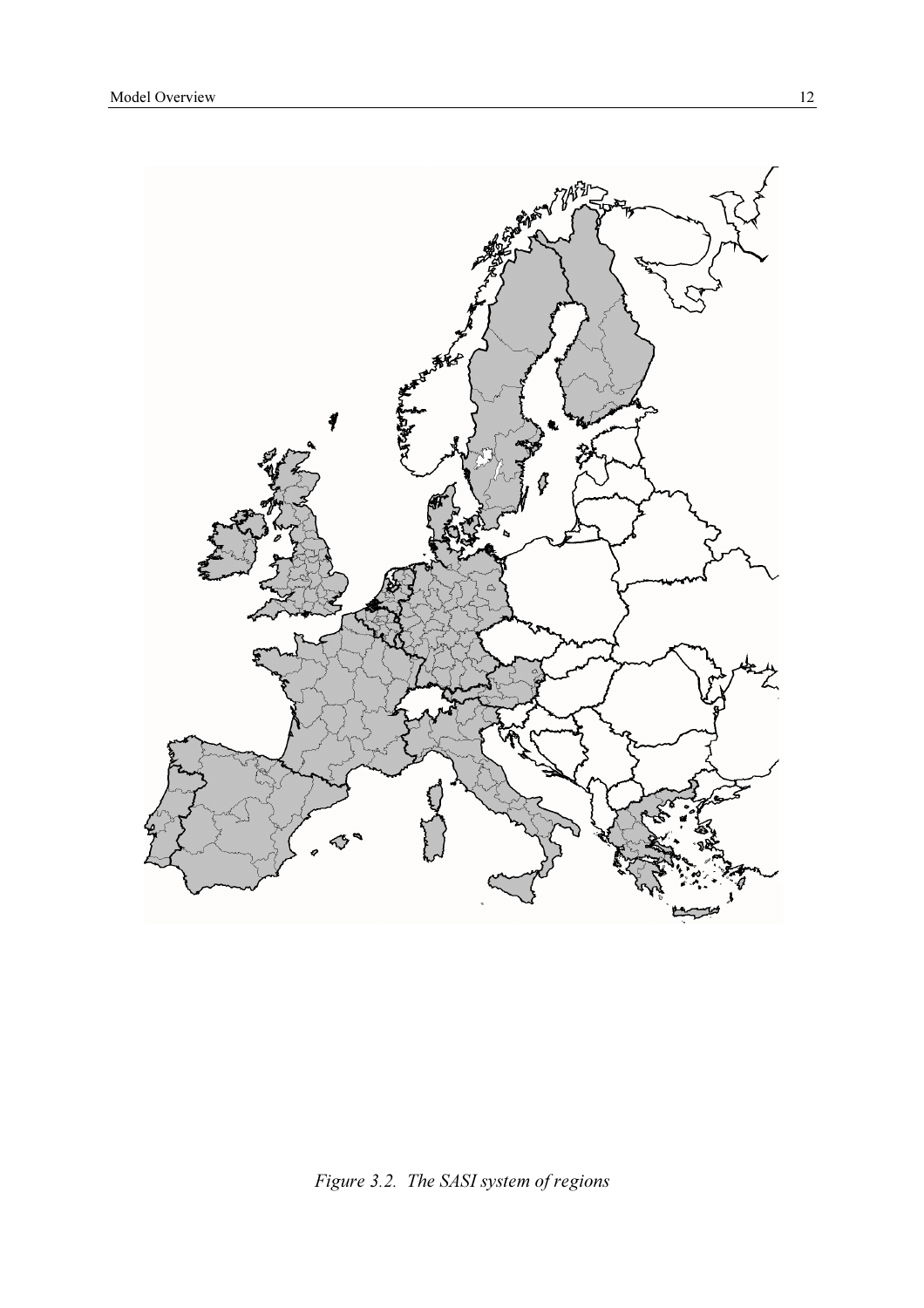In each simulation year the seven submodels of the SASI model are processed in a recursive way, i.e. sequentially one after another. This implies that within one simulation period no equilibrium between model variables is established; in other words, all endogenous effects in the model are lagged by one or more years. Figure 3.3 illustrates the recursive organisation of the model:



Figure 3.3. The recursive organisation of the SASI model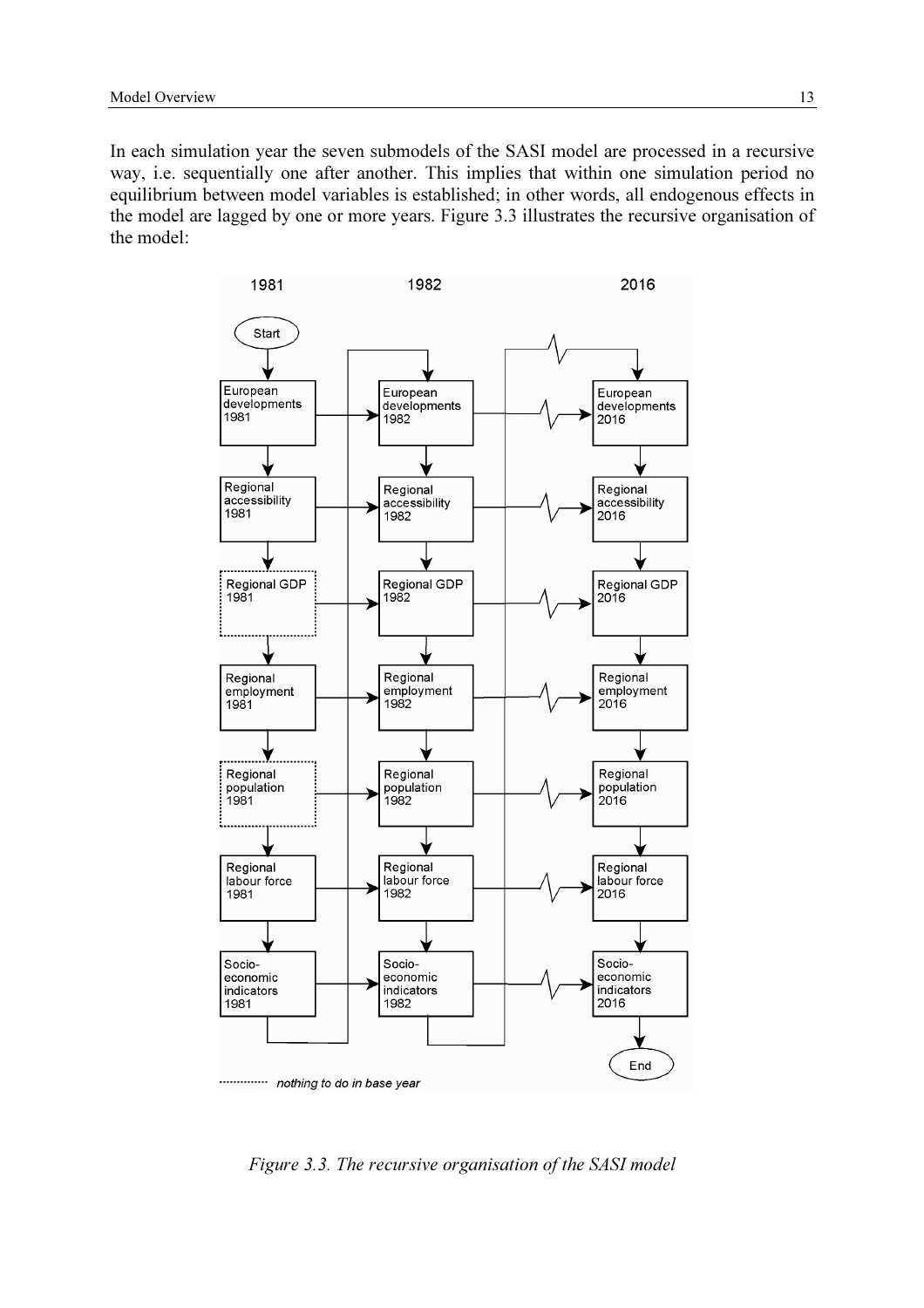#### 4. Model Software

In this section the components of the model software are presented. The SASI model is a selfcontained software running under Windows 95 or Windows NT. It requires a Pentium PC with 32 MB memory and a processor speed of 200 MHz or more.

The *model software* is modularly organised and consists of a main control module and several dependent programme modules. Each submodel described in Section 3 is a separate programme module calling further sub-modules. Figure 4.1 shows then the interaction of the modelling software with the network scenario generation, the model database and the input and output files.

A typical simulation run starts outside of the SASI model with pre-processing of the scenario networks by applying the network scenario generation software tool on top of the geographical information system ArcInfo. This tool written in the ArcInfo macro language AML (ESRI, 1997) offers a number of scenario options to be selected for modelling (see Section 4.1).

Once the scenario networks are defined, the actual SASI model is run. Typically, first a donothing scenario is simulated. A do-nothing scenario is defined as the scenario in which between the base year and the present all transport infrastructure investments are implemented as observed and in which until the target year 2016 no further network development is assumed. The do-nothing scenario serves as reference scenario for all other scenarios.

Other scenarios differ from the do-nothing scenario by different assumptions about European developments, such as the development of the European economy, immigration and outmigration and transfer payments, and by different policy decisions on transport infrastructure investments and transport system improvements. In the present SASI project, only transport policy scenarios are tested, whereas the socio-economic framework is kept fixed. In the present SASI project a policy scenario is therefore a time-sequenced investment programme for addition, upgrading or closure of links of the road, rail or air networks (see Section 4.1). After assessing the do-nothing scenario, a number of different policy scenarios, for which the impacts of transport infrastructure investments are to be assessed, are simulated. The number of policy scenarios is not limited.

After simulating different network scenarios with the SASI model, the results of the model runs are analysed and visualised using additional programme tools. The results are interpreted with respect to cohesion indicators such as the coefficient of variation and the GINI coefficient (Lorenz curves). In addition, results for all or subsets of regions can be displayed in trajectory diagrams (showing the development of certain indicators for certain regions or scenarios over time) and in maps showing absolute values of regional indicators or differences of indicators values between different points in time or between different scenarios.

As in the present SASI project only transport policy scenarios are examined, all other assumptions made in the model, including the assumptions about the future performance of the European economy as a whole, about immigration and outmigration across Europe's borders and about transfer payments received by the regions, are the same for all scenarios. As the policy scenarios differ only by policies becoming effective in the future, it is only necessary to simulate the years between 1996 and the target year. The organisation of the model database allows to start a new simulation or resume processing at each year previously simulated.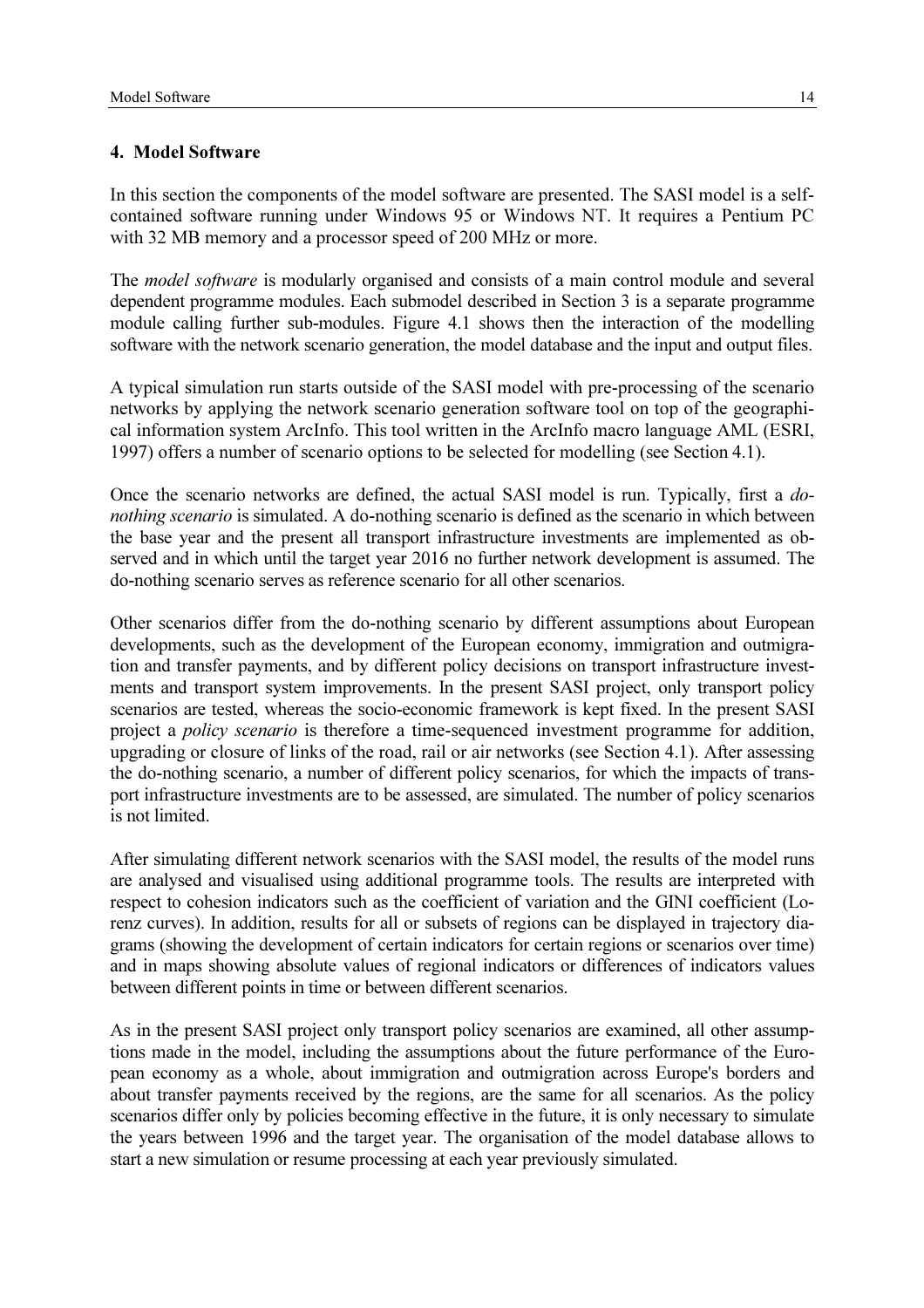

Figure 4.1 Software and data organisation of the SASI model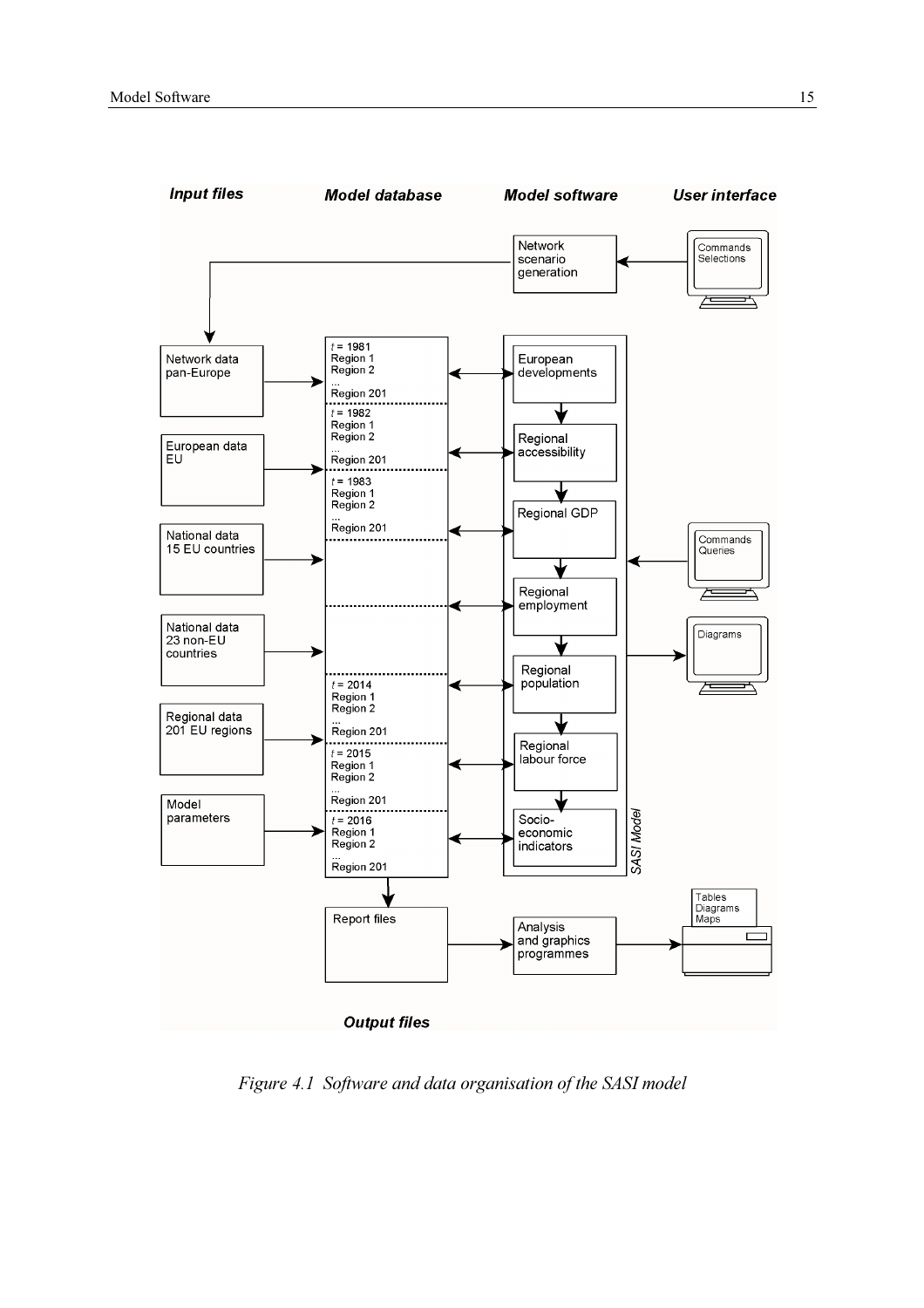#### 4.1 Network Scenario Generation

Network scenarios for the SASI model are generated in the geographical information system ArcInfo. The road, rail and aviation networks are stored and maintained in ArcInfo as separate coverages with some 40,000 links (for road and rail) and about 4,000 flight connections (IRPUD, 1999). These networks form the pan-European transportation base networks. Because their size is too large and their information is too detailed for the SASI model, so-called 'strategic' networks have been defined for use in the model. The 'strategic' road and rail networks contain all TETN links laid down in Decision No. 1692/96/CE of the European Parliament and the Council (European Communities, 1996) and the east European road and rail corridors identified by the Second Pan-European Transport Conference in Crete 1994 (European Communities, 1995) as well as additional links selected for connectivity reasons. The 'strategic' air network is based on the TEN airports and other important airports in non-EU countries and contains all flights between these airports.

The transport network links are described by a variety of different attributes (see Deliverable D11, Fürst et al., 1999). For each link of the strategic road network information on length, link category (motorway, dual carriageway, other road, car ferry and Eurotunnel) and national speed limits for that link category are stored. For each link of the strategic rail network information on length, link category (number of tracks, electrification, suitability for high-speed) and travel time are stored. Each link of the strategic air network contains information on average travel time on that link and a frequency index indicating four categories of daily or weekly frequency.

Because the networks will be used to calculate changing regional accessibility over time, the historical and future development of the networks are required as input information. This development of the strategic networks over time is reflected in intervals of five years in the database, i.e. the established network database contains the information for the years 1981, 1986, 1991, 1996, 2001, 2006, 2011 and 2016 (see Deliverable D11, Fürst et al., 1999).

#### The Network Scenario Generation Tool

Since the SASI model software handles input files in ASCII format, an interface was developed which extracts the strategic networks from the base networks and transforms ArcInfo binary data into the ASCII input format required by the model (see Figure 4.1). This is the main task of the network scenario generation tool .

For the road and air networks, network input files are generated by exporting the ArcInfo Node Attribute Table (NAT) and Arc Attribute Table (AAT) files. Input files for the railway network are created by extracting the ArcInfo Node Attribute Table (NAT) in combination with extracting ArcInfo Route Attribute Tables (RAT), since railway timetable travel times are stored as route systems in the ArcInfo database. The ASCII link input files have the following record structure:

<from\_node> <to\_node> <travel\_time>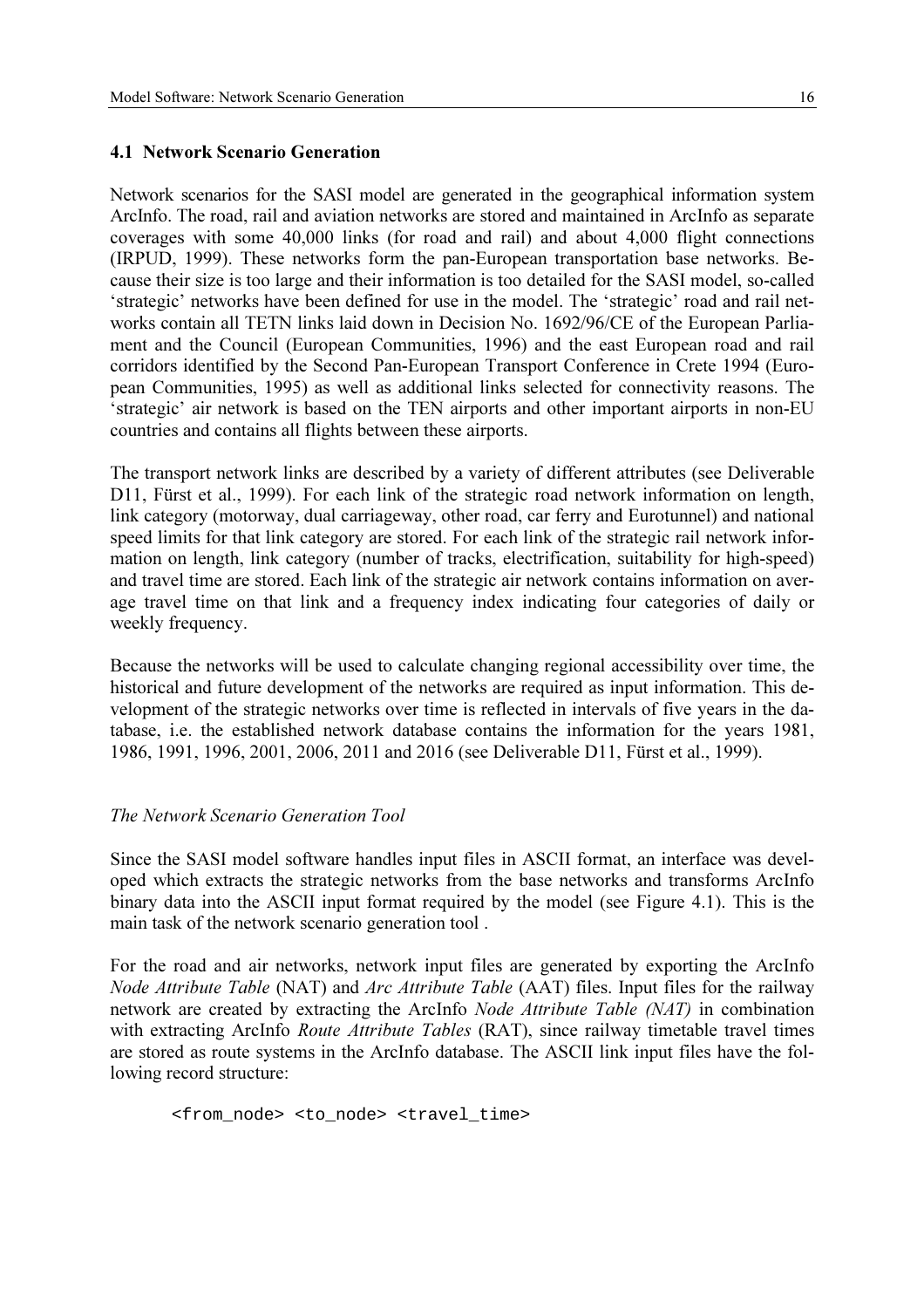For each year and mode a link file will be generated and stored in the mode's directory. Each link file is named LINKxxxx.yy where xxxx indicates the year that is represented in the network (1981, 1986, ... , 2016) and yy contains a two-digit scenario number. The node file is named NODESALL.DAT and contains all nodes for all scenarios.

However, the network scenario generation tool does not only extract information for the strategic modelling network and transforms binary data into ASCII data. Beyond that, link travel times are calculated and - in case of planned projects - adjusted to new situations: For instance, when a link is upgraded from 'other road' to 'motorway', the link travel time has to be re-calculated.

#### Scenario Selection

In addition, the network scenario generation tool enables the user to select a network scenario by choosing an appropriate menu entry. After the selection of a scenario, the network scenario generation tool will automatically run an AML routine which extracts and prepares the specified network and produces the ASCII link and node files. No additional user input is required as the ASCII files are directly be read by the SASI model.

The selection menu offers different options for the generation of transport infrastructure scenarios (Figure 4.2). The sample screenshot of Figure 4.2 shows the options for generating scenarios consisting of TEN priority road projects. It is possible to select a scenario that includes all TEN priority road projects or a special scenario which includes only one of the priority projects or another scenario that includes a combination of several priority projects.

With the help of other pull-down menus, it is possible to define other past or future network scenarios. In the pull-down menu 'Past Networks', historical networks for the years 1981, 1986, 1991 or 1996 can be generated.

The 'Do-Nothing' option generates infrastructure networks for future years that are equal to the networks of today. Such a scenario without network changes might be combined with different assumptions on future border crossing times in the course of further European integration, which are taken account in the accessibility submodel (see SASI Deliverable D11, Fürst et al., 1999).

The pull-down menu 'TEN Scenarios' offers the choice between two network scenarios, the 'TEN Scenario' and the 'Extended TEN Scenario', and user-defined policy scenario combinations. The 'TEN Scenario' includes all infrastructure developments for which construction has already started or for which the starting year of operation is defined in the TEN implementation report (European Commission, 1998). The 'Extended TEN Scenario' includes the 'TEN Scenario' and, in addition, all links which according to the TEN implementation report are still under study and for which no decision has yet been made.

The pull-down menu 'National Extensions' includes options for the selection of infrastructure projects not included in the TEN programme but included in national transport infrastructure schemes.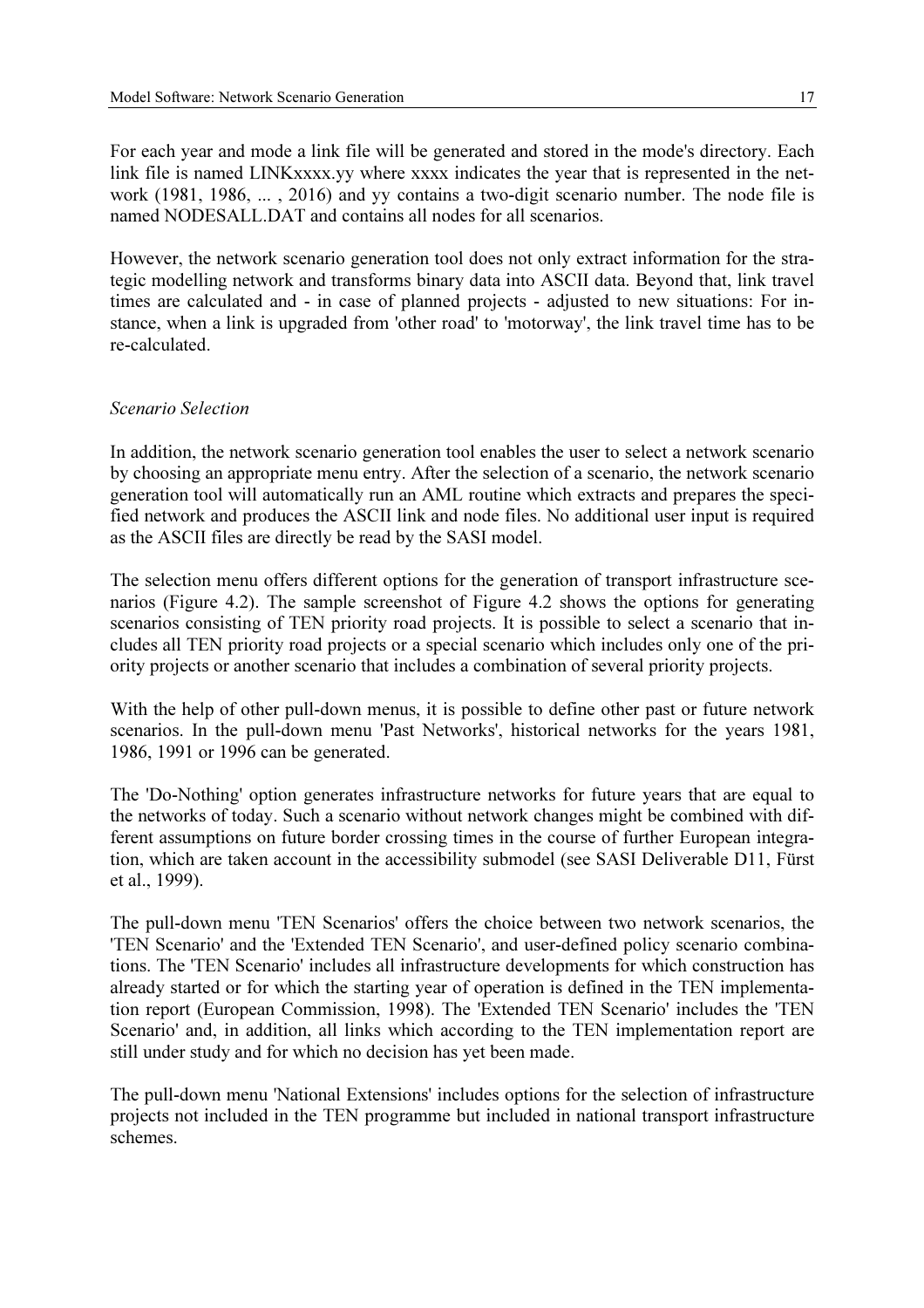| SASI Road Network Scenario Generation |                                                                                             |                                 |                                        |  |  |  | L∐∐∣X |
|---------------------------------------|---------------------------------------------------------------------------------------------|---------------------------------|----------------------------------------|--|--|--|-------|
|                                       | Past Networks Do Nothing Scenario Priority Scenarios TEN Scenarios National Extensions Help |                                 |                                        |  |  |  | Quit  |
| All Road Priority Projects            |                                                                                             |                                 |                                        |  |  |  |       |
|                                       |                                                                                             | Project 7 - Greek Motorways     |                                        |  |  |  |       |
|                                       |                                                                                             |                                 | Project 8 - Motorway Lisboa-Valladolid |  |  |  |       |
|                                       |                                                                                             | Project 11 - Deresund Road Link |                                        |  |  |  |       |
|                                       |                                                                                             | Project 12 - Nordic Triangle    |                                        |  |  |  |       |
|                                       |                                                                                             | Project 13 - Ireland/UK/Benelux |                                        |  |  |  |       |

Figure 4.2. Network scenario generation interface

Having selected an infrastructure scenario, the user can make assumptions about the speed of implementation of the scenario. This option reflects the fact that in many cases an estimated completion time corridor, such as '2001-2006', is laid down in the TEN implementation report (European Commission, 1998). An optimistic or a delayed implementation can be selected. The optimistic option assigns the earlier date, the delayed option the later date to the link; if there is only one year stated, implementation will be delayed by five years.

A final option is the choice whether to include border delay times in the road network or not. By default, border delay times are included for the calculation of accessibilities in the SASI model. However, if the user wants to simulate network scenarios without border delays as a result of further European integration, the network scenario generation tool offers the opportunity to disable border delays when generating scenario networks.

After the definition of a particular infrastructure scenario, GIS functions are applied to generate the specified scenario subset from the base network, to update the network topology, to calculate and adjust link travel times and to produce the ASCII input files for the SASI model.

The network scenario generation tool does not yet provide tools to *edit* network topology or attributes. This has to be done with standard ArcInfo commands in the base networks.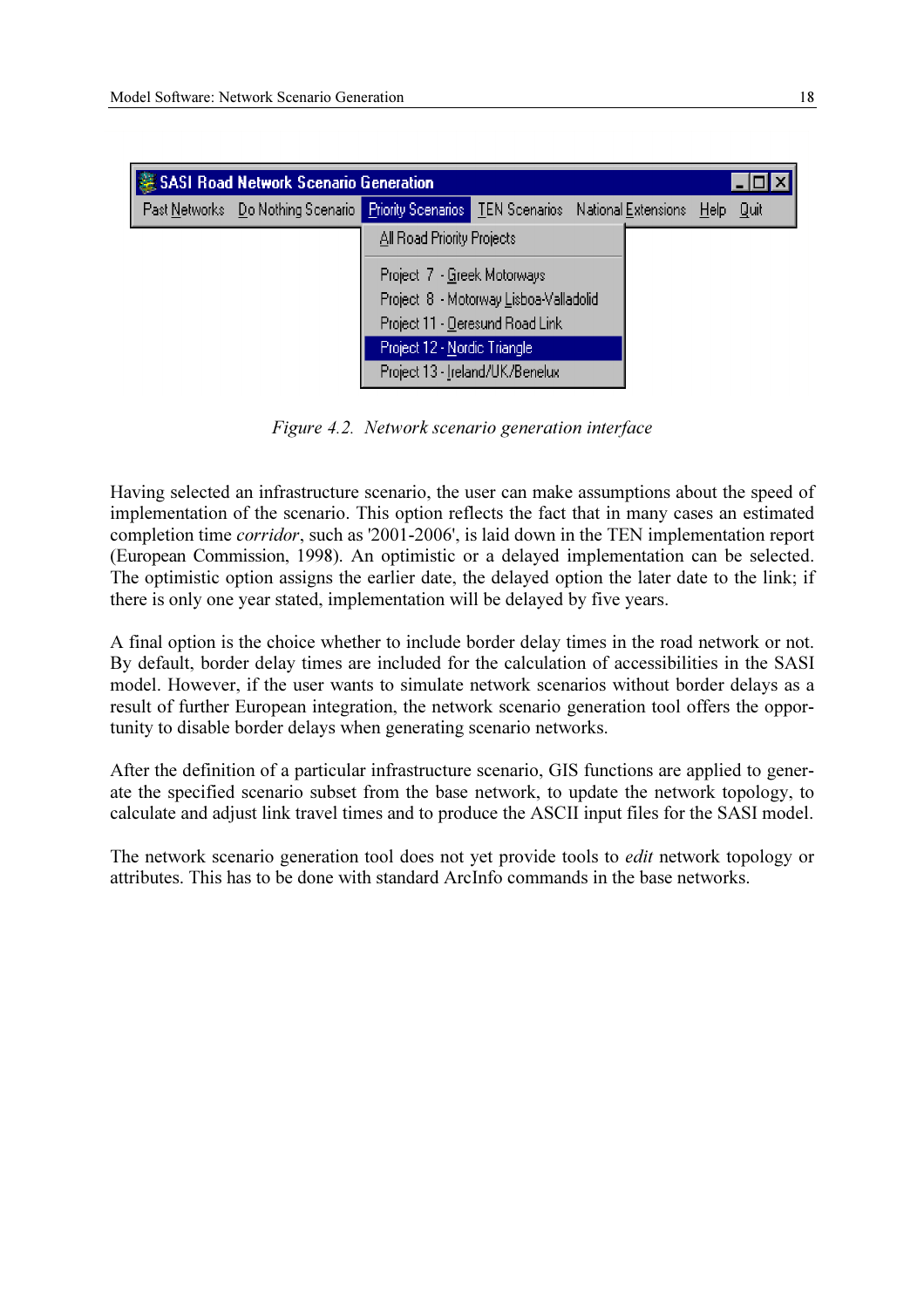#### 4.2 Input Files

As shown in Figure 4.1, the model database consists of a number of input files. Input *files* are ASCII text files containing exogenous forecasts and policies entered by the user. The following input files are required (see Deliverable D11, Fürst et al., 1999):

```
European data (EU)
       Total European GDP by industrial sector, 1981-2016
       Total European immigration and outmigration, 1981-2016
National data (15 EU countries)
       National GDP per worker by industrial sector, 1981-2016
       National fertility rates by five-year age group and sex, 1981-2016
       National mortality rates by five-year age group and sex, 1981-2016
       National immigration limits, 1981-2016
       National educational attainment, 1981-2016
       National labour force participation by sex, 1981-2016
National data (23 non-EU countries)
       National population, 1981-2016
       National GDP, 1981-2016
Regional data (201 EU regions)
       Regional GDP per capita by industrial sector in 1981
       Regional labour productivity (GDP per worker) by industrial sector in 1981
       Regional population by five-year age group and sex in 1981
       Regional educational attainment in 1981
       Regional labour force participation rate by sex in 1981
       Regional endowment factors, 1981-2016
       Regional transfers, 1981-2016
       Regional raster distributions of population in 1995
       Regional raster distributions of GDP in 1992
Network data (pan-Europe)
       Node and link data of different scenarios for the road network, 1981-2016
       Node and link data of different scenarios for the rail network, 1981-2016
       Node and link data of different scenarios for the air network, 1981-2016
Model parameters
       Parameters of model equations
```
Each of the groups of data listed above is stored in a separate input file. Besides the network data and model parameter files, all other input files have a standardised record format. Each record of the regional data input files represents one region of the SASI system of regions. The record format is as follows:

|                                                          | Bytes length                     | type                                                | contenst                                                                                         |
|----------------------------------------------------------|----------------------------------|-----------------------------------------------------|--------------------------------------------------------------------------------------------------|
| $1 - 1$<br>$2 - 6$<br>$7 - 10$<br>$11 - 20$<br>$21 - 30$ | 5 <sup>5</sup><br>4<br>1 O<br>10 | character<br>character<br>character<br>real<br>real | EU=blank, external=X, world zone=z<br>Region code<br>NUTS level<br>Data field I<br>Data field II |
| $\cdots$                                                 |                                  |                                                     |                                                                                                  |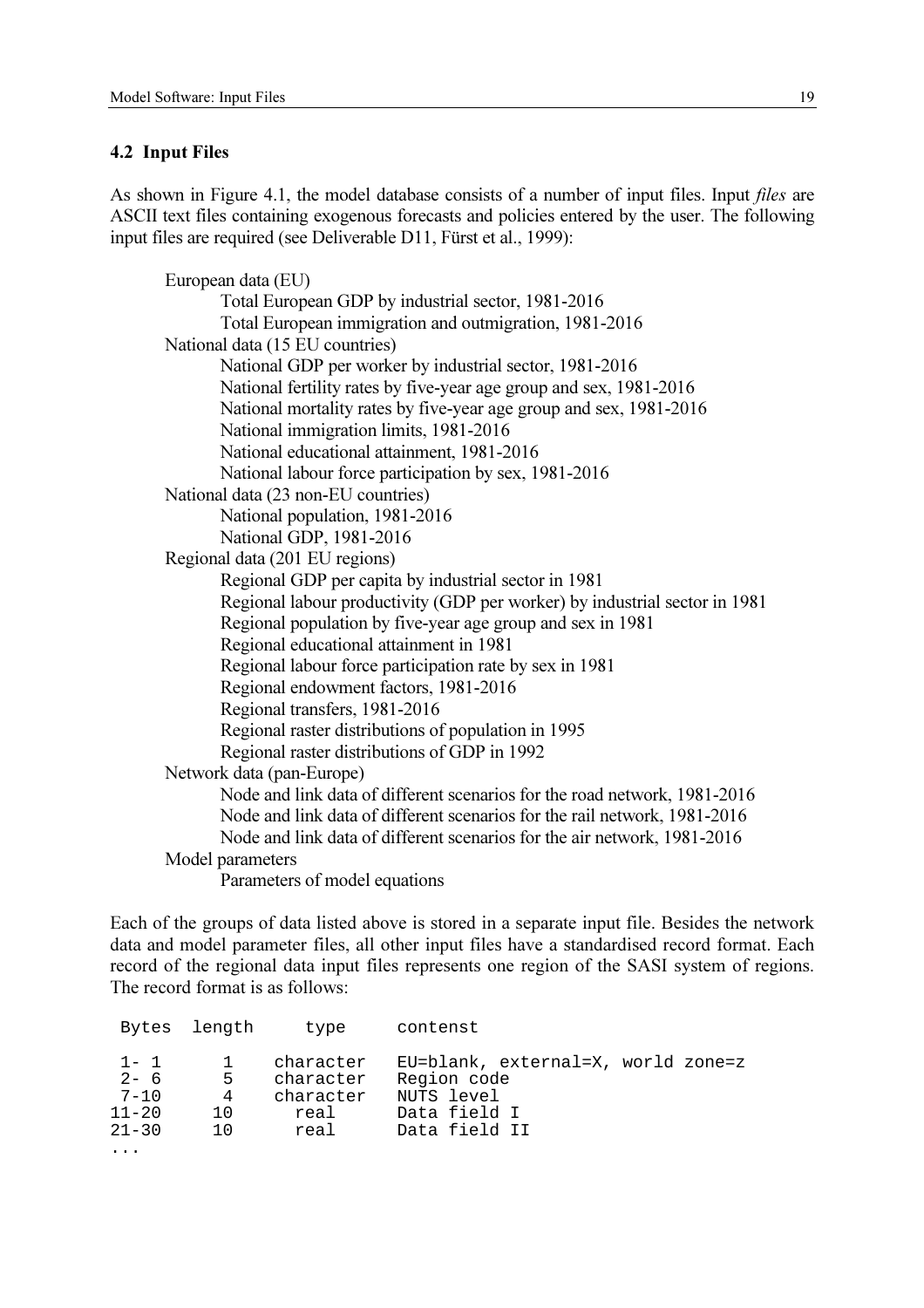The first ten bytes of each record are identical. The region code is a four-character acronym of the name of the region and is based on the NUTS nomenclature (EUROSTAT, 1995). This code serves to unambiguously merge regional data from different files. All data files can be sorted by this code. Because the model requires also input data for NUTS-0 or NUTS-1 level regions, the data files include records for all the three NUTS levels, even where no data are available or no data are needed for that level.

In addition, there are records storing data for European countries outside of the EU (designated as 'external') and four records containing data representing the rest of the world (designated as 'world zone') (see Figure 3.2 and Annex Table A1).

The standardised first ten bytes are followed by a variable number of data fields with a width of ten bytes each. These data fields contain the input data. The number of data fields in each record depends on the kind of data.

If the SASI model is run for the first time, these input files are read from the model and transferred to the internal binary model database. Once the input files are read, they need not to be re-read again every time the model is started unless the user explicitly directs the model to read new data.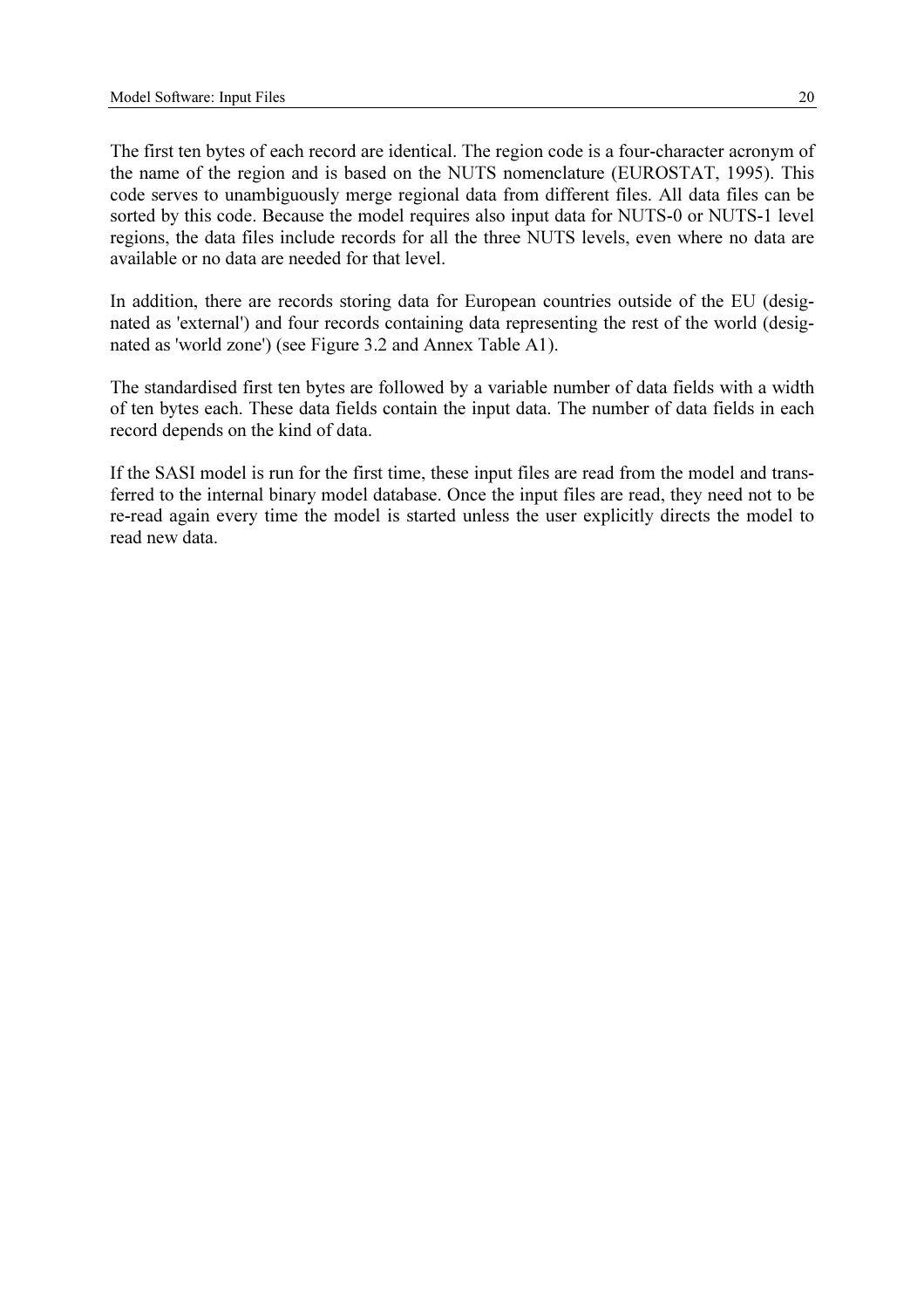## 4.3 Model Database

Data transfer between the submodels as described in Section 4.4 is achieved via a common model database. The model database consists of a random-access file system in which all state variables of all 201 internal (EU) regions generated during a simulation run are recorded for each year of the simulation between the base year 1981 and the target year 2016. Each programme module reads data from the database and writes its results into the database. After the simulation all data contained in the model database are available for analysis and output.

Output files are condensed report files with excerpts from the model database for later output, because the model database is overwritten by each new simulation. There will be one output file for each scenario. Because these files store all the output indicators for all 201 regions, they are called 'Regional Data' files (RD). The common designation of these files is RDxx where xx represents the scenario number.

The RD files contain for every year (1981-2016) 201 records, i.e. one for each internal region. There are no records for external regions or the world zone (see previous section). Each record contains 100 data fields of four bytes length each. Each data field contains one real variable in binary form.

The variables of each record are defined as follows:

| Variables | Type | Contents                                   |
|-----------|------|--------------------------------------------|
| $1 - 40$  | real | Population by age and sex                  |
| $41 - 42$ | real | Labour force by sex                        |
| $43 - 45$ | real | Educational attainment in percent          |
|           |      | of population 25-59 years of age           |
| $51 - 53$ | real | GDP by sector (million Euro of 1998)       |
| $54 - 56$ | real | GDP per worker by sector (Euro of 1998)    |
| $57 - 59$ | real | Employment by sector                       |
| 60        | real | Unemployment                               |
| $61 - 63$ | real | Agricultural, European, national subsidies |
| 71        | real | Area                                       |
| $72 - 79$ | real | Other endowment variables                  |
| $81 - 82$ | real | Accessibility indicators                   |
| $91 - 93$ | real | Residuals GDP by sector                    |
|           |      |                                            |

During model processing, each access to the model database consists of a read operation of one record, a modification of one or more variables and finally a write operation of the modified record, i.e. all variables that are not modified are written back to the file.

All analysis and presentation tools (graphical output such as trajectories, cohesion indicators and maps) retrieve data form the model database (see Section 4.5).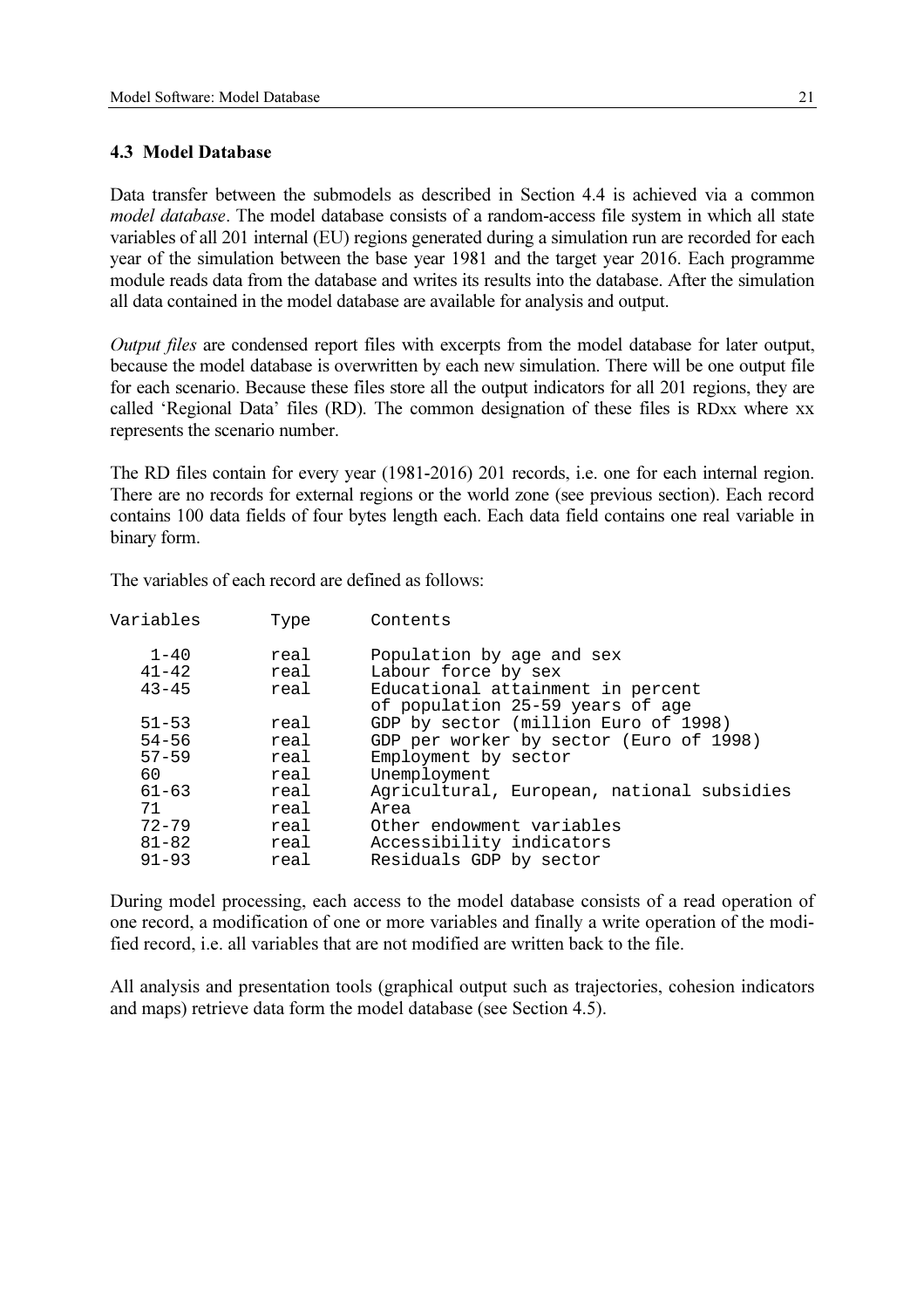# 4.4 SASI Model

The software implementation of the model itself is a straightforward one-to-one mirror of the model submodel structure presented in Section 3.1 and illustrated in Figures 3.3 and 4.1. The software modules associated with each submodel are shown in more detail in Figure 4.3 and are described below.

# 4.4.1 Input

The first group of modules serves to provide the model with the appropriate input data for a specific scenario simulation. The definition of a scenario to the model occurs in the form of a dialogue in which the user specifies the scenario acronym and/or required input datasets. There are essentially three kinds of selections possible (see SASI Deliverable D11, Fürst et al., 1999, Section 4.1):

- the selection of a scenario of European developments in terms of total EU GDP and net migration by EU country,
- the selection of a set of national scenarios in terms of age-specific birth and survival rates, labour force partition rates by gender, educational attainment by level and GDP per worker by economic sector for each EU country,
- the selection of scenarios of network evolution by mode (road, rail, air).

Typically, scenario information is entered in five-year increments (for years, 1986, 1991, 1996, 2001, 2006, 2001 and 2016) but any other shorter or longer interval may by chosen. The software interpolates between years and assumes no further change after the last year for which information is entered.

# 4.4.2 Accessibility

The accessibility submodel calculates raster-based accessibility indicators for NUTS-2 regions. According to the regional production function (see Section 4.4.5), two kinds of accessibility indicators are calculated:

- the logsum of potential accessibility by road and rail to population,
- the logsum of potential accessibility by road, rail and air to GDP.

The method to calculate disaggregate accessibility indicators was described in SASI Deliverable D5 (Schürmann et al., 1997, Section 5.1) and SASI Deliverable D11 (Fürst et al., 1999, Section 4.2).

For practical reasons, the accessibility submodel is presently offline. However, in future versions of the model, full integration of the accessibility submodel into the model software is envisaged.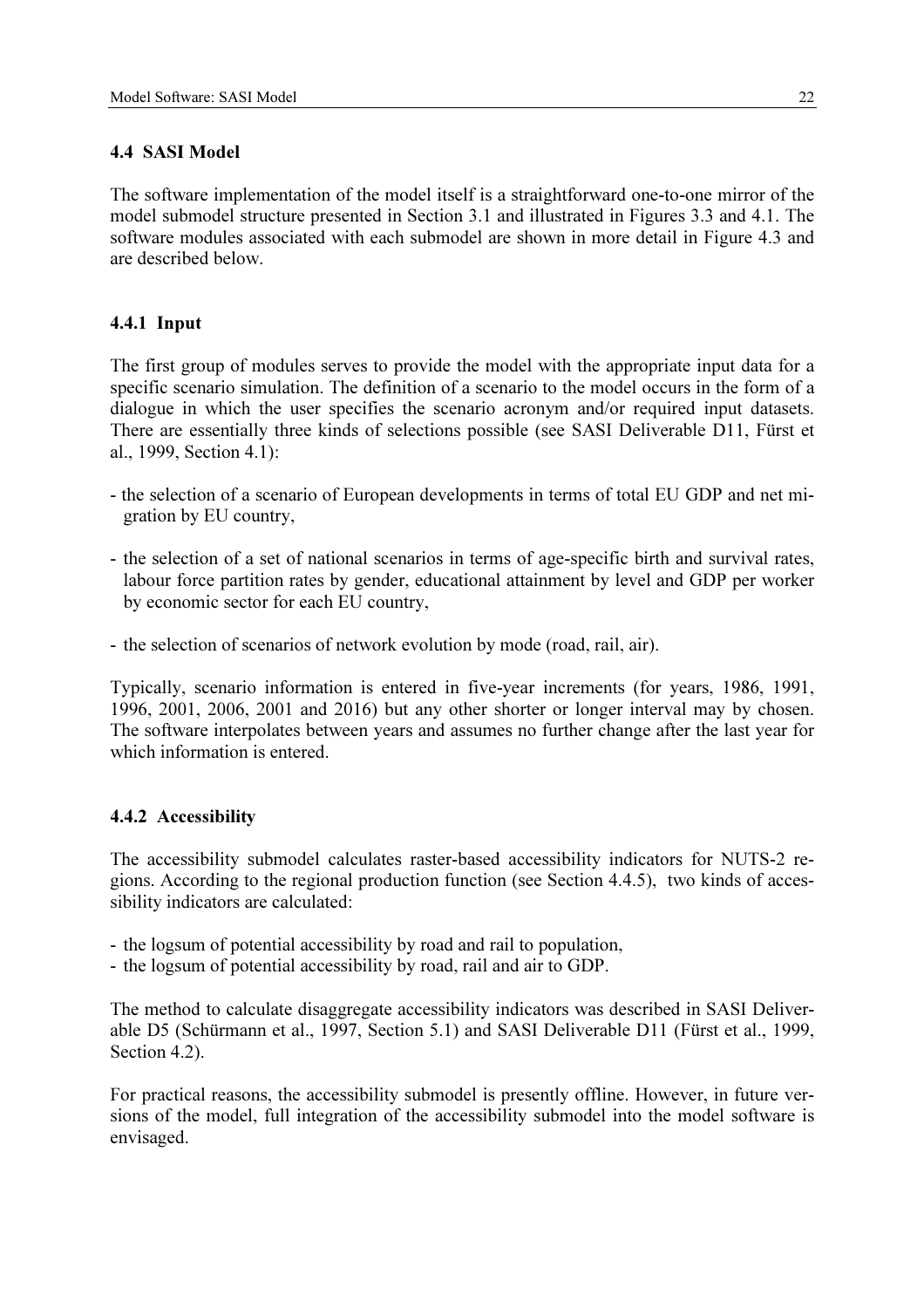

Figure 4.3. Software modules of the SASI model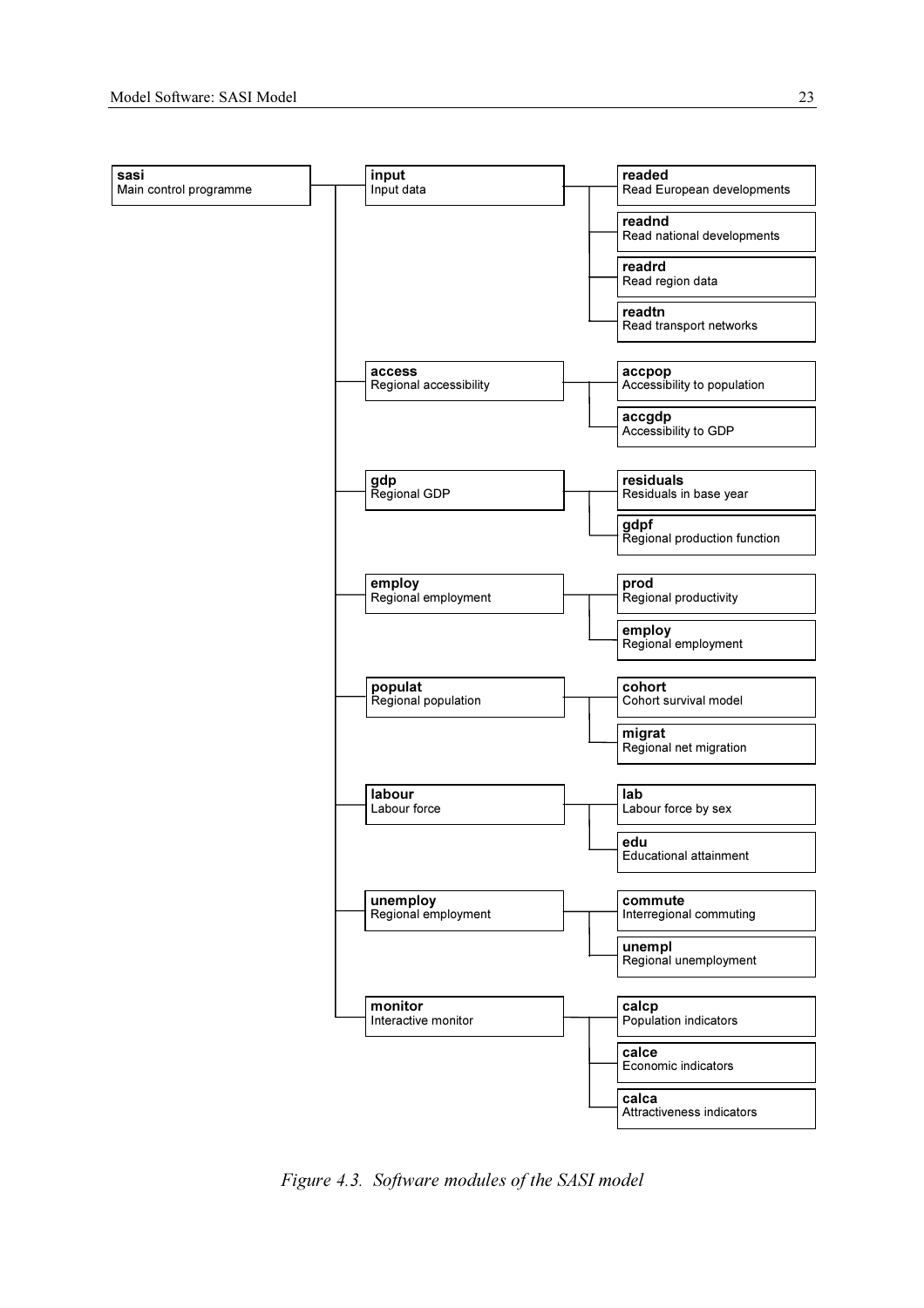# 4.4.3 GDP

The GDP submodel forecasts regional gross domestic product (GDP) by economic sector according to the three production functions specified in SASI Deliverable D11 (Fürst et al., 1999, Section 4.3). As explained in Deliverable D11, the predictive performance of the model is improved by calculating the residuals between predicted and observed regional GDP in the base year 1981 to take account of 'soft' factors not captured by the endowment and accessibility indicators of the model.

The results of the regional GDP per capita forecasts are adjusted such that the total of all regional forecasts multiplied by regional population meets the exogenous forecast of economic development (GDP) of the European Union as a whole by the *European Developments* submodel (see Section 5.1).

The current values of the explanatory variables of the three production functions (endowment factors, accessibilityand transfer payments) are retrieved from the model database (see Section 4.3). The calculated GDP values are written to the database.

# 4.4.4 Employment

The employment submodel contains two modules, the productivity forecasting submodel and the employment forecasting submodel proper.

The productivity forecasting submodel predicts regional productivity by economic sector (GDP per worker per year) based on regional base values and exogenous national forecasts. The regional base values represent historical conditions in the region, i.e. its composition of industries and products, technologies and education and skill of labour. The national forecasts of productivity by sector represent technological progress and national economic conditions in each country.

The possibility provided by the model (see SASI Deliverable D8, Wegener and Bökemann, 1998, Section 5.4) to modify productivity as a function of regional accessibility, has not been used so far. The regional productivity indices calculated are then used to forecast regional employment by economic sector.

The employment submodel retrieves regional GDP, productivity and employment of the previous simulation period from the model database and writes the employment forecasts to the database.

# 4.4.5 Population

The population forecasting submodel projects regional population by age and sex as well as regional net migration as described in SASI Deliverable D11 (Fürst et al., 1999, Section 4.5). It consists of two submodels, the cohort-survival demographic projection model and the migration forecasting submodel.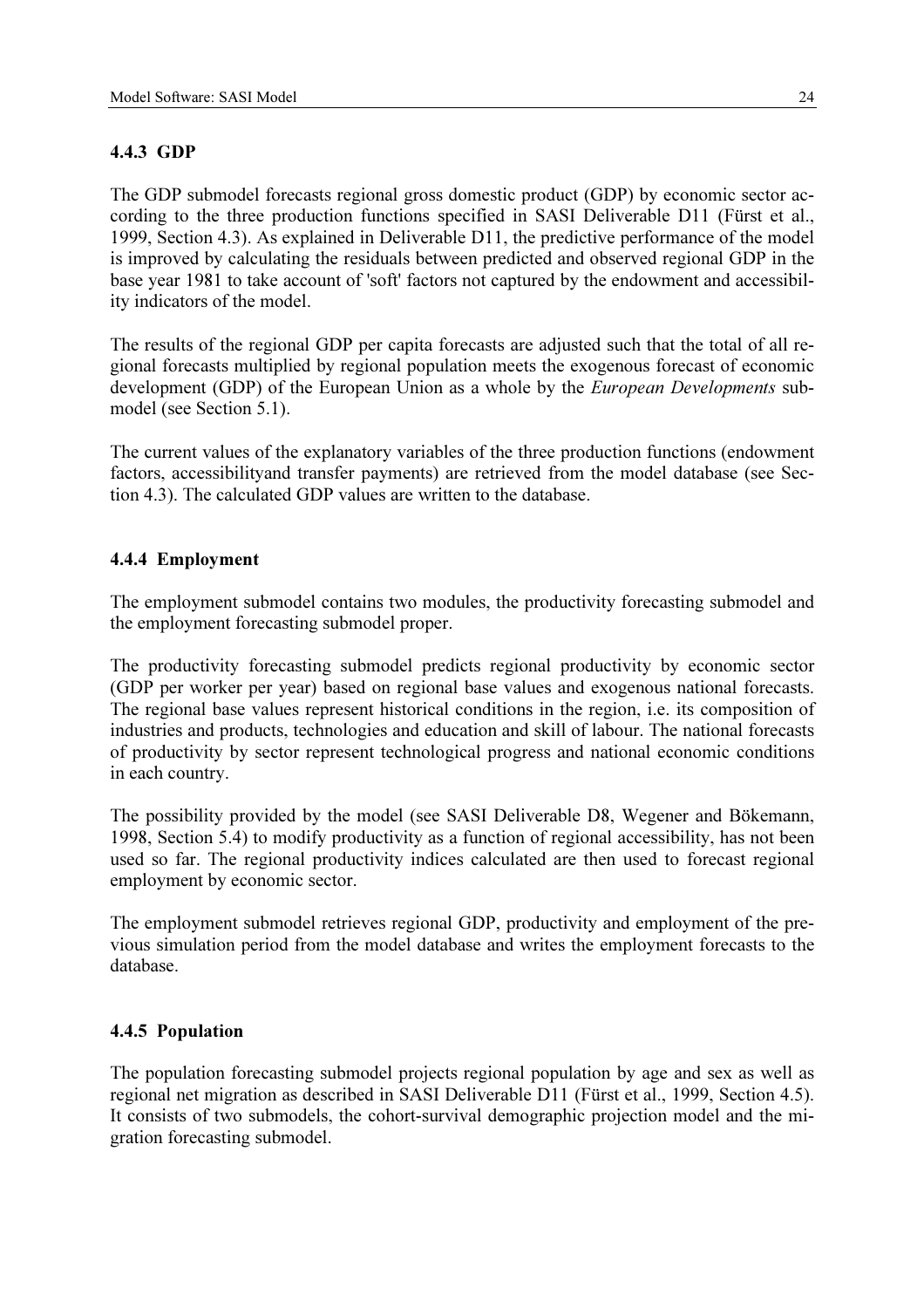The cohort-survival demographic projection model uses cohort-survival techniques based on exogenous national fertility and survival rates. The model operates annually with five-year age groups and uses smoothing techniques to calculate survivors according to the algorithm presented in Deliverable D8 (Wegener and Bökemann, 1998).

Net migration is based on the migration function specified in SASI Deliverable D11 (Fürst et al., 1999, Section 4.5) and is subsequently adjusted to conform with exogenously specified national net migration forecasts.

The population of the previous year is retrieved from the model database. The population forecast resulting from the cohort survival and migration models is written to the model database.

# 4.4.6 Labour Force

The labour force submodel projects regional labour force by sex based on regional base values and exogenous national forecasts of labour force participation rates as specified in SASI Deliverable D11 (Fürst et al., 1999, Section 4.6). The regional base values represent historical conditions in the region, i.e. cultural and religious traditions and education, whereas the national forecasts represent the outcome of social change and national labour policy.

In addition, educational attainment is forecast by applying exogenous national forecasts to regional population.

Regional labour force and population by educational attainment of the previous period are retrieved from the model database and the forecasts are written to the database.

# 4.4.7 Unemployment

Regional unemployment is calculated as the current difference between regional labour force and regional employment.

To take account of interregional commuting, the resulting numbers of unemployed persons are reduced by outcommuters and increased by incommuters derived from a doubly constrained spatial-interaction work trip model.

Because NUTS-2 regions are too large to yield realistic commuter flows, the work trip model is based on NUTS-3 shares of NUTS-2 population (see SASI Deliverable D11, Fürst et al., 1999, Section 4.7). Before executing the work trip model, regional labour force is adjusted such that total labour force of all regions equals total employment of all regions. The work trip model converges reasonably well with about 200 iterations.

Regional labour force and employment data are retrieved from the model database. The travel time matrix for the work trip model is entered in list form, in which only travel times below 120 minutes are contained. The resulting numbers of unemployed persons are written to the model database.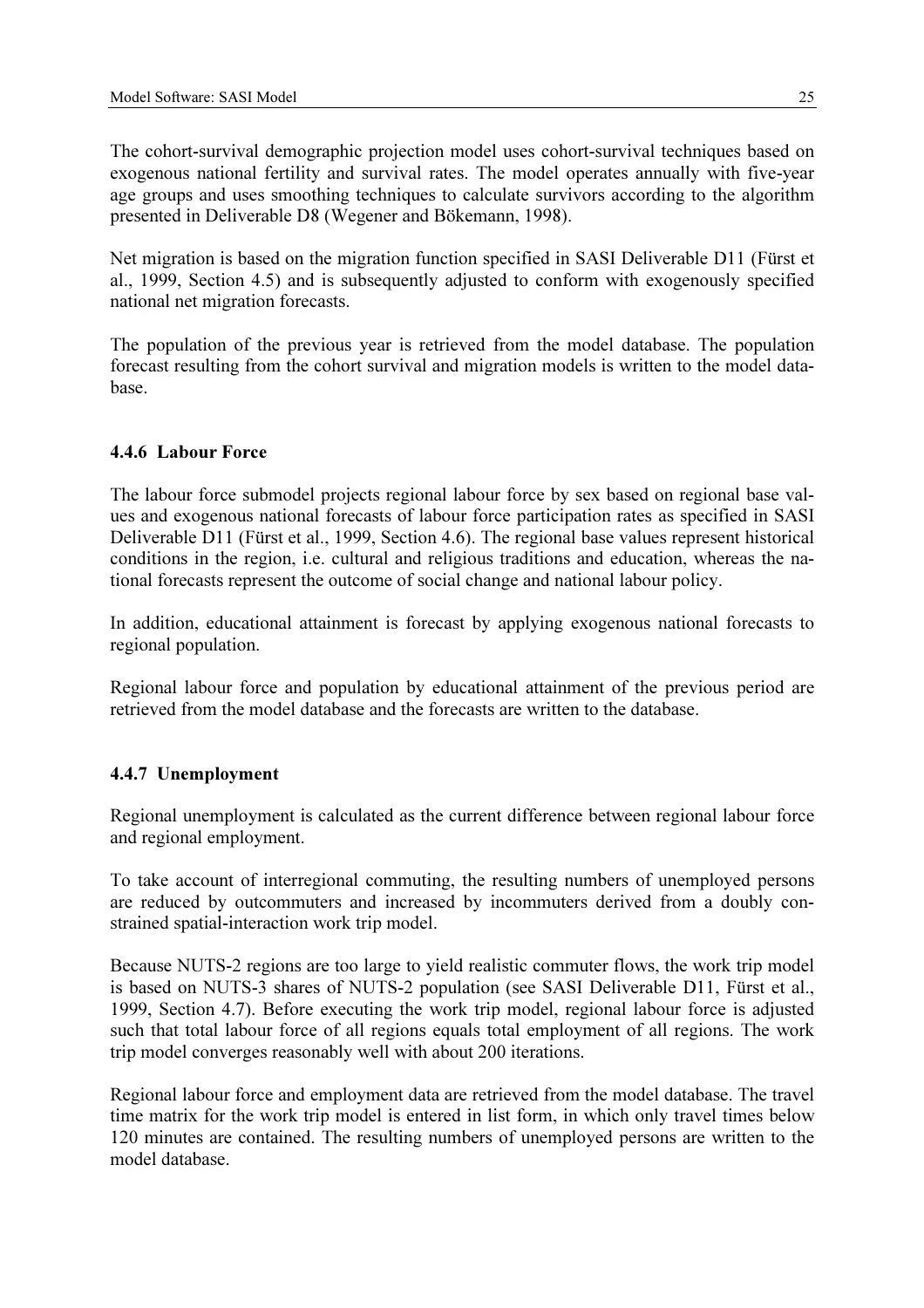#### 4.4.8 Monitor

During the simulation run the user may monitor change processes in the model by observing trajectories of selected variables of interest on the computer display. It is possible to interactively change the selection of variables to be displayed during processing by pressing a hot key. The following options can be selected:

Population indicators

- Population (1981=100)
- Percent population 0-5 years
- Percent population 6-14 years
- Percent population 15-29 years
- Percent population 30-59 years
- Percent population 60+ years
- Labour force (1981=100)
- Labour force participation rate (%)
- Percent lower education
- Percent medium education
- Percent higher education
- Net migration per year (%)
- Net commuting (% of labour force)

Economic indicators

- $-$  GDP (1981=100)
- Percent non-service GDP
- Percent service GDP
- GDP per capita (in 1,000 Euro of 1998)
- GDP per capita (EU15=100)
- GDP per worker (in 1,000 Euro of 1998)
- Employment (1981=100)
- Percent non-service employment
- Percent service employment
- Unemployment (%)
- Agricultural subsidies (% of GDP)
- European subsidies (% of GDP)
- National subsidies (% of GDP)

## Attractiveness indicators

- Accessibility rail/road (logsum, million)
- Accessibility rail/road/air (logsum, million)
- Soil quality (yield of cereals in t/ha)
- Developable land (%)
- R&D investment (% of GDP)
- Quality of life (0-100)

Figures 4.4 and 4.5 present the interactive menu overlaid over the current display showing first the region selection menu (Figure 4.4) and then the indicator selection menu (Figure 4.5).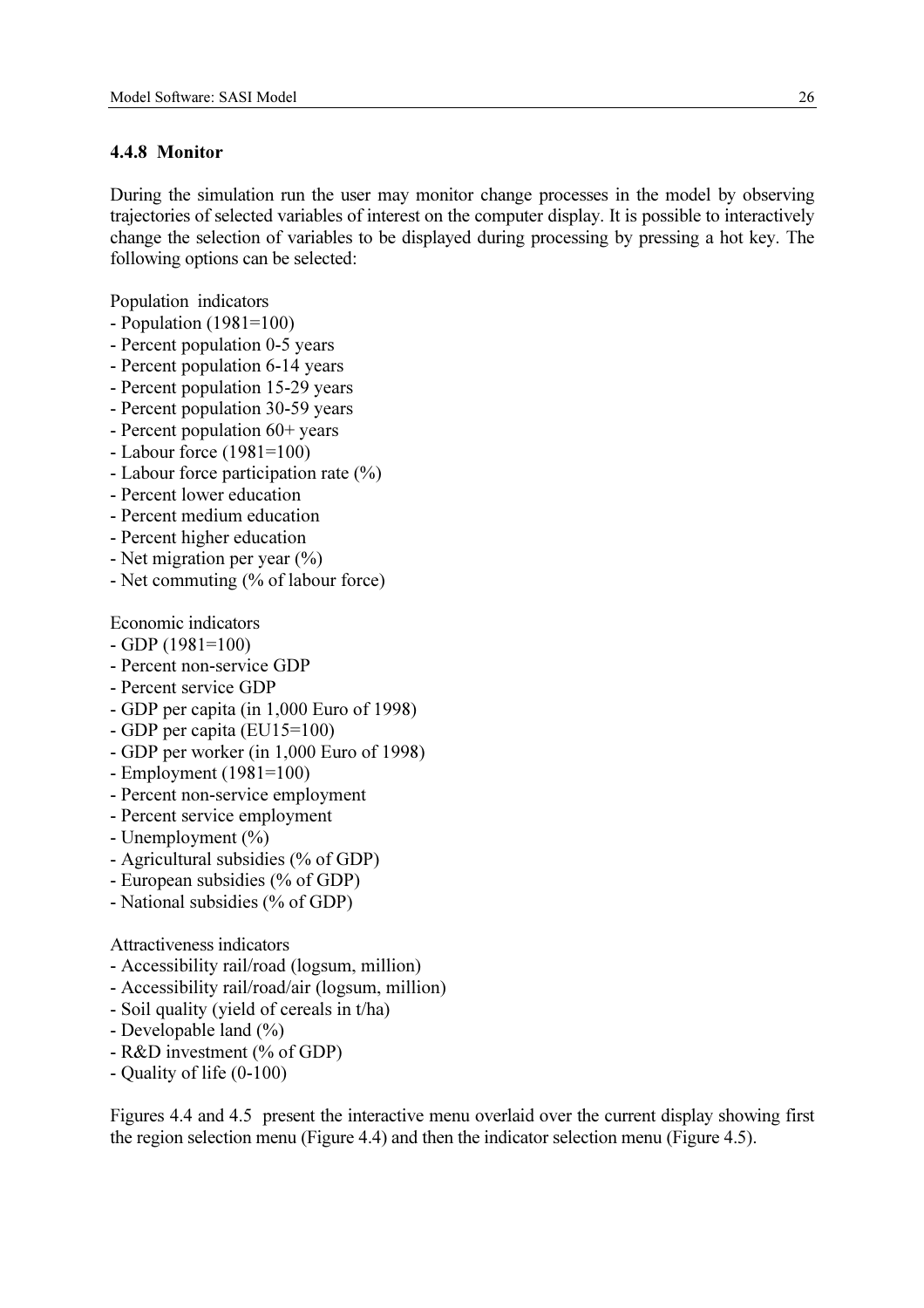

Scenario 00

Figure 4.4. The region selection menu of the monitor programme module





Figure 4.5. The indicator selection menu of the monitor programme module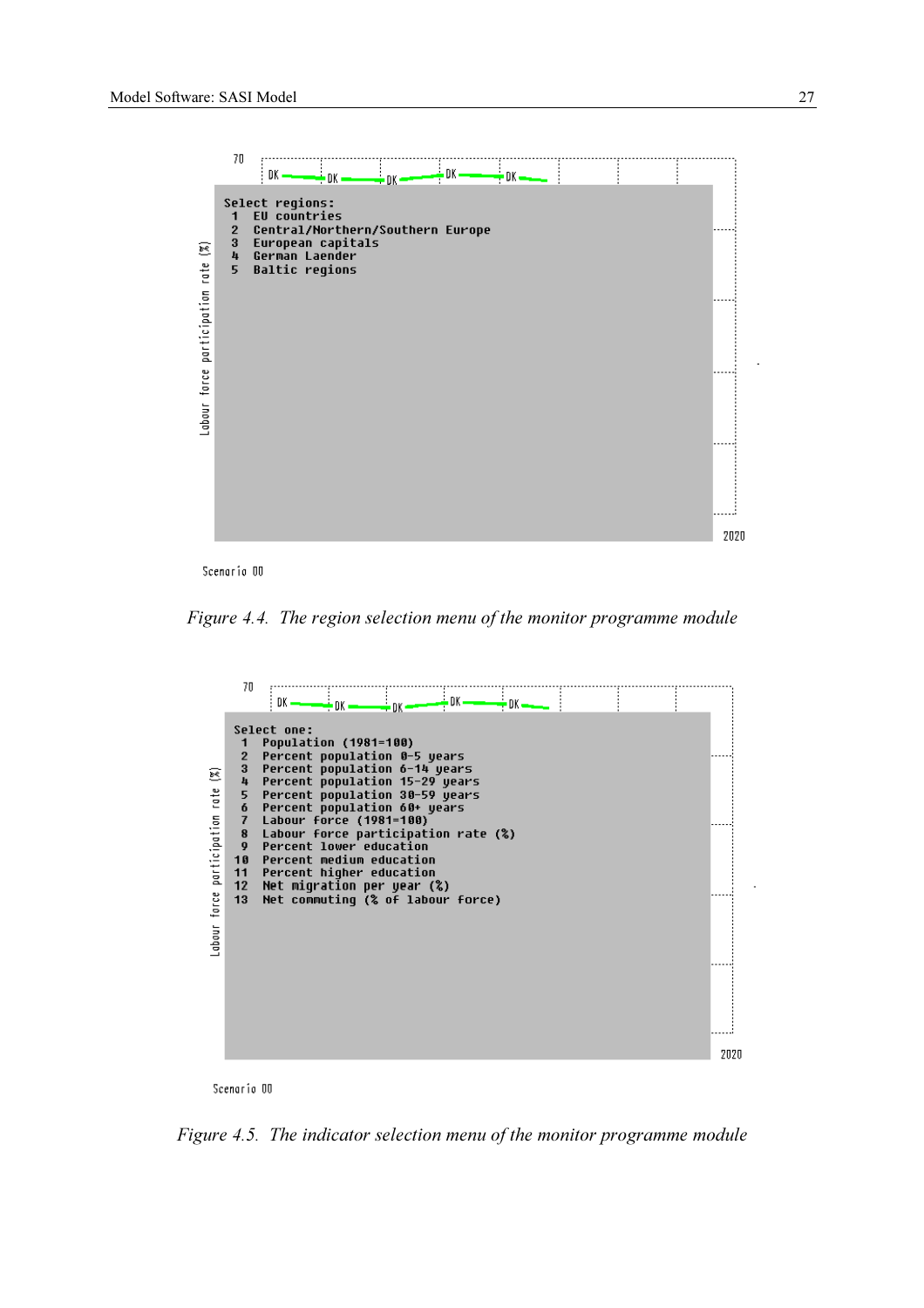Figure 4.6 to 4.9 show examples of trajectories of indicators that can be selected. By intention examples are presented that are not used in the presentation of results in SASI Deliverable D15 (Fürst et al., 2000) in order to show the broad range of variables processed in the model which goes far beyond the economic data analysed in D15 to compare TETN scenarios.

Figures 4.6 presents the evolution of total population by EU country as index value (1981=100). Each coloured line represents one EU country, with the two-letter acronym indicating a country; the heavy black line represents the European Union (EU). It can be seen that in the scenario the population of the European Union grows until about 2005 and then starts to decline as a result of insufficient immigration to compensate for declining births rates. However, the decline in population is most pronounced in central European countries such as Germany and Austria but also in southern countries such as Greece, Italy and Portugal, whereas population growth occurs in countries such as France, the Netherlands and Denmark. The extraordinary population growth in Ireland is mainly due to high birth rates in this country.

Figure 4.17 presents the evolution of labour force by country, again as index value (1981=100). The labour force of all countries grows due to rising labour force participation by women and starts to decline only in a few countries because of reasons of demographic composition. Note that in the model labour force participation is co-determined by labour-market conditions (see SASI Deliverable D8, Wegener and Bökemann, 1998, Section 5.6).

Figure 4.8 is an example for the possibility to show trajectories of only a subset of regions. Here the Baltic regions of Denmark, Finland and Sweden were selected in connection with the Øresund case study (see SASI Deliverable D15, Fürst et al., 2000). The indicator selected is percent population 0-5 years of age showing the typical generation cycles of demographic processes. The two-letter acronyms represent region names, where CP stands for Copenhagen (Hovestadsregionen and Øst for Storebælt), ML for Malmö (Sydsverige) and ST for Stockholm. It can be seen that the metropolitan regions display different demographic cycles than the more rural regions.

Figure 4.9 shows GDP per capita in constant money terms for just three regions: central, northern and southern Europe. Central Europe (CE) is represented by Austria, Belgium, Germany, France, Luxembourg, the Netherlands and the United Kingdom. Northern Europe (NE) consists of Denmark, Finland, Ireland and Sweden. Southern Europe (SE) includes Spain, Greece, Italy and Portugal. The simple diagram confirms that there is still a considerable northsouth disparity in Europe, which persists over the simulation period even though real incomes more than double.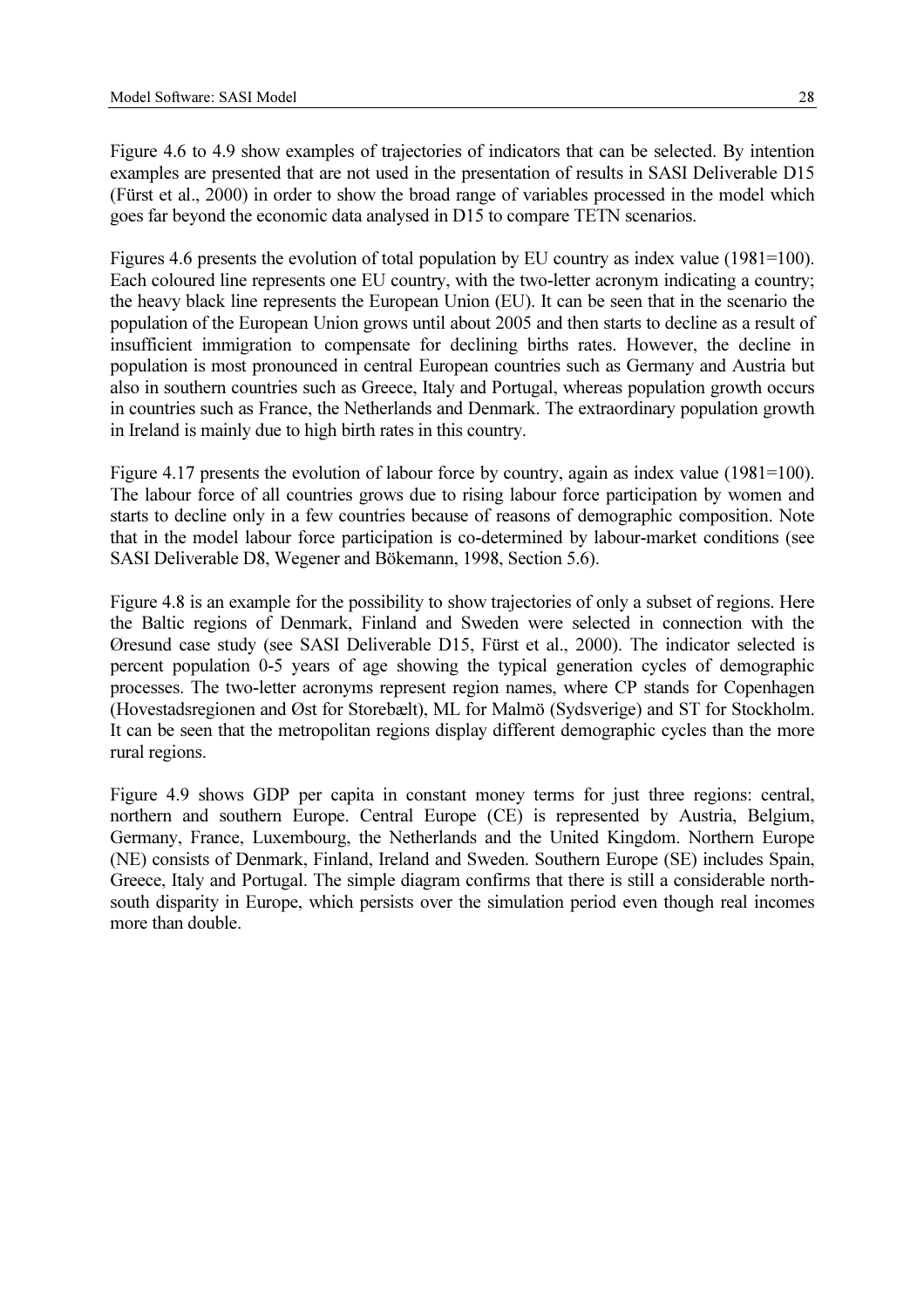

Figure 4.6. Monitor output for countries: population 1981-2016 (1981=100)



Figure 4.7. Monitor output for countries: labour force 1981-2016 (1981=100)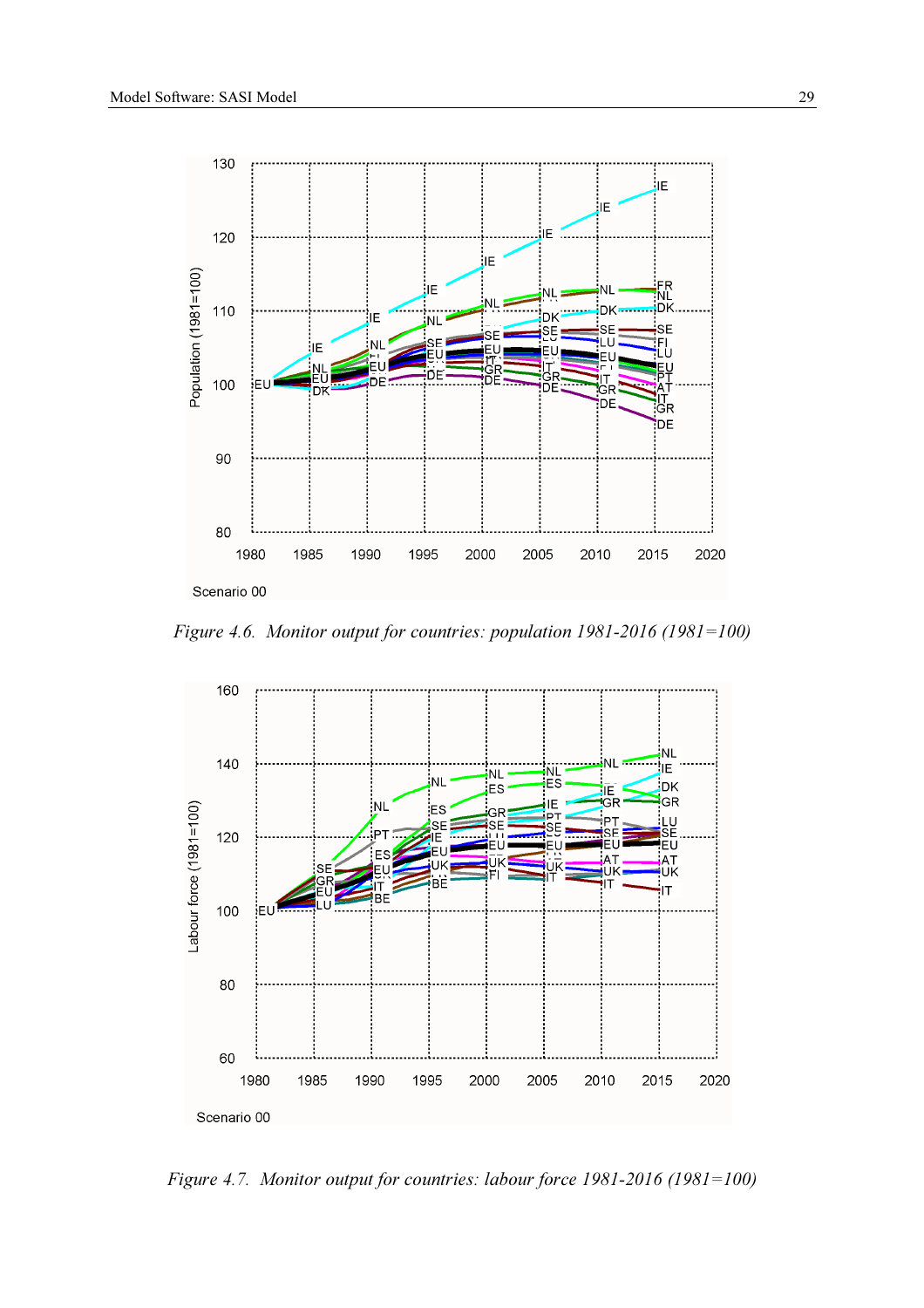

Figure 4.8. Monitor output for Baltic regions: population 0-5 years 1981-2016



Figure 4.9. Monitor output for countries: labour force 1981-2016 (1981=100)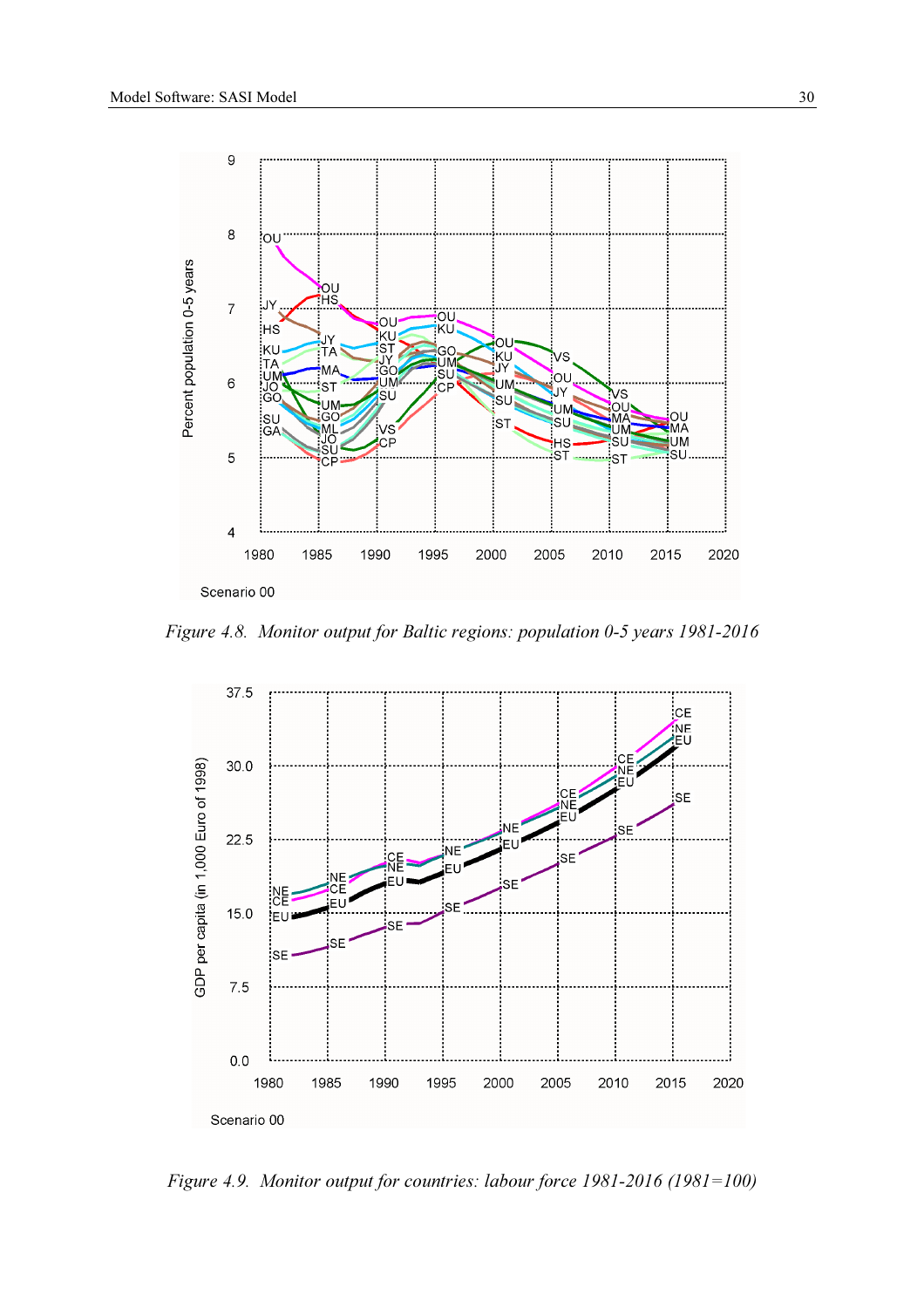## 4.5 Analysis and Graphics

After each simulation run, the binary model database described in Section 4.3 is copied to a result directory under a scenario-specific name as a report file. Using one or more report files, the user can subsequently select from a range of output options to prepare tables, diagrams or maps showing the results of a particular scenario or comparing the results of several scenarios.

To analyse and display scenario results, three different programme tools were developed. Currently, the three programmes are stand-alone utilities which are applied independently from the SASI model. However, it is planned to combine them into one single assessment tool and integrate them into the SASI model software:

- COMPARE. The COMPARE programme draws trajectories for different output indicators and enables comparisons between scenarios for all regions or subsets of regions. COMPARE is an expanded offline version of the interactive monitor facility contained within the SASI model software (see Section 4.4.8) and is the main graphics output tool for analysing scenario results. In principle, two ways of comparing scenarios are offered:
	- The 'Regions' option compares results of all regions or subsets of regions of one scenario.
	- The 'Scenarios' option compares results of several scenarios.

When starting the COMPARE programme the user is asked to select one of these two options. If the 'Regions' option is chosen, the user is asked to enter the scenario number of the scenario of interest. After that, she can select all or a subset of regions at various levels of aggregation (e.g. countries or macro regions) and the output indicator to be displayed. If the 'Scenarios' option is chosen, two or more scenarios to be compared can be specified, before as above the regions and output indicator are specified. The COMPARE programme offers the same selection of output indicators and interactive functionality as the monitor programme of the SASI model (see Section 4.4.8).

The results of the COMPARE programme are displayed on the screen and written to a file in vector graphics format for later editing and conversion to bitmap format and integration into documents.

- COHESION. The COHESION programme generates diagrams displaying the evolution of cohesion indicators such as the coefficient of variation or GINI coefficient for one or more selected indicators over time or draws Lorenz curves for the comparison of two output indicators, two scenarios or two points in time of one scenario.
- DRAWMAP. The DRAWMAP programme draws pan-European maps of absolute and relative values of regional output indicators or absolute or relative differences between output indicators of two scenarios or two points in time of one scenario.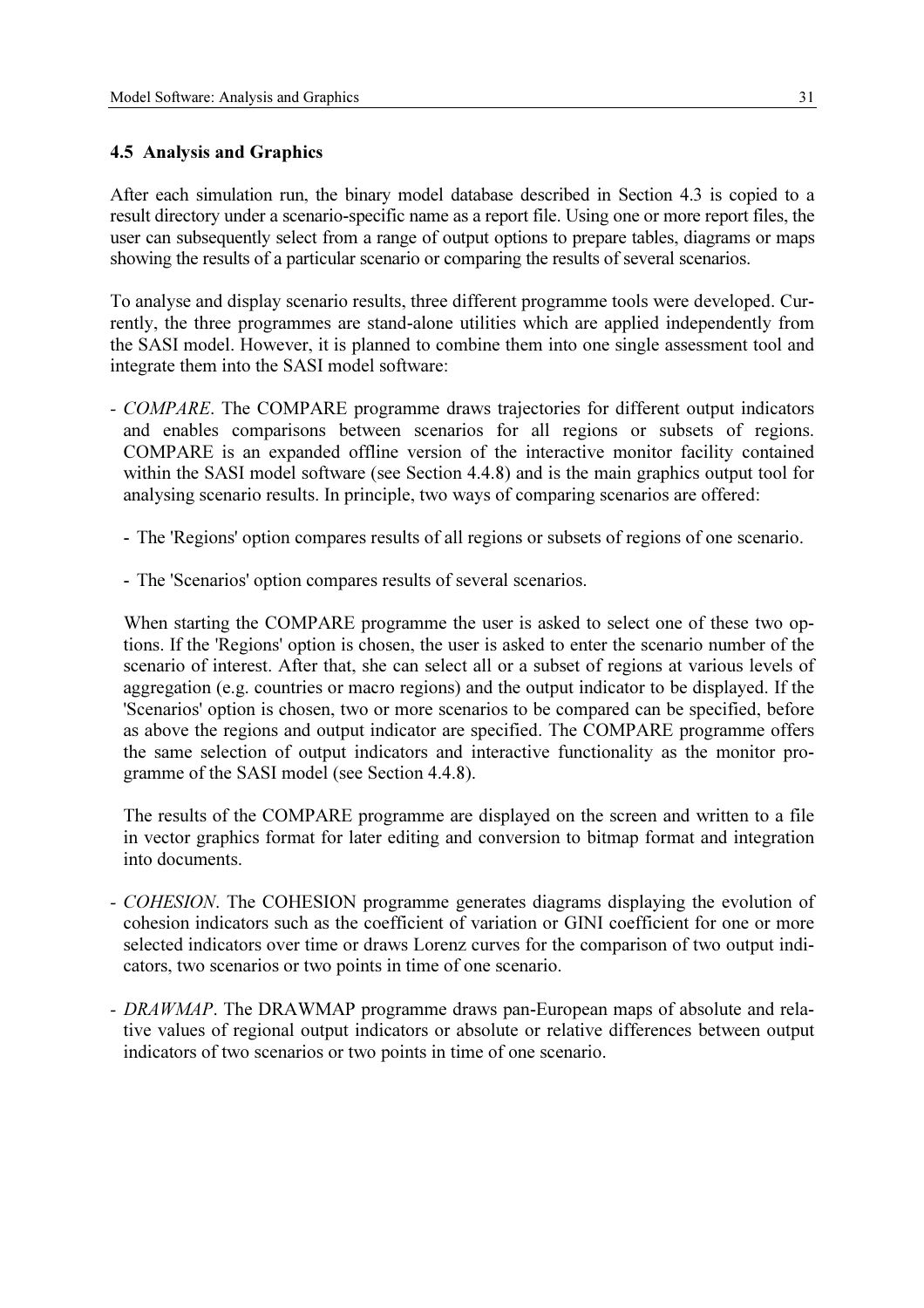Figure 4.10 to 4.14 show examples of analysis and presentation diagrams that can be generated with the above tools:

- Figures 4.10 and 4.11 illustrate sample trajectories produced by the COMPARE programme showing accessibility and GDP development in two scenarios for one particular set of regions (in this case all regions of Germany). The scenarios compared are the do-nothing scenario mentioned above as the reference scenario for the comparison of scenarios and a TEN scenario, which will be explained in Deliverable D15.
- Figure 4.12 and 4.13 present indicators of cohesion produced with the COHESION programme. Figure 4.12 shows the development of the coefficient of variation for the two accessibility indicators used in the SASI model between 1981 and 2016. Again the TEN scenario used for the example will be explained in Deliverable 15. Figure 4.13 shows Lorenz curves comparing the spatial distribution of potential accessibility by road/rail in 1996 and 2016 in the same scenario.
- Figure 4.14 shows an example of DRAWMAP output. The map displayed relative differences in GDP per capita for the same two scenarios used in Figures 4.10 and 4.11. The content of the map will be discussed in Deliverable D15.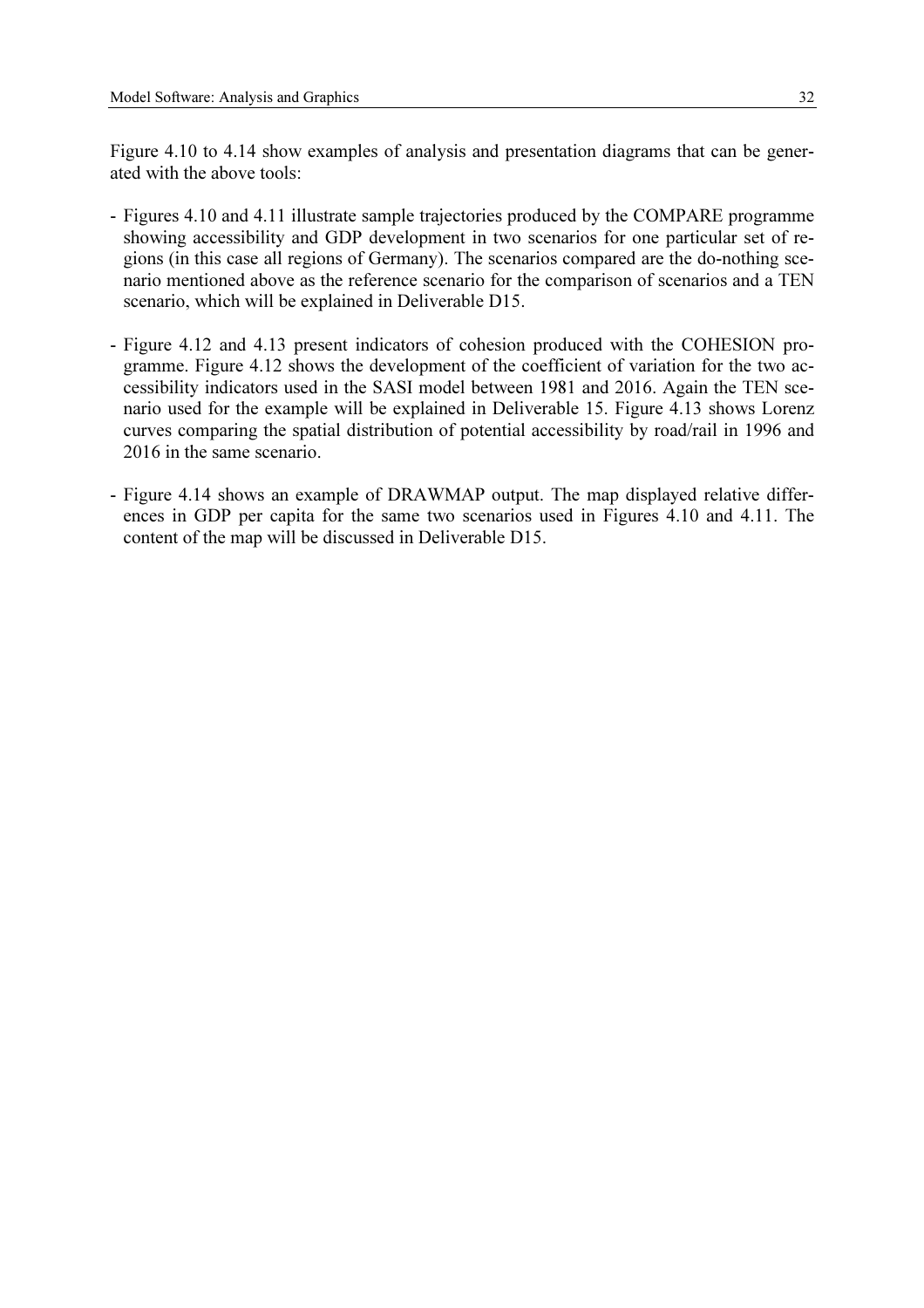

Figure 4.10. Example output: differences in accessibility between two scenarios



Figure 4.11. Example output: differences in GDP for two scenarios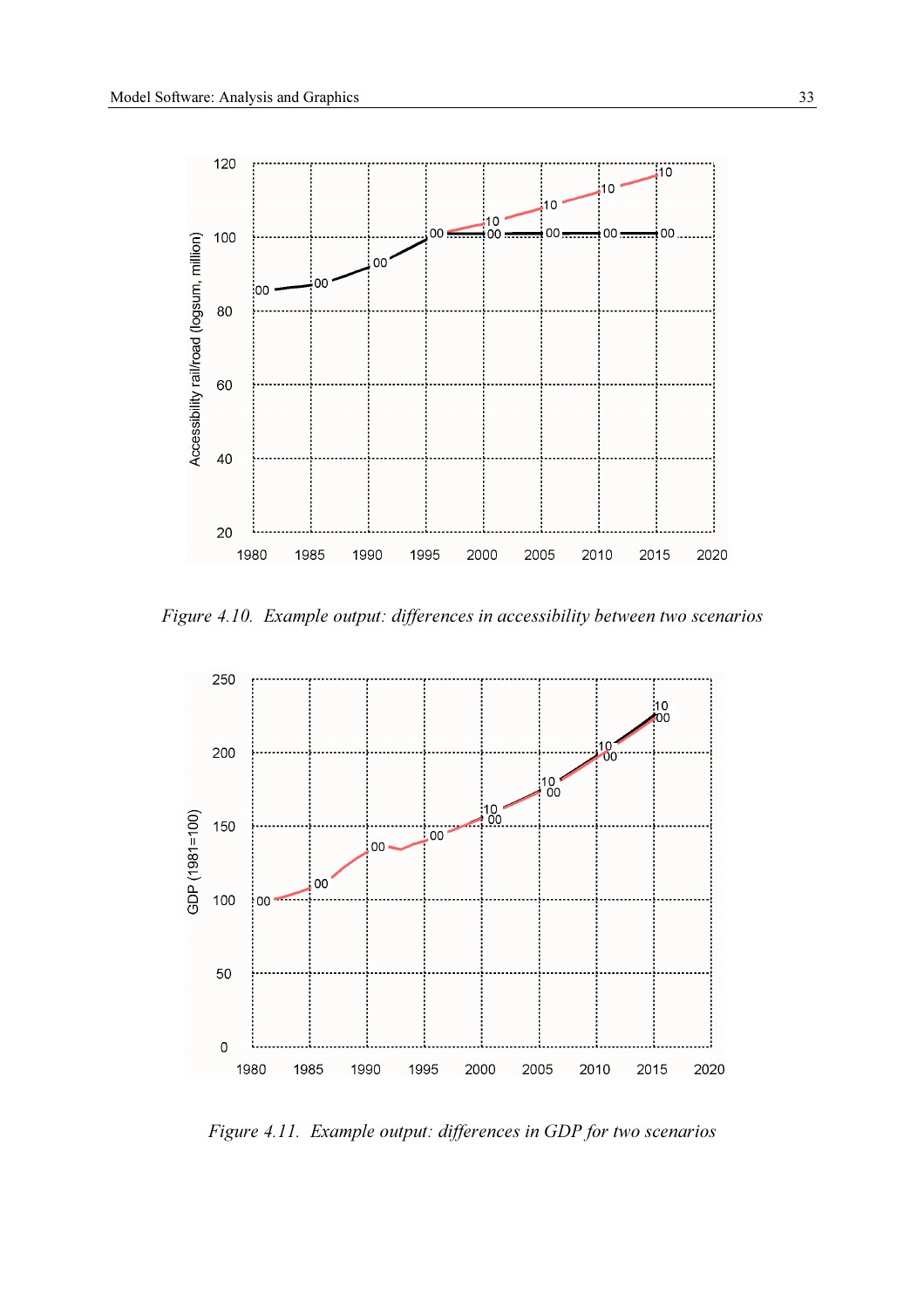

Figure 4.12. Example output: coefficient of variation of accessibility indicators 1981-2016



Figure 4.13. Example output: Lorenz curves of accessibility at two points in time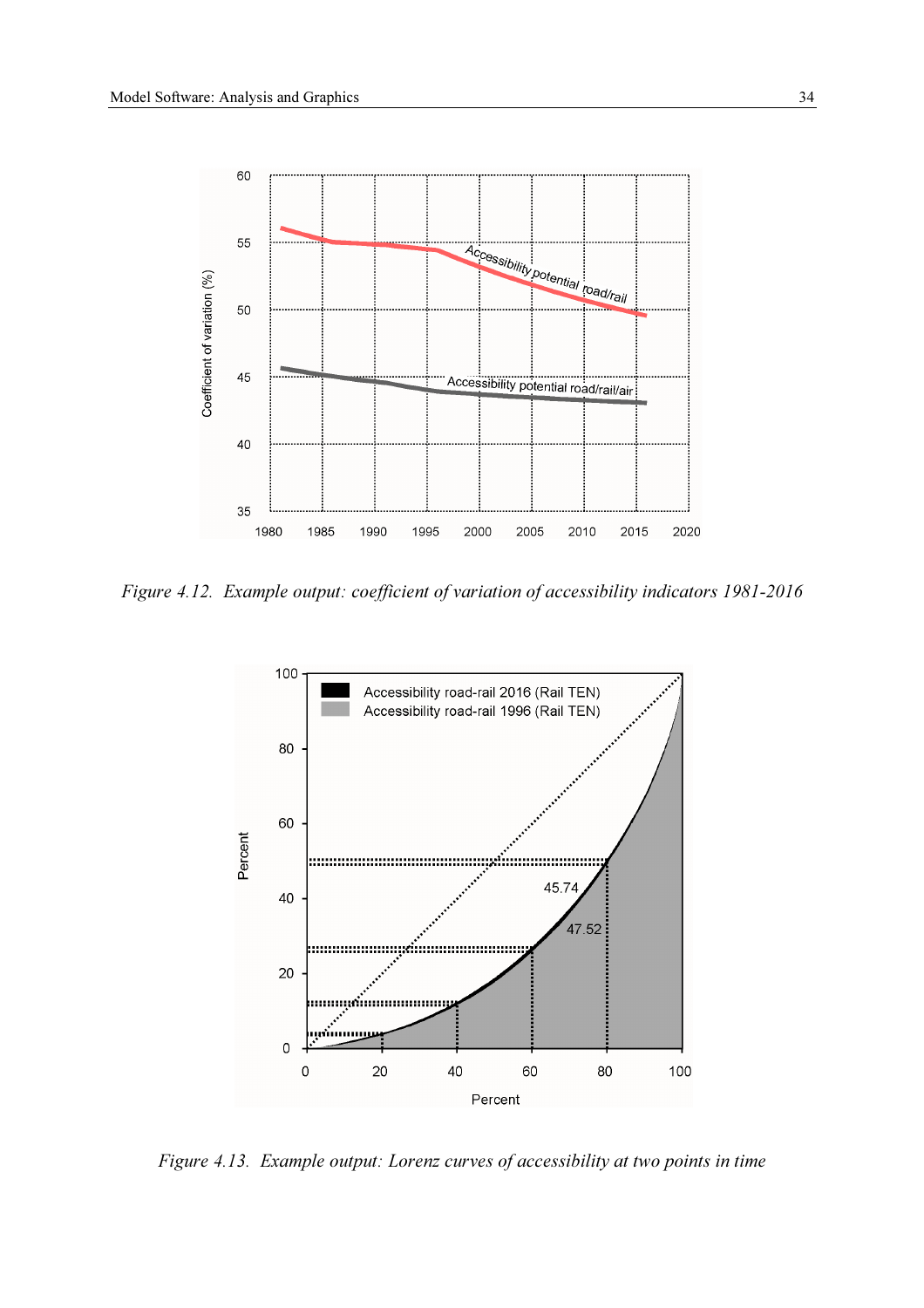

Figure 4.12. Example output: differences in GDP per capita between two scenarios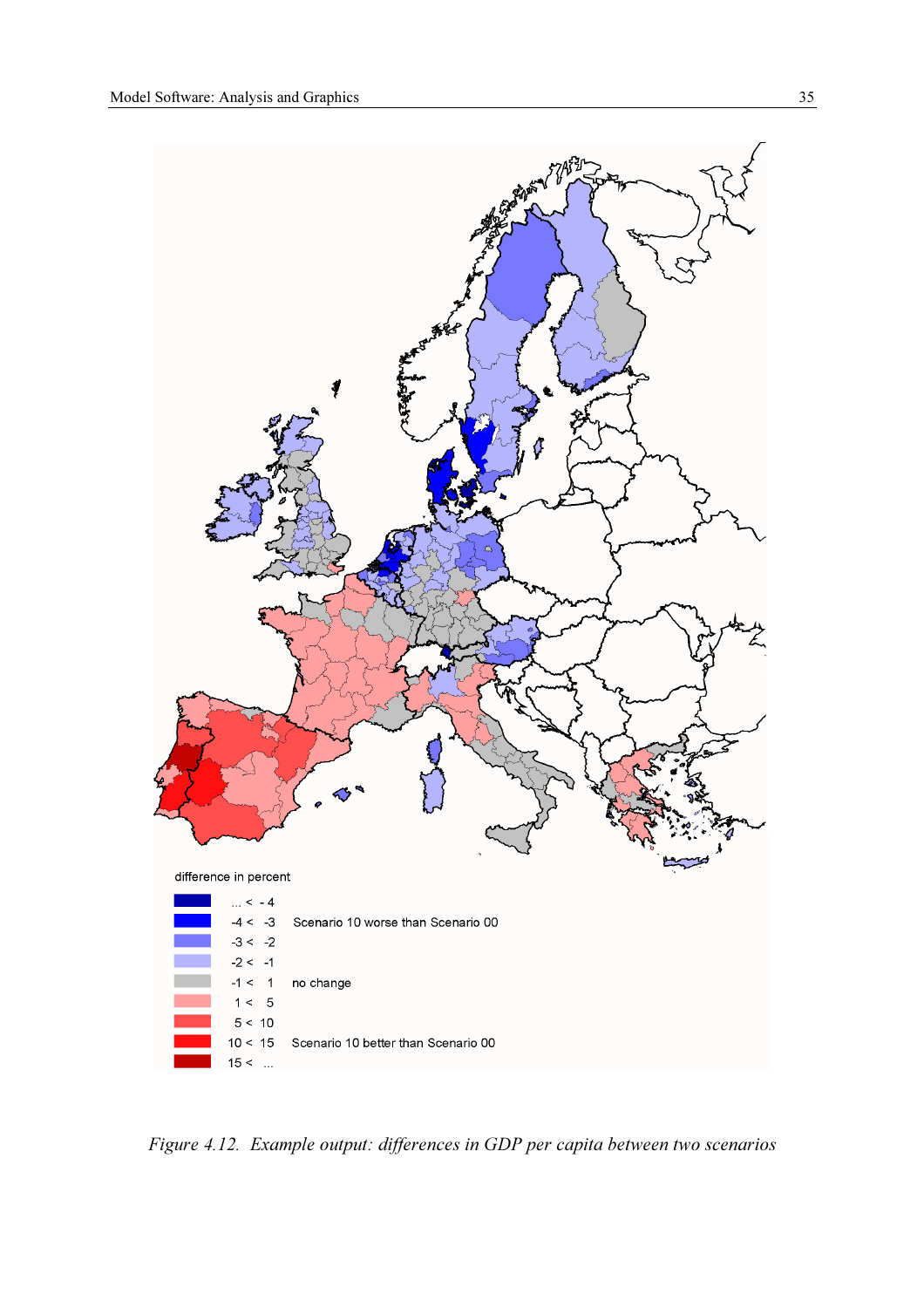## 5. Conclusions

The model software developed for the SASI model has proved to be an efficient and flexible work environment for developing, testing and running the model and for analysing and visualising its results:

- The network scenario generation tool provides a user-friendly interface between the road, rail and air networks stored and updated in the ArcInfo GIS environment and the model.
- The internal binary model database achieves the integration between the individual submodels and serves as report files for post-processing of the results for analysis and display.
- The model software itself, by its modular design, has proved to be an extremely flexible platform for experimenting with different options of model specification and operation.
- Its interactive monitor facility permits online viewing of model progress and switching between views on different processes occurring in the model during operation.
- The analysis and presentation programmes developed provide a rich repertoire of methods for interpretation, visualisation and comparison of model results.

However, the present software components are still designed to be used and modified by the model designers within the project team. Future software development will be directed towards the aim of integrating the existing software components into a unified user-friendly software environment with a self-explanatory user interface that permits operation of the model also by other researchers.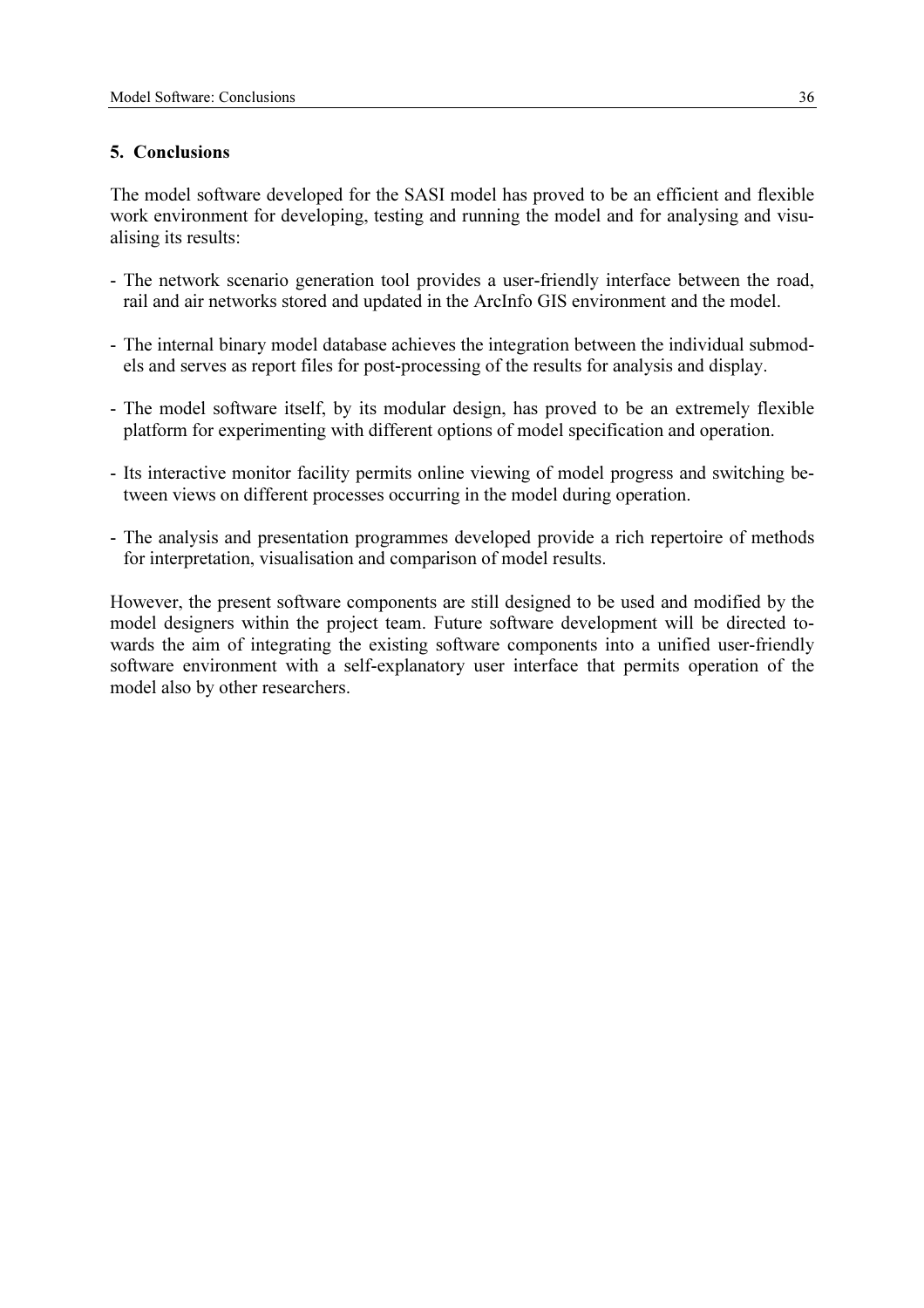# 6. References

Bökemann, D., Hackl, R., Kramar, H. (1997): Socio-Economic Indicators Model and Report. SASI Deliverable D4. Report to the European Commission. Wien: Institut für Stadt- und Regionalforschung, Technische Universität Wien.

ESRI (1997): ARC Macro Language. Developing ArcInfo Menus and Macros with AML. Selfstudy workbook. Redlands: Environmental Systems Research Institute.

European Commission (1997): Cohesion and the Development Challenge Facing the Lagging Regions. Fourth Cohesion Report. Regional Development Studies. Luxembourg: Office for Official Publications of the European Communities.

European Commission (1998): Transeuropean Transportation Network. Report on the Implementation of the Guidelines. Basic Data on the Networks. Report to the European Parliament, the Council, the Economic and Social Committee and the Committee of the Regions on the implementation of the guidelines for the development of the trans-European transport network (Decision 1692/96/EC).

European Communities (1995): Trans-European Transport Network Outline Plan. December 1995. Luxembourg: Office for Official Publications of the European Communities.

European Communities (1996): Decision No. 1692/96/CE of the European Parliament and of the Council of 23 July 1996 on the Community guidelines for the development of the trans-European transport networks. Official Journal of the European Communities 39, L 228, 9 September 1996, 1-104.

EUROSTAT (1995): Regionen. Systematik der Gebietseinheiten für die Statistik. NUTS. Luxembourg: Office for Official Publications of the European Communities.

Fürst, F., Hackl, R., Holl, A., Kramar, H., Schürmann, C., Spiekermann, K., Wegener, M. (1999): The SASI Model. Model Implementation. SASI Deliverable D11. Report to the European Commission. Dortmund: Institute of Spatial Planning.

Fürst, F., Schürmann, C., Spiekermann, K., Wegener, M. (2000): The SASI Model. Demonstration Examples. SASI Deliverable D15. Report to the European Commission. Dortmund: Institute of Spatial Planning.

IRPUD (1999): European Transport Networks. Number of network elements. Dortmund: Institute for Spatial Planning, http://irpud.raumplanung.uni-dortmund.de/irpud/pro/ten/counts e. htm

Linneker, B. (1997): Transport Infrastructure and Regional Economic Development in Europe: A Review of Theoretical and Methodological Approaches. TRP 133. Sheffield: Department of Town and Regional Planning, University of Sheffield.

Masser, I., Craglia, M., Holl, A. (1997): Data Requirements and Structures. SASI Deliverable D7. Sheffield: Department of Town and Regional Planning, University of Sheffield.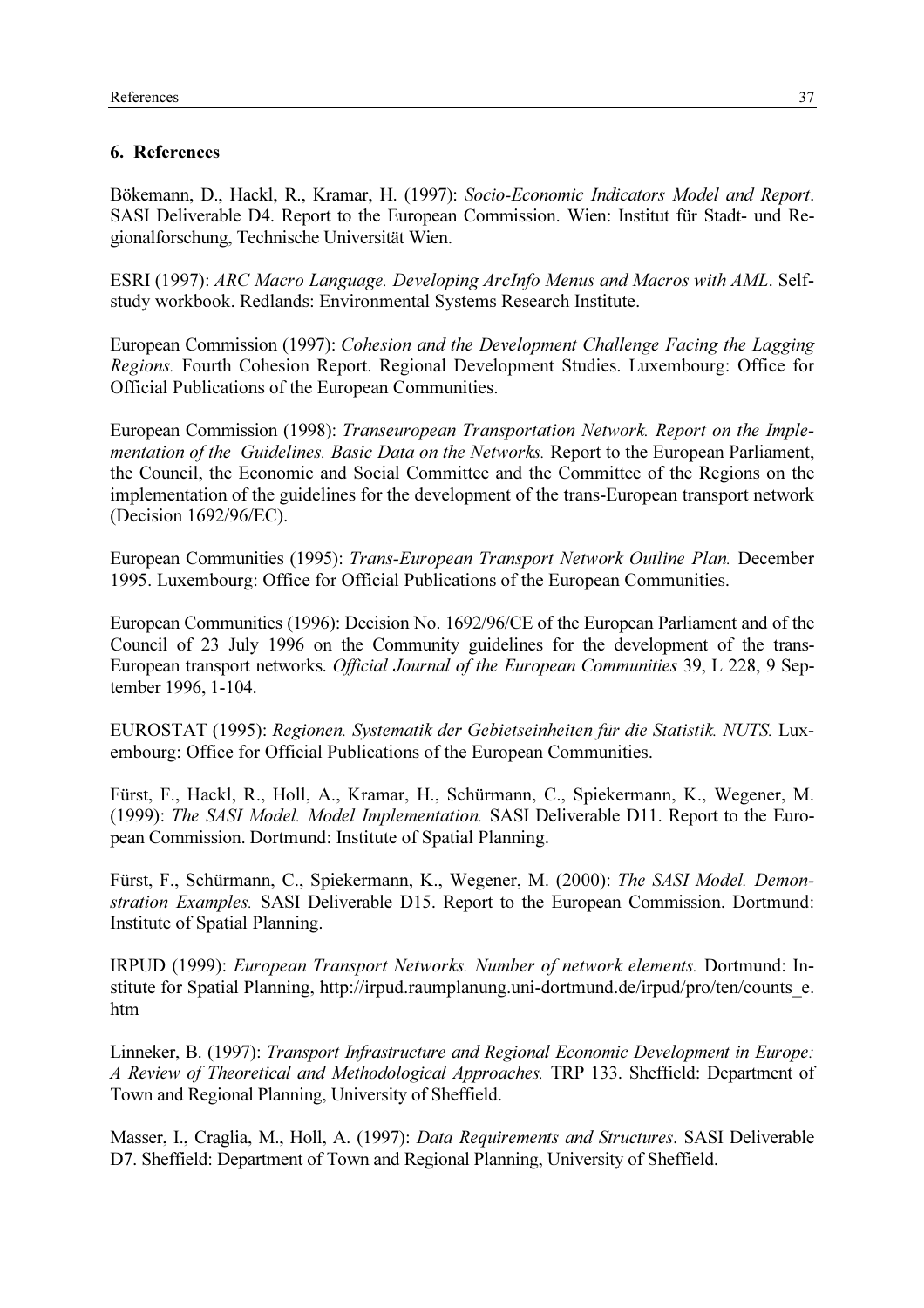Schürmann, C., Spiekermann, K., Wegener, M. (1997): Accessibility Indicators. SASI Deliverable D5. Report to the European Commission. Berichte aus dem Institut für Raumplanung 39. Dortmund: Institute of Spatial Planning.

Wegener, M., Bökemann, D. (1998): The SASI Model: Model Structure. SASI Deliverable D8. Report to the European Commission. Berichte aus dem Institut für Raumplanung 40. Dortmund: Institute of Spatial Planning.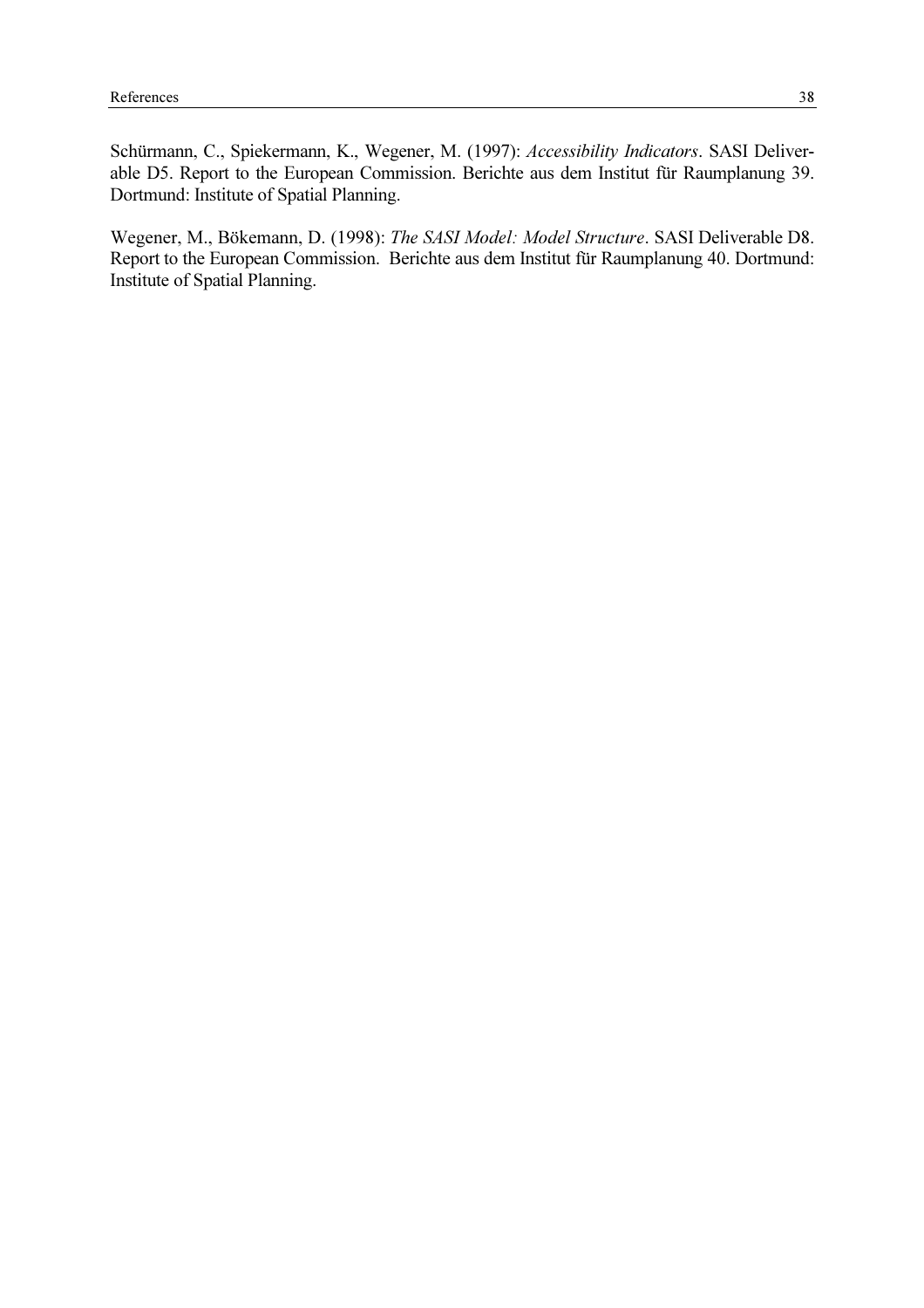# **7**. Annex

The Annex contains a list of the regions used in the SASI model as discussed in Sections 3.2 and 4.2 (Table A1).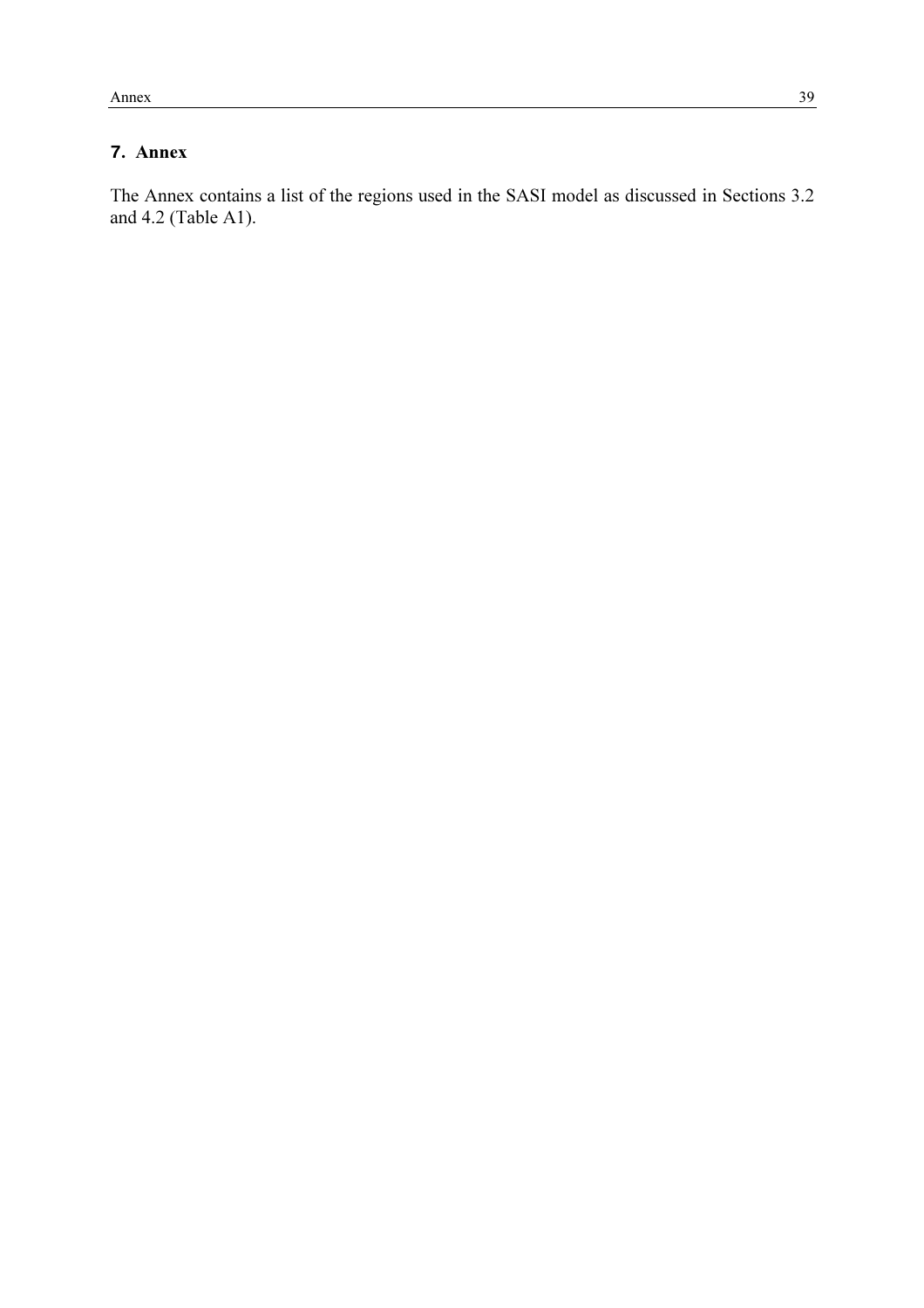# Table A1. SASI regions

| Country     | No          | Region                   | <b>NUTS 1995 or</b><br>equivalent code | Internal/<br>external | Centroid                 |
|-------------|-------------|--------------------------|----------------------------------------|-----------------------|--------------------------|
| Österreich  | 1           | Burgenland               | AT11                                   | Internal              | Eisenstadt               |
|             | $\mathbf 2$ | Niederösterreich         | AT12                                   | Internal              | St.Pölten                |
|             | 3           | Wien                     | AT13                                   | Internal              | Wien                     |
|             | 4           | Kärnten                  | AT21                                   | Internal              | Klagenfurt               |
|             | 5           | Steiermark               | AT22                                   | Internal              | Graz                     |
|             | 6           | Oberösterreich           | AT31                                   | Internal              | Linz                     |
|             | 7           | Salzburg                 | AT32                                   | Internal              | Salzburg                 |
|             | 8           | Tirol                    | AT33                                   | Internal              | Innsbruck                |
|             | 9           | Vorarlberg               | AT34                                   | Internal              | Dornbirn                 |
| Belgique/   | 10          | <b>Bruxelles/Brussel</b> | BE <sub>1</sub>                        | Internal              | <b>Bruxelles/Brussel</b> |
| België      | 11          | Antwerpen                | <b>BE21</b>                            | Internal              | Antwerpen                |
|             | 12          | Limburg (BE)             | <b>BE22</b>                            | Internal              | Hasselt                  |
|             | 13          | Oost-Vlaanderen          | <b>BE23</b>                            | Internal              | Gent                     |
|             | 14          | <b>Vlaams Brabant</b>    | <b>BE24</b>                            | Internal              | Leuven                   |
|             | 15          | West-Vlaanderen          | <b>BE25</b>                            | Internal              | <b>Brugge</b>            |
|             | 16          | <b>Brabant Wallon</b>    | <b>BE31</b>                            | Internal              | Wavre                    |
|             | 17          | Hainaut                  | <b>BE32</b>                            | Internal              | Charleroi                |
|             | 18          | Liege                    | <b>BE33</b>                            | Internal              | Liege                    |
|             | 19          | Luxembourg (BE)          | <b>BE34</b>                            | Internal              | Arlon                    |
|             | 20          | Namur                    | <b>BE35</b>                            | Internal              | Namur                    |
| Deutschland | 21          | Stuttgart                | <b>DE11</b>                            | Internal              | Stuttgart                |
|             | 22          | Karlsruhe                | <b>DE12</b>                            | Internal              | Mannheim                 |
|             | 23          | Freiburg                 | <b>DE13</b>                            | Internal              | Freiburg i.Br.           |
|             | 24          | Tübingen                 | <b>DE14</b>                            | Internal              | Tübingen                 |
|             | 25          | Oberbayern               | <b>DE21</b>                            | Internal              | München                  |
|             | 26          | Niederbayern             | <b>DE22</b>                            | Internal              | Landshut                 |
|             | 27          | Oberpfalz                | <b>DE23</b>                            | Internal              | Regensburg               |
|             | 28          | Oberfranken              | <b>DE24</b>                            | Internal              | Bamberg                  |
|             | 29          | Mittelfranken            | <b>DE25</b>                            | Internal              | Nürnberg                 |
|             | 30          | Unterfranken             | <b>DE26</b>                            | Internal              | Würzburg                 |
|             | 31          | Schwaben                 | <b>DE27</b>                            | Internal              | Augsburg                 |
|             | 32          | <b>Berlin</b>            | DE <sub>3</sub>                        | Internal              | <b>Berlin</b>            |
|             | 33          | Brandenburg              | DE4                                    | Internal              | Potsdam                  |
|             | 34          | <b>Bremen</b>            | DE <sub>5</sub>                        | Internal              | Bremen                   |
|             | 35          | Hamburg                  | DE <sub>6</sub>                        | Internal              | Hamburg                  |
|             | 36          | Darmstadt                | <b>DE71</b>                            | Internal              | Frankfurt am Main        |
|             | 37          | Giessen                  | <b>DE72</b>                            | Internal              | Giessen                  |
|             | 38          | Kassel                   | <b>DE73</b>                            | Internal              | Kassel                   |
|             | 39          | Mecklenburg-Vorpommern   | DE8                                    | Internal              | Rostock                  |
|             | 40          | Braunschweig             | <b>DE91</b>                            | Internal              | Braunschweig             |
|             | 41          | Hannover                 | <b>DE92</b>                            | Internal              | Hannover                 |
|             | 42          | Lüneburg                 | <b>DE93</b>                            | Internal              | Lüneburg                 |
|             | 43          | Weser-Ems                | DE94                                   | Internal              | Oldenburg                |
|             | 44          | Düsseldorf               | DEA1                                   | Internal              | <b>Düsseldorf</b>        |
|             | 45          | Köln                     | DEA <sub>2</sub>                       | Internal              | Köln                     |
|             | 46          | Münster                  | DEA3                                   | Internal              | Münster                  |
|             | 47          | Detmold                  | DEA4                                   | Internal              | <b>Bielefeld</b>         |
|             | 48          | Arnsberg                 | DEA5                                   | Internal              | Dortmund                 |
|             | 49          | Koblenz                  | DEB1                                   | Internal              | Koblenz                  |
|             | 50          | Trier                    | DEB <sub>2</sub>                       | Internal              | Trier                    |
|             | 51          | Rheinhessen-Pfalz        | DEB <sub>3</sub>                       | Internal              | Mainz                    |
|             | 52          | Saarland                 | DEC                                    | Internal              | Saarbrücken              |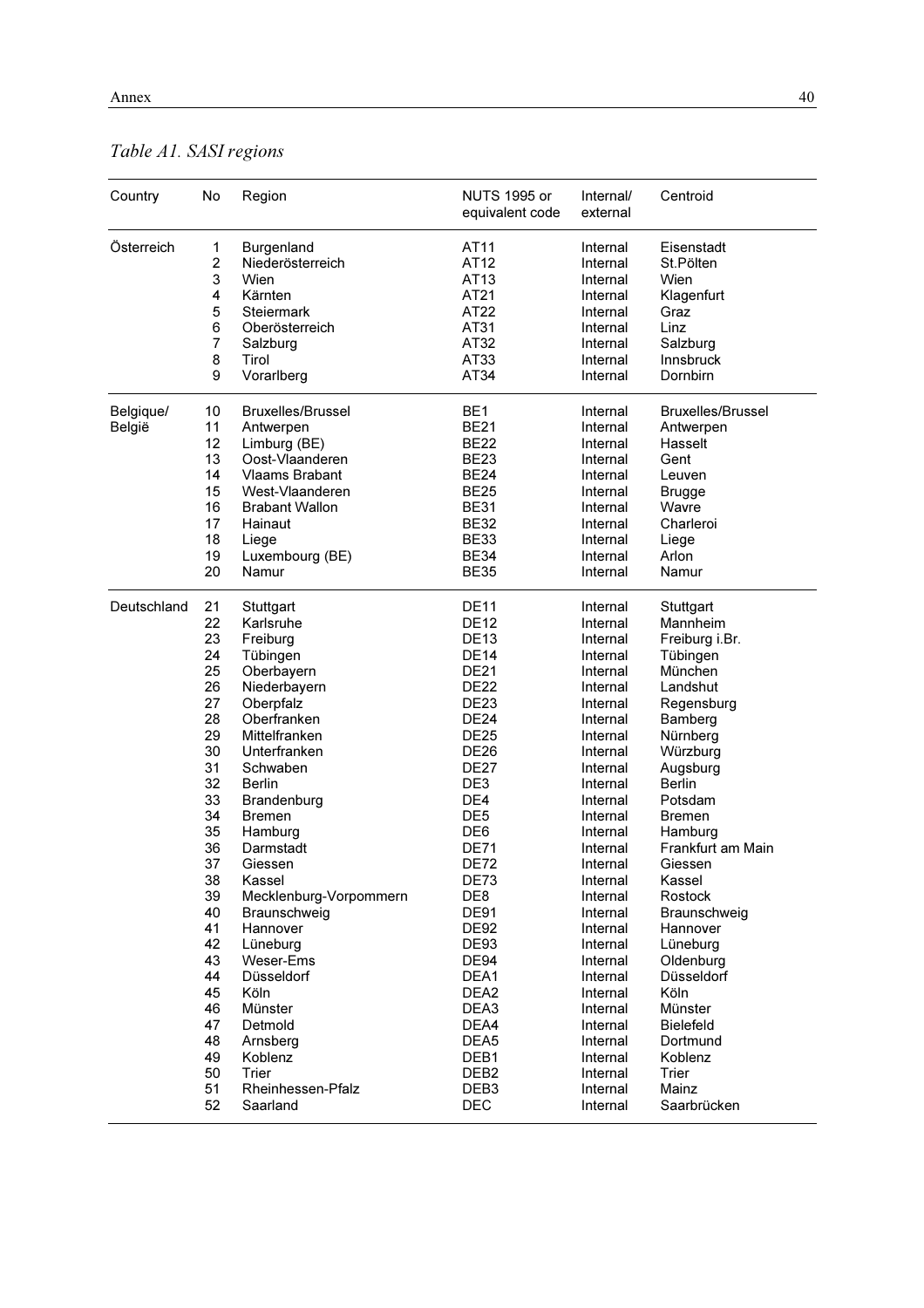| Country                    | No                                                                                                                                    | Region                                                                                                                                                                                                                                                                                                                                                                  | <b>NUTS 1995 or</b><br>equivalent code                                                                                                                                                                                                                                                                               | Internal/<br>external                                                                                                                                                                                                                                                | Centroid                                                                                                                                                                                                                                                                     |
|----------------------------|---------------------------------------------------------------------------------------------------------------------------------------|-------------------------------------------------------------------------------------------------------------------------------------------------------------------------------------------------------------------------------------------------------------------------------------------------------------------------------------------------------------------------|----------------------------------------------------------------------------------------------------------------------------------------------------------------------------------------------------------------------------------------------------------------------------------------------------------------------|----------------------------------------------------------------------------------------------------------------------------------------------------------------------------------------------------------------------------------------------------------------------|------------------------------------------------------------------------------------------------------------------------------------------------------------------------------------------------------------------------------------------------------------------------------|
| Deutschland<br>(continued) | 53<br>54<br>55<br>56<br>57<br>58                                                                                                      | Sachsen<br>Dessau<br>Halle<br>Magdeburg<br>Schleswig-Holstein<br>Thüringen                                                                                                                                                                                                                                                                                              | DED<br>DEE1<br>DEE <sub>2</sub><br>DEE <sub>3</sub><br><b>DEF</b><br><b>DEG</b>                                                                                                                                                                                                                                      | Internal<br>Internal<br>Internal<br>Internal<br>Internal<br>Internal                                                                                                                                                                                                 | Leipzig<br>Dessau<br>Halle<br>Magdeburg<br>Kiel<br>Erfurt                                                                                                                                                                                                                    |
| Danmark                    | 59                                                                                                                                    | Hovedstadtsregionen and<br>Øst for Storebælt                                                                                                                                                                                                                                                                                                                            | DK11 (DK001-7)                                                                                                                                                                                                                                                                                                       | Internal                                                                                                                                                                                                                                                             | København                                                                                                                                                                                                                                                                    |
|                            | 60                                                                                                                                    | Vest for Storebælt                                                                                                                                                                                                                                                                                                                                                      | DK12 (DK008-F)                                                                                                                                                                                                                                                                                                       | Internal                                                                                                                                                                                                                                                             | Arhus                                                                                                                                                                                                                                                                        |
| España                     | 61<br>62<br>63<br>64<br>65<br>66<br>67<br>68<br>69<br>70<br>71<br>72<br>73<br>74<br>75<br>76                                          | Galicia<br>Principado de Asturias<br>Cantabria<br>Pais Vasco<br>Comunidad Foral de Navarra<br>La Rioja<br>Aragón<br>Comunidad de Madrid<br>Castilla y Leon<br>Castilla-la Mancha<br>Extremadura<br>Cataluña<br>Comunidad Valenciana<br><b>Islas Baleares</b><br>Andalucia<br>Región de Murcia                                                                           | <b>ES11</b><br><b>ES12</b><br><b>ES13</b><br><b>ES21</b><br><b>ES22</b><br><b>ES23</b><br><b>ES24</b><br>ES <sub>3</sub><br><b>ES41</b><br><b>ES42</b><br><b>ES43</b><br><b>ES51</b><br><b>ES52</b><br><b>ES53</b><br><b>ES61</b><br><b>ES62</b>                                                                     | Internal<br>Internal<br>Internal<br>Internal<br>Internal<br>Internal<br>Internal<br>Internal<br>Internal<br>Internal<br>Internal<br>Internal<br>Internal<br>Internal<br>Internal<br>Internal                                                                         | Santiago<br>Oviedo<br>Santander<br>Bilbao<br>Pamplona<br>Logrono<br>Zaragoza<br>Madrid<br>Valladolid<br>Toledo<br>Mérida<br>Barcelona<br>Valencia<br>Palma de Mallorca<br>Sevilla<br>Murcia                                                                                  |
| Suomi/<br>Finland          | 77<br>78<br>79<br>80<br>81<br>82                                                                                                      | Uusimaa<br>Etelä-Suomi<br>Itä-Suomi<br>Väli-Suomi<br>Pohjois-Suomi<br>Ahvenanmaa/Åland                                                                                                                                                                                                                                                                                  | F111<br>F112<br>F113<br>F114<br>F115<br>FI <sub>2</sub>                                                                                                                                                                                                                                                              | Internal<br>Internal<br>Internal<br>Internal<br>Internal<br>Internal                                                                                                                                                                                                 | Helsinki<br>Tampere<br>Kuopio<br>Jyväskylä<br>Oulu<br>Maarianhamina                                                                                                                                                                                                          |
| France                     | 83<br>84<br>85<br>86<br>87<br>88<br>89<br>90<br>91<br>92<br>93<br>94<br>95<br>96<br>97<br>98<br>99<br>100<br>101<br>102<br>103<br>104 | Île de France<br>Champagne-Ardenne<br>Picardie<br>Haute-Normandie<br>Centre<br>Basse-Normandie<br>Bourgogne<br>Nord-Pas-de-Calais<br>Lorraine<br>Alsace<br>Franche-Comté<br>Pays de la Loire<br><b>Bretagne</b><br>Poitou-Charentes<br>Aquitaine<br>Midi-Pyrénées<br>Limousin<br>Rhône-Alpes<br>Auvergne<br>Languedoc-Roussillon<br>Provence-Alpes-Côte d'Azur<br>Corse | FR1<br><b>FR21</b><br><b>FR22</b><br><b>FR23</b><br><b>FR24</b><br><b>FR25</b><br><b>FR26</b><br>FR <sub>3</sub><br><b>FR41</b><br><b>FR42</b><br><b>FR43</b><br><b>FR51</b><br><b>FR52</b><br><b>FR53</b><br><b>FR61</b><br><b>FR62</b><br>FR63<br><b>FR71</b><br><b>FR72</b><br><b>FR81</b><br><b>FR82</b><br>FR83 | Internal<br>Internal<br>Internal<br>Internal<br>Internal<br>Internal<br>Internal<br>Internal<br>Internal<br>Internal<br>Internal<br>Internal<br>Internal<br>Internal<br>Internal<br>Internal<br>Internal<br>Internal<br>Internal<br>Internal<br>Internal<br>Internal | Paris<br>Reims<br>Amiens<br>Le Havre<br>Orleans<br>Caen<br>Dijon<br>Lille<br>Metz<br>Strasbourg<br>Besancon<br><b>Nantes</b><br><b>Brest</b><br><b>Poitiers</b><br><b>Bordeaux</b><br>Toulouse<br>Limoges<br>Lyon<br>Clermont-Ferrand<br>Montpellier<br>Marseille<br>Ajaccio |

# Table A1. SASI regions (continued)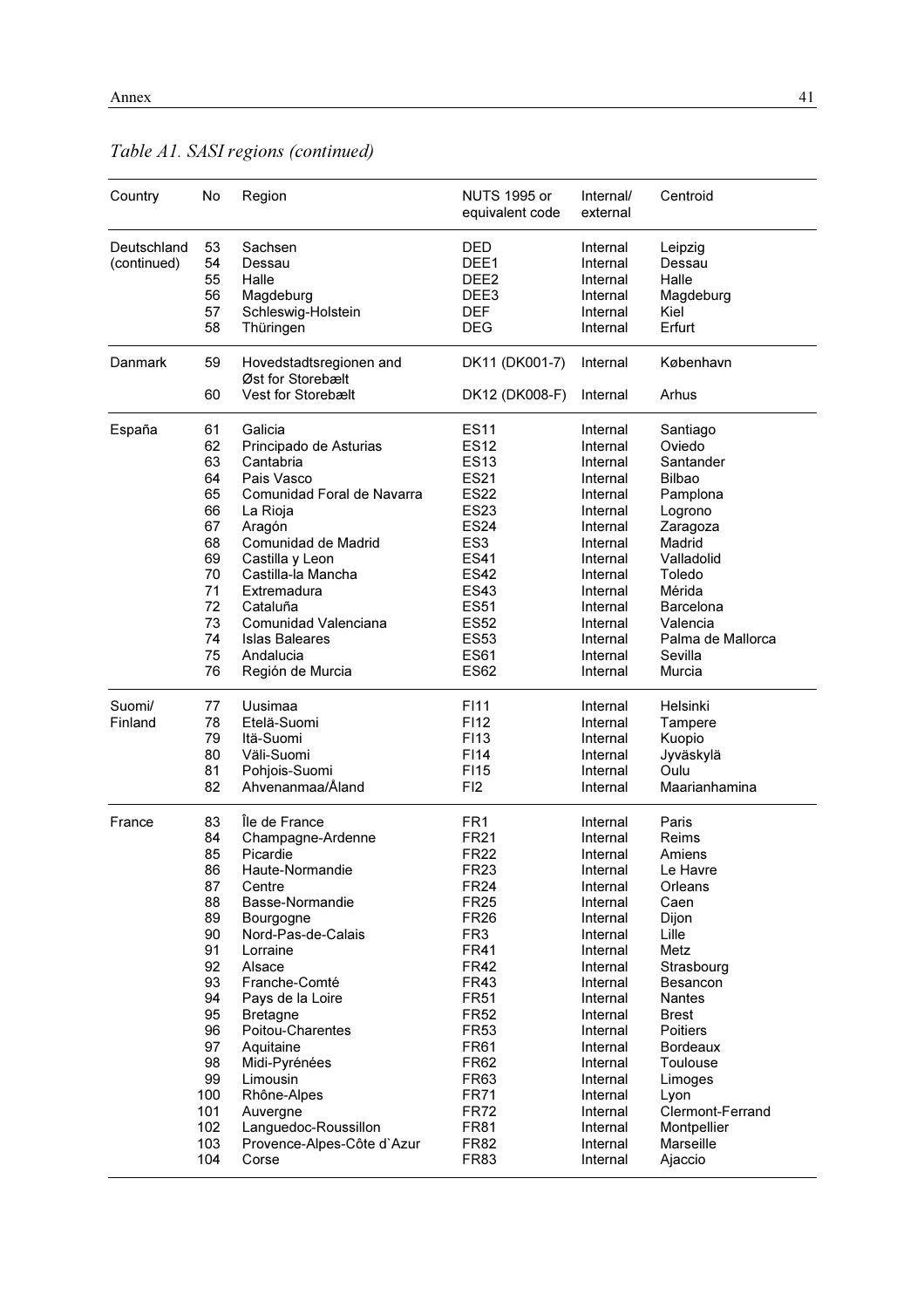| Country        | No         | Region                                            | <b>NUTS 1995 or</b><br>equivalent code | Internal/<br>external | Centroid               |
|----------------|------------|---------------------------------------------------|----------------------------------------|-----------------------|------------------------|
| Ellada         | 105<br>106 | Anatoliki Makedonia, Thraki<br>Kentriki Makedonia | GR <sub>11</sub><br>GR12               | Internal<br>Internal  | Kavala<br>Thessaloniki |
|                | 107        | Dytiki Makedonia                                  | GR13                                   | Internal              | Kozani                 |
|                | 108        | Thessalia                                         | GR <sub>14</sub>                       | Internal              | Larissa                |
|                | 109        | Ipeiros                                           | GR21                                   | Internal              | loannina               |
|                | 110        | Ionia Nisia                                       | <b>GR22</b>                            | Internal              | Kerkyra                |
|                | 111        | Dytiki Ellada                                     | GR <sub>23</sub>                       | Internal              | Patrai                 |
|                | 112        | Sterea Ellada                                     | <b>GR24</b>                            | Internal              | Lamia                  |
|                | 113        | Peloponnisos                                      | GR <sub>25</sub>                       | Internal              | Tripolis               |
|                | 114        | Attiki                                            | GR <sub>3</sub>                        | Internal              | Athinai                |
|                | 115        | Voreio Aigaio                                     | <b>GR41</b>                            | Internal              | Mytilini               |
|                | 116        | Notio Aigaio                                      | GR42                                   | Internal              | Ermoupolis             |
|                | 117        | Kriti                                             | GR43                                   | Internal              | Irakleion              |
| Ireland        | 118<br>119 | Dublin, Mid-East<br>Border, Midland-West          | IE11 (IE002-3)<br>IE12 (IE001,         | Internal<br>Internal  | Dublin                 |
|                |            |                                                   | IE004, IE008)                          |                       | Galway                 |
|                | 120        | Mid-West, South-East,<br>South-West               | IE13 (IE005-7)                         | Internal              | Cork                   |
| Italia         | 121        | Piemonte                                          | <b>IT11</b>                            | Internal              | Torino                 |
|                | 122        | Valle d'Aosta                                     | IT12                                   | Internal              | Aosta                  |
|                | 123        | Liguria                                           | <b>IT13</b>                            | Internal              | Genova                 |
|                | 124        | Lombardia                                         | IT <sub>2</sub>                        | Internal              | Milano                 |
|                | 125        | Trentino-Alto Adige                               | <b>IT31</b>                            | Internal              | Bolzano                |
|                | 126        | Veneto                                            | IT <sub>32</sub>                       | Internal              | Venezia                |
|                | 127        | Friuli-Venezia Giulia                             | IT <sub>33</sub>                       | Internal              | Trieste                |
|                | 128        | Emilia-Romagna                                    | IT4                                    | Internal              | Bologna                |
|                | 129        | Toscana                                           | <b>IT51</b>                            | Internal              | Firenze                |
|                | 130        | Umbria                                            | <b>IT52</b>                            | Internal              | Perugia                |
|                | 131        | Marche                                            | IT <sub>53</sub>                       | Internal              | Ancona                 |
|                | 132        | Lazio                                             | IT6                                    | Internal              | Roma                   |
|                | 133        | Abruzzo                                           | IT71                                   | Internal              | Pescara                |
|                | 134        | <b>Molise</b>                                     | <b>IT72</b>                            | Internal              | Campobasso             |
|                | 135        | Campania                                          | IT8                                    | Internal              | Napoli                 |
|                | 136        | Puglia                                            | <b>IT91</b>                            | Internal              | Bari                   |
|                | 137        | <b>Basilicata</b>                                 | <b>IT92</b>                            | Internal              | Potenza                |
|                | 138        | Calabria                                          | IT93                                   | Internal              | Reggio                 |
|                | 139<br>140 | Sicilia<br>Sardegna                               | ITA<br>ITB                             | Internal<br>Internal  | Palermo<br>Cagliari    |
| Luxembourg 141 |            | Luxembourg                                        | LU                                     | Internal              | Luxembourg             |
| Nederland      | 142        | Groningen                                         | <b>NL11</b>                            | Internal              | Groningen              |
|                | 143        | Friesland                                         | <b>NL12</b>                            | Internal              | Leeuwarden             |
|                | 144        | Drenthe                                           | <b>NL13</b>                            | Internal              | Emmen                  |
|                | 145        | Overijssel                                        | <b>NL21</b>                            | Internal              | Enschede               |
|                | 146        | Gelderland                                        | <b>NL22</b>                            | Internal              | Apeldoorn              |
|                | 147        | Flevoland                                         | <b>NL23</b>                            | Internal              | Lelystad               |
|                | 148        | <b>Utrecht</b>                                    | <b>NL31</b>                            | Internal              | Utrecht                |
|                | 149        | Noord-Holland                                     | <b>NL32</b>                            | Internal              | Amsterdam              |
|                | 150        | Zuid-Holland                                      | <b>NL33</b>                            | Internal              | Rotterdam              |
|                | 151        | Zeeland                                           | NL34                                   | Internal              | Middelburg             |
|                | 152        | Noord-Brabant                                     | <b>NL41</b>                            | Internal              | Eindhoven              |
|                | 153        | Limburg (NL)                                      | <b>NL42</b>                            | Internal              | Maastricht             |

Table A1. SASI regions (continued)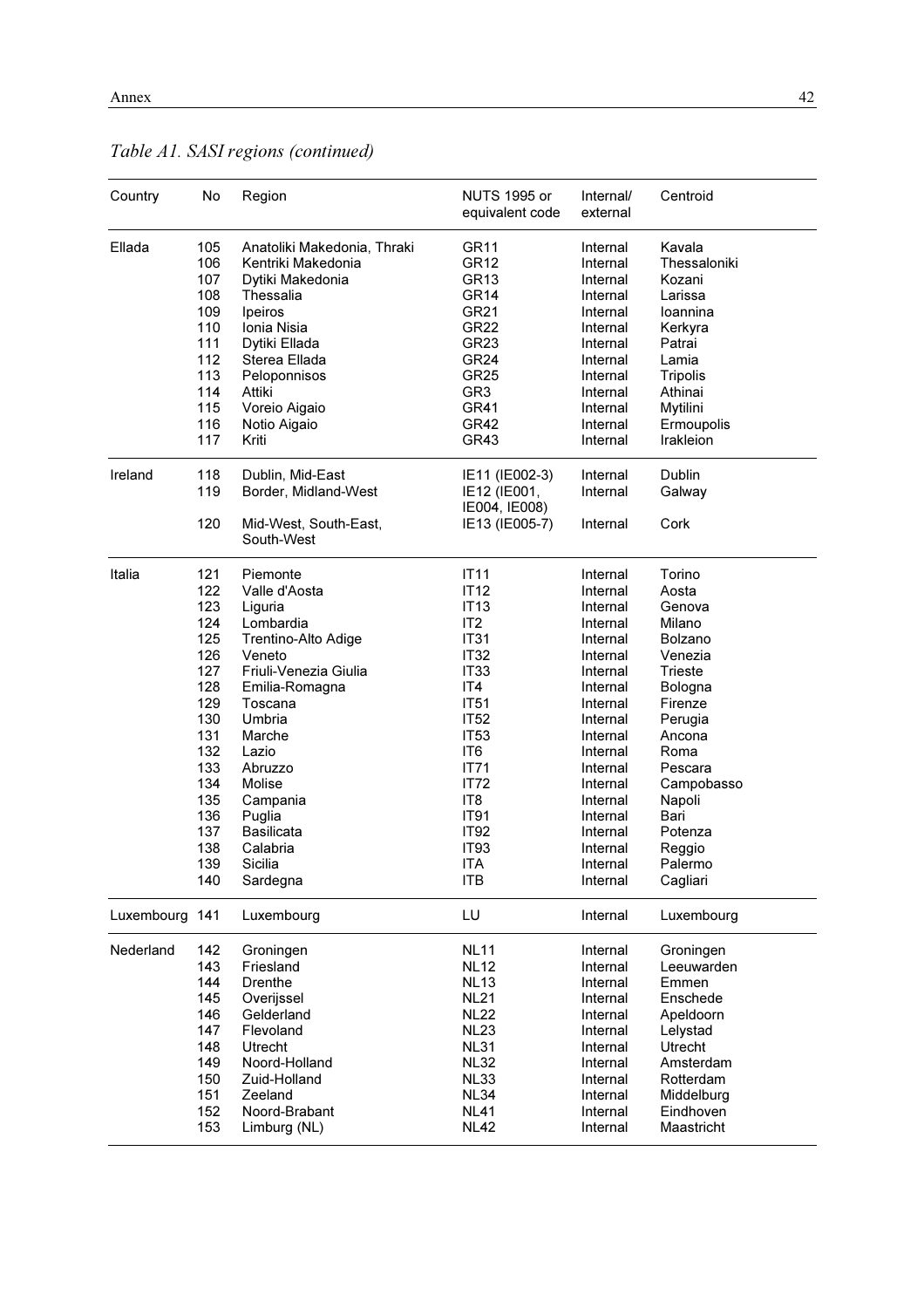| Country  | No         | Region                                      | NUTS 1995 or<br>equivalent code | Internal/<br>external | Centroid                                  |
|----------|------------|---------------------------------------------|---------------------------------|-----------------------|-------------------------------------------|
| Portugal | 154        | Norte                                       | <b>PT11</b>                     | Internal              | Porto                                     |
|          | 155        | Centro (PT)                                 | <b>PT12</b>                     | Internal              | Coimbra                                   |
|          | 156        | Lisboa e Vale do Tejo                       | PT13                            | Internal              | Lisboa                                    |
|          | 157        | Alentejo                                    | <b>PT14</b>                     | Internal              | Evora                                     |
|          | 158        | Algarve                                     | <b>PT15</b>                     | Internal              | Faro                                      |
| Sverige  | 159        | Stockholm                                   | <b>SE01</b>                     | Internal              | Stockholm                                 |
|          | 160        | Östra Mellansverige                         | <b>SE02</b>                     | Internal              | Uppsala                                   |
|          | 161        | Småland med Öarna                           | <b>SE03</b>                     | Internal              | Jönköping                                 |
|          | 162        | Sydsverige                                  | SE <sub>04</sub>                | Internal              | Malmö                                     |
|          | 163        | Västsverige                                 | <b>SE05</b>                     | Internal              | Göteborg                                  |
|          | 164        | Norra Mellansverige                         | <b>SE06</b>                     | Internal              | Gävle                                     |
|          | 165<br>166 | <b>Mellersta Norrland</b><br>Övre Norrland  | <b>SE07</b>                     | Internal              | Sundsvall                                 |
|          |            |                                             | SE <sub>08</sub>                | Internal              | Umea                                      |
| United   | 167        | Cleveland, Durham                           | <b>UK11</b>                     | Internal              | Middlesbrough                             |
| Kingdom  | 168        | Cumbria                                     | <b>UK12</b><br><b>UK13</b>      | Internal              | Carlisle                                  |
|          | 169<br>170 | Northumberland, Tyne and Wear<br>Humberside | <b>UK21</b>                     | Internal<br>Internal  | Newcastle upon Tyne<br>Kingston upon Hull |
|          | 171        | North Yorkshire                             | <b>UK22</b>                     | Internal              | Harrogate                                 |
|          | 172        | South Yorkshire                             | <b>UK23</b>                     | Internal              | Sheffield                                 |
|          | 173        | <b>West Yorkshire</b>                       | <b>UK24</b>                     | Internal              | Leeds                                     |
|          | 174        | Derbyshire, Nottinghamshire                 | <b>UK31</b>                     | Internal              | Nottingham                                |
|          | 175        | Leicestershire, Northamptonshire            | <b>UK32</b>                     | Internal              | Leicester                                 |
|          | 176        | Lincolnshire                                | <b>UK33</b>                     | Internal              | Lincoln                                   |
|          | 177        | East Anglia                                 | UK4                             | Internal              | Cambridge                                 |
|          | 178        | Bedfordshire, Hertfordshire                 | <b>UK51</b>                     | Internal              | Luton                                     |
|          | 179        | Berkshire, Buckinghamshire,<br>Oxfordshire  | <b>UK52</b>                     | Internal              | Reading                                   |
|          | 180        | Surrey, East-West Sussex                    | <b>UK53</b>                     | Internal              | <b>Brigthon</b>                           |
|          | 181        | Essex                                       | <b>UK54</b>                     | Internal              | Southend-On-Sea                           |
|          | 182        | Greater London                              | <b>UK55</b>                     | Internal              | London                                    |
|          | 183        | Hampshire, Isle of Wight                    | <b>UK56</b>                     | Internal              | Southampton                               |
|          | 184        | Kent                                        | <b>UK57</b>                     | Internal              | Maidstone                                 |
|          | 185        | Avon, Gloucestershire, Wiltshire            | <b>UK61</b>                     | Internal              | <b>Bristol</b>                            |
|          | 186        | Cornwall, Devon                             | <b>UK62</b>                     | Internal              | Plymouth                                  |
|          | 187        | Dorset, Somerset                            | <b>UK63</b>                     | Internal              | Bournemouth                               |
|          | 188        | Hereford & Worcester,<br>Warwickshire       | <b>UK71</b>                     | Internal              | Warwick                                   |
|          | 189        | Shropshire, Staffordshire                   | <b>UK72</b>                     | Internal              | Newcastle-under-Lyme                      |
|          | 190        | West Midlands (County)                      | <b>UK73</b>                     | Internal              | Birmingham                                |
|          | 191        | Cheshire                                    | <b>UK81</b>                     | Internal              | Warrington                                |
|          | 192        | <b>Greater Manchester</b>                   | <b>UK82</b>                     | Internal              | Manchester                                |
|          | 193        | Lancashire                                  | <b>UK83</b>                     | Internal              | Blackpool                                 |
|          | 194        | Merseyside                                  | <b>UK84</b>                     | Internal              | Liverpool                                 |
|          | 195        | Clwyd, Dyfed, Gwynedd, Powys                | <b>UK91</b>                     | Internal              | Wrexham Maelor                            |
|          | 196        | Gwent, Mid-South-West<br>Glamorgan          | <b>UK92</b>                     | Internal              | Cardiff                                   |
|          | 197        | Borders, Central, Fife,<br>Lothian, Tayside | UKA1                            | Internal              | Edinburgh                                 |
|          | 198        | Dumfries & Galloway,<br>Strathclyde         | UKA2                            | Internal              | Glasgow                                   |
|          | 199        | Highlands, Islands                          | UKA3                            | Internal              | Inverness                                 |
|          | 200        | Grampian                                    | UKA4                            | Internal              | Aberdeen                                  |
|          | 201        | Northern Ireland                            | UKB                             | Internal              | <b>Belfast</b>                            |

Table A1. SASI regions (continued)